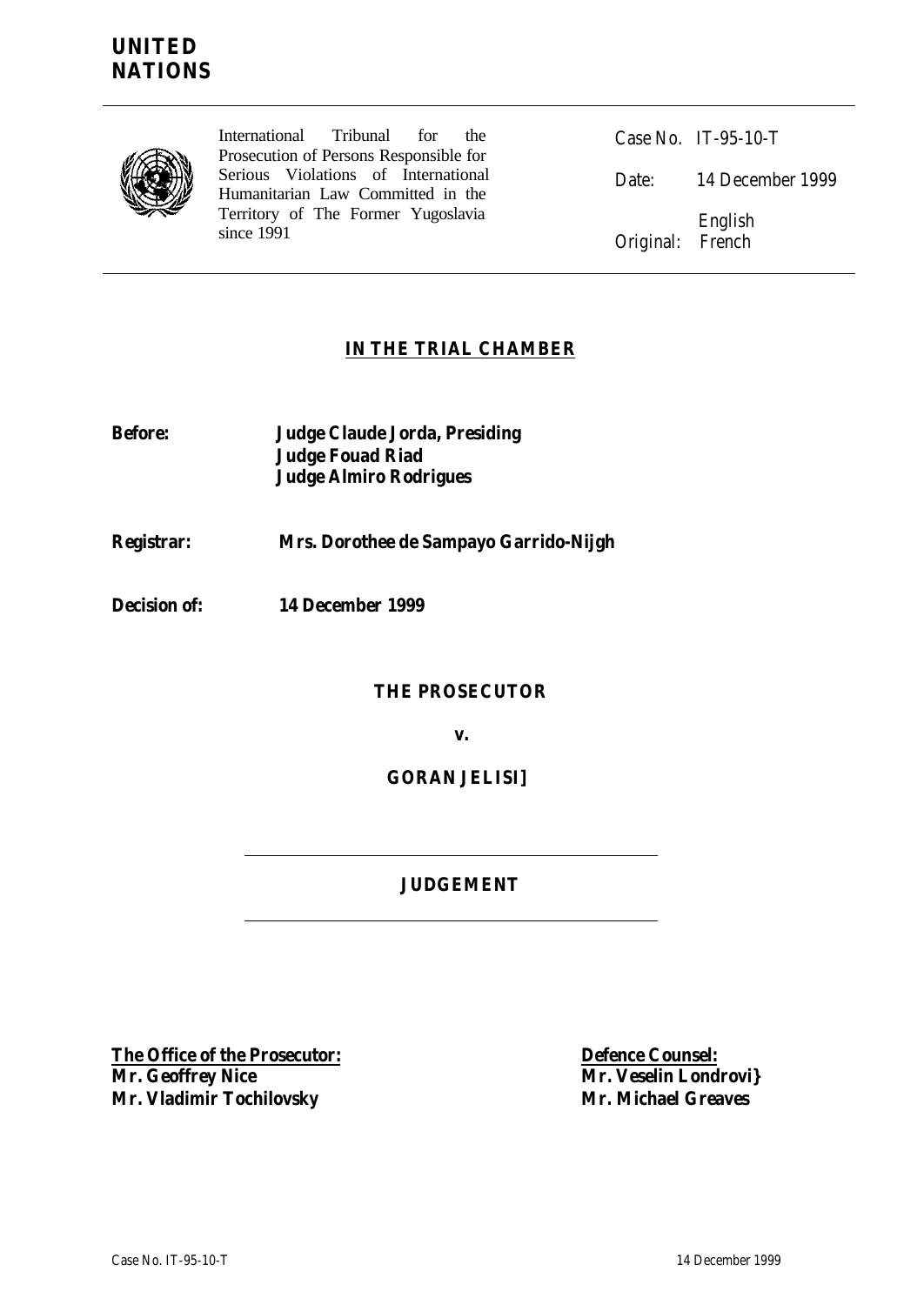## **CONTENTS**

| $A_{\cdot}$                                                                                |  |
|--------------------------------------------------------------------------------------------|--|
| В.                                                                                         |  |
|                                                                                            |  |
| THE CRIMES ADMITTED TO BY THE ACCUSED IN THE GUILTY PLEA6                                  |  |
|                                                                                            |  |
| 1 <sub>1</sub>                                                                             |  |
| 2.                                                                                         |  |
| 3.                                                                                         |  |
|                                                                                            |  |
|                                                                                            |  |
| (a)                                                                                        |  |
| (b)                                                                                        |  |
| 2. An attack against a civilian population as a general condition of the charge 15         |  |
|                                                                                            |  |
|                                                                                            |  |
| 3. An attack in which an accused participates in full knowledge of the significance of     |  |
|                                                                                            |  |
|                                                                                            |  |
| IV.                                                                                        |  |
| The material element of the offence: the murder of members of a group20<br>A.              |  |
| The mens rea of the offence: the intent to destroy, in whole or in part, a national,<br>В. |  |
|                                                                                            |  |
| 1. Acts committed against victims because of their membership in a national, ethnical,     |  |
|                                                                                            |  |
| (a)                                                                                        |  |
|                                                                                            |  |
|                                                                                            |  |
|                                                                                            |  |
| (a)                                                                                        |  |
|                                                                                            |  |
|                                                                                            |  |
|                                                                                            |  |
|                                                                                            |  |
| А.<br>B.                                                                                   |  |
| C.                                                                                         |  |
| 1.                                                                                         |  |
| 2.                                                                                         |  |
| 3.                                                                                         |  |
| 4.                                                                                         |  |
| 5.                                                                                         |  |
| VI.                                                                                        |  |
|                                                                                            |  |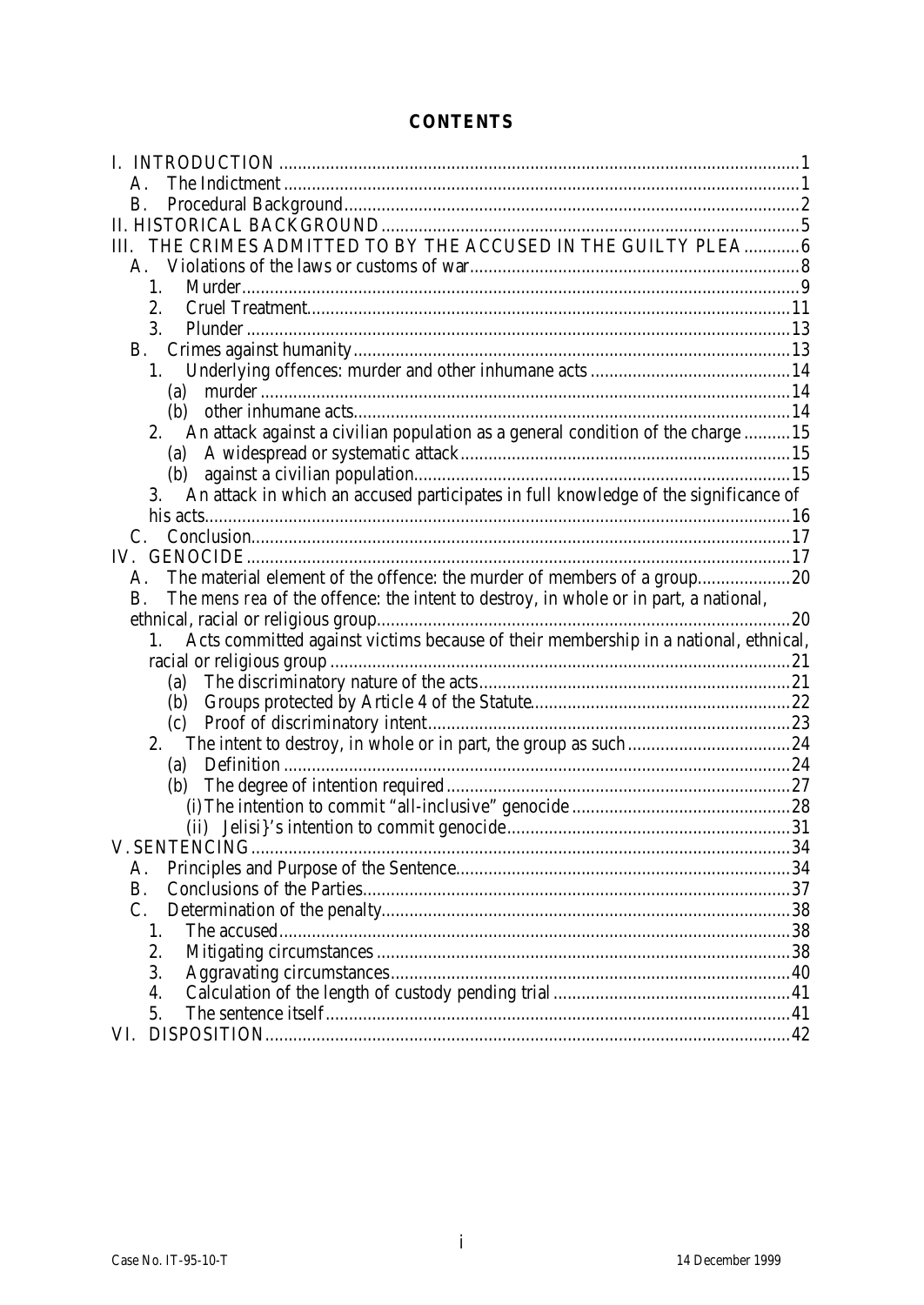# **I. INTRODUCTION**

1. The trial of Goran Jelisi} before Trial Chamber I (hereinafter "the Trial Chamber") of the International Tribunal for the Prosecution of Persons Responsible for Serious Violations of International Humanitarian Law Committed in the Territory of the Former Yugoslavia since 1991 (hereinafter "the Tribunal") opened on 30 November 1998 and ended on 25 November 1999.

2. Further to several amendments to the indictment, Goran Jelisi} had to answer to thirty-two (32) distinct counts<sup>1</sup> of genocide, violations of the laws or customs of war and crimes against humanity.

## **A. The Indictment**

## 3. The indictment<sup>2</sup> charges Goran Jelisi with genocide:

In May 1992, Goran Jelisi}, intending to destroy a substantial or significant part of the Bosnian Muslim people as a national, ethnical or religious group, systematically killed Muslim detainees at the Laser Bus Co., the Br~ko police station and Luka camp. He introduced himself as the "Serb Adolf", said that he had come to Br~ko to kill Muslims and often informed the Muslim detainees and others of the numbers of Muslims he had killed. In addition to killing countless detainees, whose identities are unknown, Goran Jelisi} personally killed the victims in paragraphs 16-25, 30 and 33. By these actions, Goran Jelisi} committed or aided and abetted:

Count 1: Genocide, a crime recognised by Article 4(2)(A) of the Tribunal's Statute.

The accused was also specifically prosecuted for murdering thirteen (13) persons<sup>3</sup>, for inflicting bodily harm on four (4) persons<sup>4</sup> and for stealing money from the detainees in Luka camp – a count characterised as "plunder" in the indictment<sup>5</sup>. For these acts, the accused was prosecuted for violations of the laws or customs of war and for crimes against humanity.

 1 Second Amended Indictment against Goran Jelisi} and Ranko ^esi}, 19 October 1998, paras. 14 ff. Ranko ^esi} has not been arrested to date.

 $2$  In this instance, the Second Amended Indictment. See the Procedural Background below.

 $3$  Counts 4 to 23, 32, 33, 38 and 39 (for counts 14 and 15, see footnote 7 below). All the victims 1isted under these counts were also specified under genocide.

<sup>4</sup> Counts 30, 31, 36, 37, 40 and 41.

 $<sup>5</sup>$  Count 44.</sup>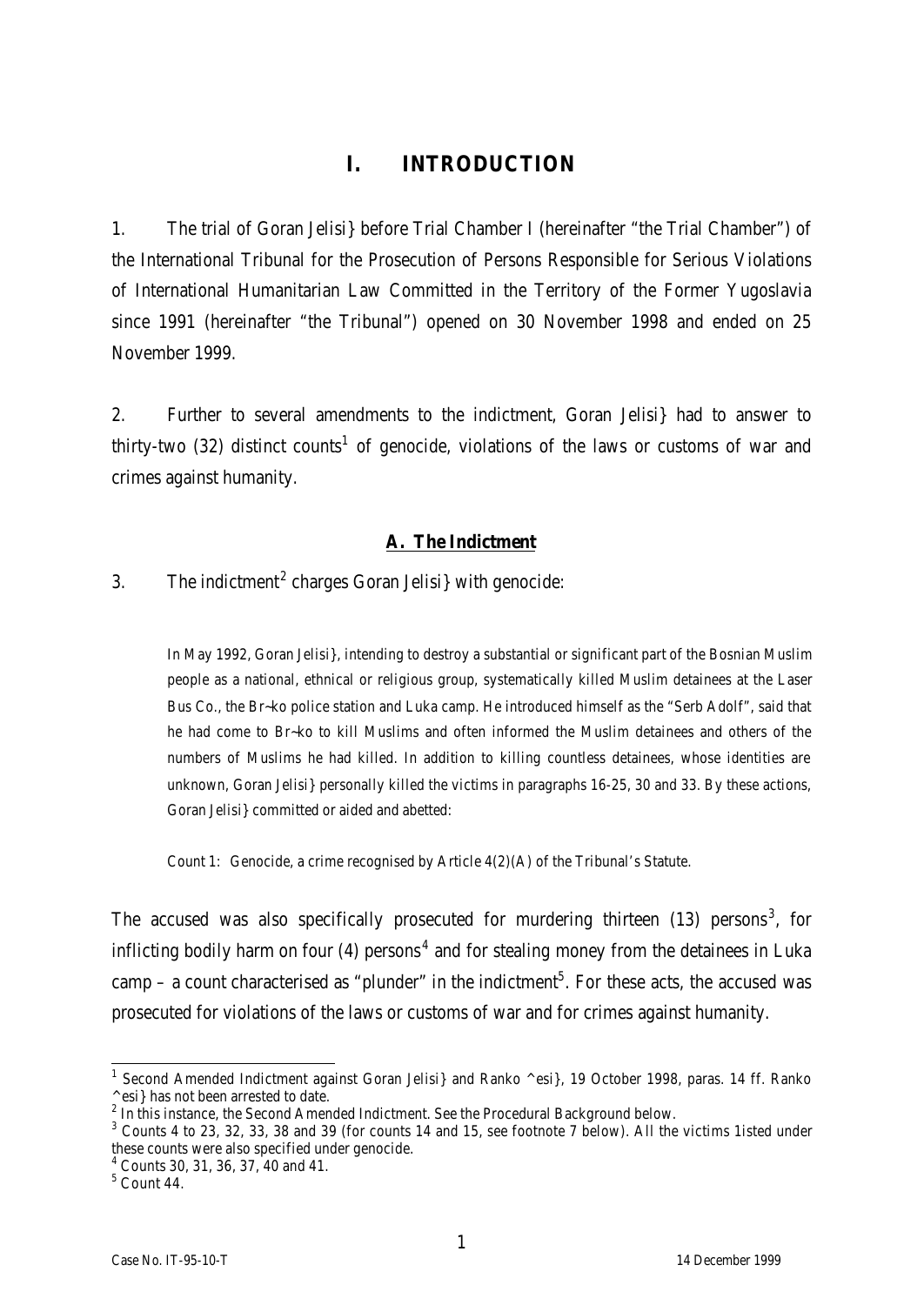## **B. Procedural Background**

4. The initial indictment issued against the accused on 30 June 1995 was confirmed by Judge Lal Chand Vohrah on 21 July 1995. Goran Jelisi} was accused of genocide (Article 4(2) of the Statute), grave breaches of the Geneva Conventions of 1949 (Article 2(a) of the Statute), violations of the laws or customs of war (Article 3 of the Statute) and crimes against humanity (Article 5 (a) of the Statute).

5. Goran Jelisi} was arrested on 22 January 1998 in accordance with a warrant of arrest issued by the Tribunal and immediately transferred to its Detention Unit in The Hague. That same day, the President of the Tribunal, Judge Gabrielle Kirk McDonald, assigned the case to Trial Chamber I, composed of Judge Claude Jorda, presiding, Judge Fouad Riad and Judge Almiro Rodrigues.

6. Pursuant to Rule 62 of the Rules of Procedure and Evidence of the Tribunal (hereinafter "the Rules"), the initial appearance of the accused took place on 26 January 1998 before Trial Chamber I. The accused pleaded not guilty to all the counts on which he was charged.

7. On 11 March 1998, the Trial Chamber issued a confidential Order that the accused undergo a psychiatric examination. The expert report dated 6 April 1998 declared the accused fit to understand the nature of the charges brought against him and to follow the proceedings fully informed. He was therefore declared fit to stand trial.

8. In the amended indictment of 13 May 1998, Goran Jelisi} was charged with genocide under Article 4(2) of the Statute, multiple violations of the laws or customs of war under Article 3 of the Statute and crimes against humanity under Article 5(a) of the Statute. The indictment was again amended by the Prosecutor on 19 October 1998 in accordance with Goran Jelisi}'s intention to plead guilty to 31 of the counts.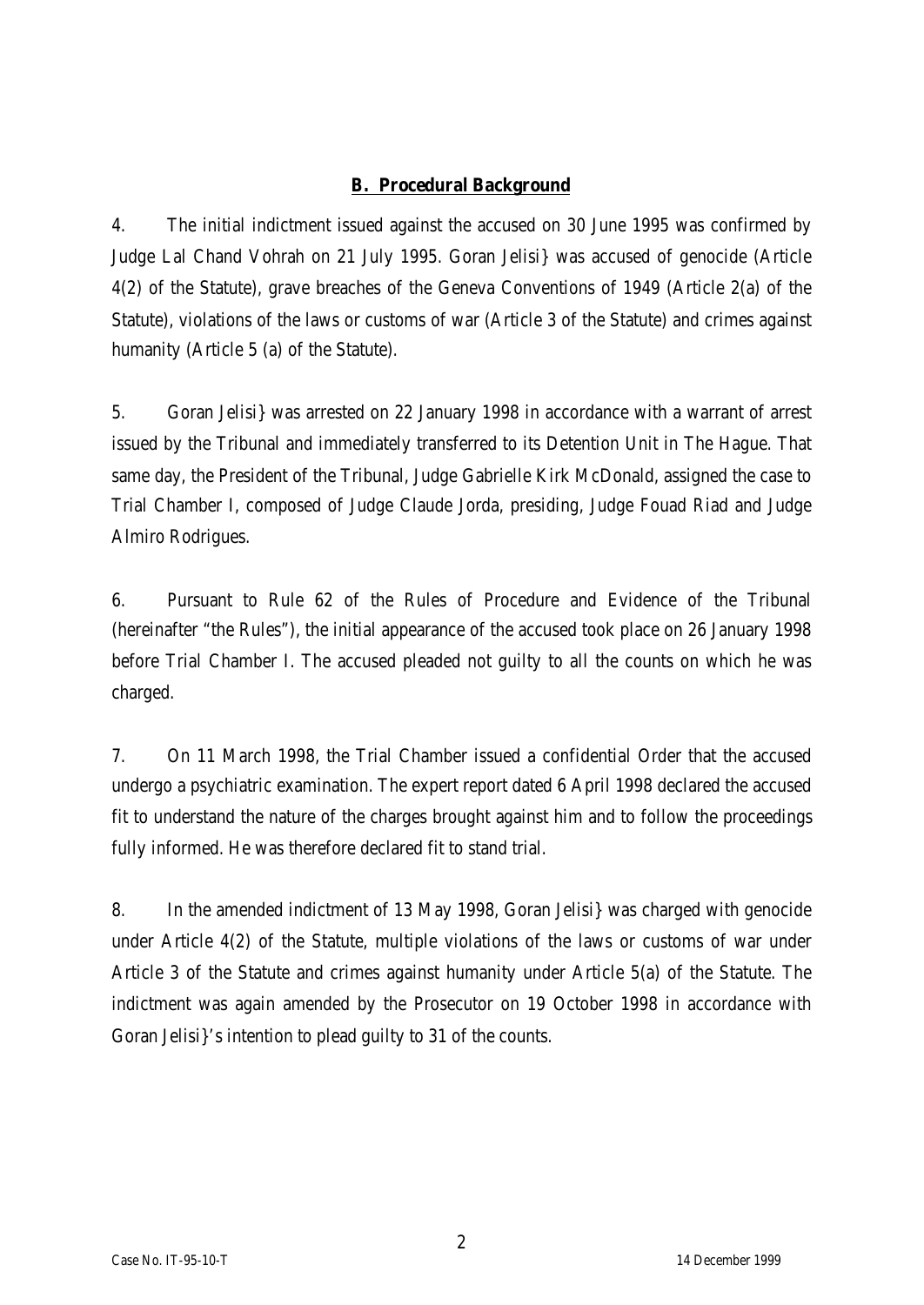9. On 19 August 1998, at the request of Defence counsel to the accused, Mr. Londrovi}, himself assigned, the Registry of the Tribunal appointed Mr. Nikola P. Kostich as cocounsel<sup>6</sup>.

10. Following discussions between the parties and pre-trial preparations organised by Judge Fouad Riad under the authority of the Trial Chamber, an "Agreed Factual Basis for Guilty Pleas to be Entered by Goran Jelisi}" was signed by the parties on 9 September 1998. A second amended indictment relying upon this Agreed Factual Basis was confirmed by Judge Lal Chand Vohrah on 19 October 1998.

11. On 29 October 1998, Goran Jelisi} confirmed that he was pleading not guilty to genocide but guilty to war crimes and crimes against humanity as described in the Agreed Factual Basis of 9 September 1998<sup>7</sup>. The Trial Chamber declared that the guilty plea had been informed and that it was not equivocal. It also noted that the Prosecution and Counsel for the accused did not disagree on any of the facts relating to the guilty plea.

12. In a note dated 24 November 1998, the Defence indicated its intention to invoke the special defence of alibi pursuant to Sub-rule  $67(A)(ii)(a)(b)$  of the Rules for the acts which the accused allegedly committed after 19 May 1992. The note stated that Goran Jelisi} purportedly fled Br~ko on 19 May 1992 and consequently could not have committed the acts ascribed to him in the indictment after this date. The Defence also intended to invoke two special grounds of defence, the seriously diminished psychological responsibility of the accused at the time the acts mentioned in the indictment were committed and the fact that the accused allegedly acted on the orders of his superiors and under hierarchical duress.

13. The trial of the accused was begun on 30 November 1998 and was suspended on 2 December 1998 but could not then be swiftly re-opened due to the inability of Judge Fouad Riad to participate in the hearings on medical grounds, the refusal of Goran Jelisi} to have

 6 This assignment was conducted in accordance with the Rules which provide that the accused may request the assignment of a co-counsel in the sixty (60) days preceding the date that the trial opens.

The wording of counts 14 and 15 is slightly ambiguous. Whilst the heading of paragraph 21 of the indictment specifies the murder of two persons, Sead ]erimagi} and Jasminko ^umurovi}, the text only refers to the incident in which "Goran Jelisi} shot and killed Jasminko ^umurovi}". But the Agreed Factual Basis drafted by the Prosecution and the Defence related solely to J. ^umurovi} and in the statements attached to this agreement ("Factual basis for the charges to which Goran Jelisi} intends to plead guilty" (hereinafter "the factual basis"), Annex II, (confidential) statement of 29 June 1998, pp. 20-21), Goran Jelisi} did not admit having killed Sead ^erimagi}. In these circumstances, the Trial Chamber deems that the indictment and the guilty plea do concern only the murder of Jasminko ^umurovi}.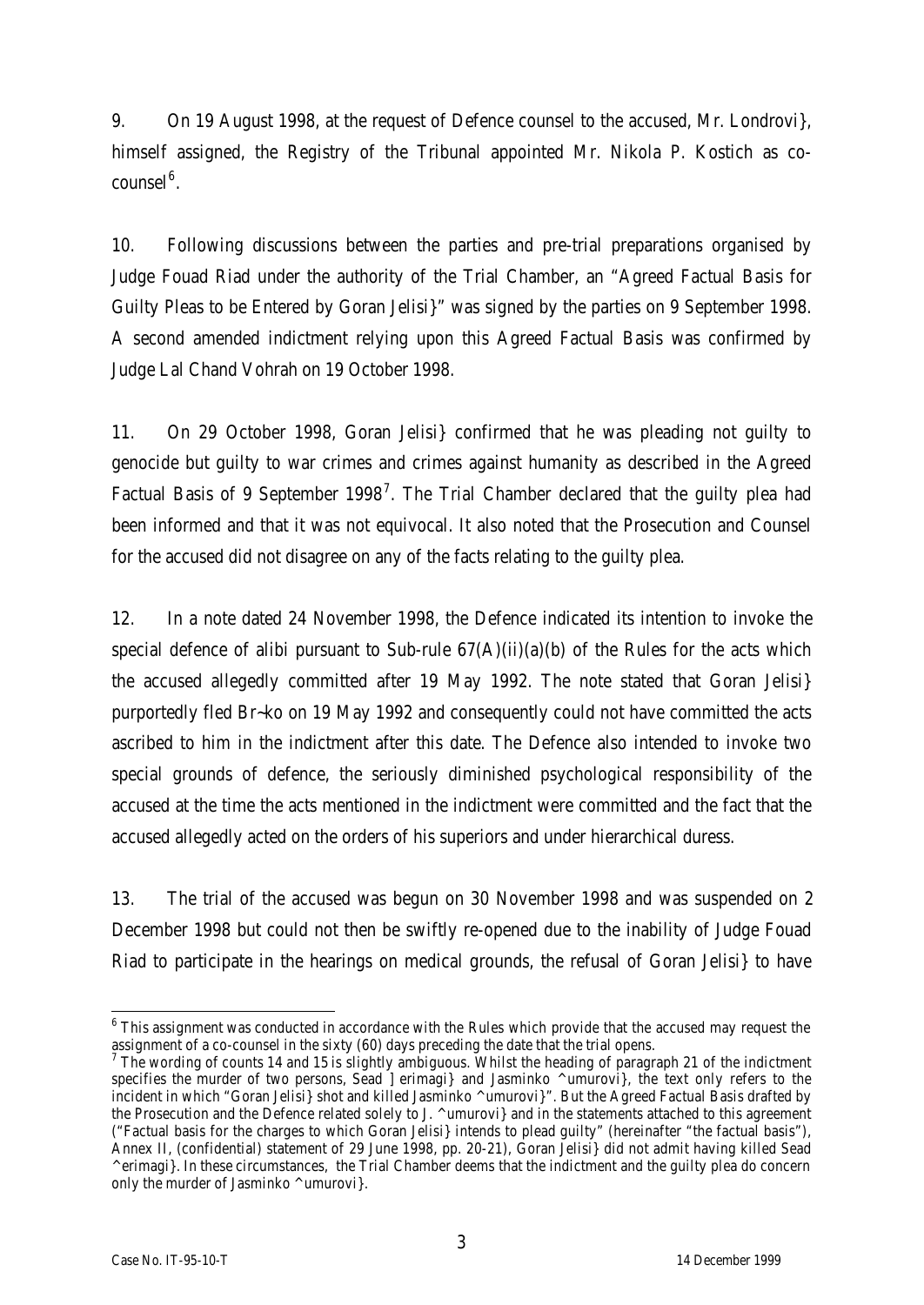him replaced and the unavailability of Judge Claude Jorda and Judge Almiro Rodrigues who were occupied in another trial which had commenced before that of Goran Jelisi}. On 18 December 1998, the Trial Chamber issued an order granting protective measures to certain witnesses whose names and other identifying elements were not to be revealed during open sessions.

14. In view of the delay in the trial, the Trial Chamber considered pronouncing its decision on the guilty plea, including the corresponding sentence, if necessary, but to keep the genocide trial back for a later date. At the status conference held to take up this issue on 18 March 1999, the Defence declared itself in favour of a single sentence, citing the close connection between the counts to which Goran Jelisi} had pleaded guilty and the count of genocide to which he had pleaded not guilty. The hearings finally resumed once more on 30 August 1999. On 22 September 1999, the Prosecutor announced that she had finished presenting her evidence.

15. Having heard the arguments of the Prosecution, the Judges of the Trial Chamber reviewed the evidence presented by the Prosecution. In deliberations, they concluded that, without even needing to hear the arguments of the Defence, the accused could not be found guilty of the crime of genocide.

16. In these conditions, on 12 October 1999, the Trial Chamber informed the parties pursuant to Rule 98*ter* of the Rules that it would render its Decision on 19 October 1999. On 15 October 1999 the Prosecutor filed a Motion for the Trial Chamber to postpone its Decision until the Prosecution had had the opportunity to present its arguments stating *inter alia* that the effect of Rule 98*ter* could not be to deprive the Prosecution of its right to submit a closing argument on the law and the facts. At the hearing of 19 October 1999, the Trial Chamber, adjudging that an indissociable link existed between the Motion submitted by the Prosecutor and the Decision on the merits, decided that there was reason to join the interlocutory Motion to the merits. The Trial Chamber then found Goran Jelisi} guilty of war crimes and crimes against humanity but declared his acquittal on the count of genocide pursuant to Rule 98 *bis* of the Rules $^8$ .

 8 Rule 98 *bis* obliges the Trial Chamber to pronounce the acquittal of the accused when the evidence presented by the Prosecution is insufficient to sustain a conviction.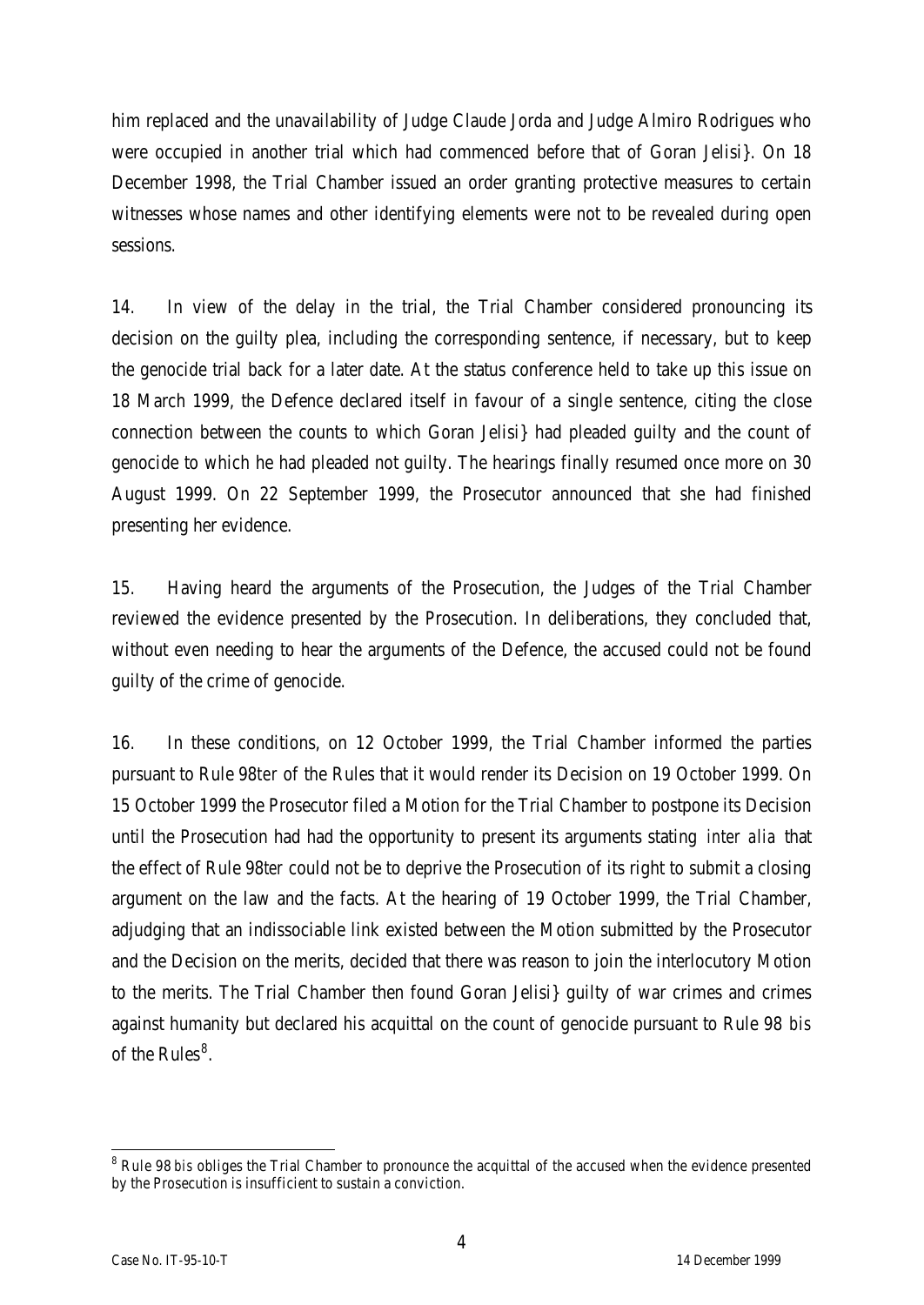17. Lastly, the Trial Chamber heard the witnesses and the arguments of the parties relating to the sentencing. The hearings were declared closed on 25 November 1999 pursuant to Rule 81 of the Rules.

# **II. HISTORICAL BACKGROUND**<sup>9</sup>

18. This trial concerns the events which occurred in May 1992 in the municipality of Br~ko, a sizeable town in the Posavina corridor in the extreme north-eastern corner of Bosnia-Herzegovina on the border with Croatia.

19. On 30 April 1992, two explosions destroyed the two bridges in Br~ko spanning the Sava River<sup>10</sup>. The Trial Chamber heard testimony that the Serbian political officials in Br~ko had previously demanded that the town be split into three sectors, including one which was to be exclusively Serbian<sup>11</sup>. These explosions may be considered as marking the commencement of hostilities by the Serbian forces<sup>12</sup>. On 1 May 1992, radio broadcasts ordered Muslims and Croats to surrender their arms<sup>13</sup>. As from 1 May 1992, the Serbian forces, comprised of soldiers and paramilitary and police forces, deployed within the town $^{14}$ .

20. Several statements reproduced in the factual basis bring to light the involvement of Serbian military, paramilitary and police forces not from the municipality of Br~ko<sup>15</sup>. One witness declared that he had seen Arkan's men criss-cross the town carrying pumps used to set fire to the houses<sup>16</sup>. The presence of "Arkan's Tigers" was confirmed by several witnesses appearing before the Trial Chamber<sup>17</sup>.

21. The events described in the factual basis very clearly show that the Serbian offensive targeted the non-Serbian population of Br~ko. The statements also relate the organised

<sup>&</sup>lt;u>end the facts detailed herein are based on the witness statements and descriptions contained in the factual basis to</u><br>The facts detailed herein are based on the witness statements and descriptions contained in the factual which the Defence expressed its agreement [French Provisional Transcript (hereinafter "FPT") p. 183].

Factual basis: Witness F, p. 3; Witness O, p. 2; Witness W, p. 2.

<sup>11</sup> Witness F, factual basis, p. 2.

<sup>12</sup> Witness W, factual basis, p. 2.

<sup>13</sup> Witness O, factual basis, p. 2.

<sup>14</sup> Witness P, factual basis, p. 2.

<sup>&</sup>lt;sup>15</sup> The elements presented in the factual basis show that some witnesses stated that these soldiers were from Serbia. The witnesses heard during the trial often stated that the members of the Serbian forces involved in the conflict were from Bijeljina.

<sup>16</sup> Witness BB, factual basis, p. 2.

<sup>17</sup> Factual basis: Witness C, p. 2; Witness P, p. 3; Witness V, p. 2; Witness M, p. 2; Witness J, p. 2; Witness I, p. 3.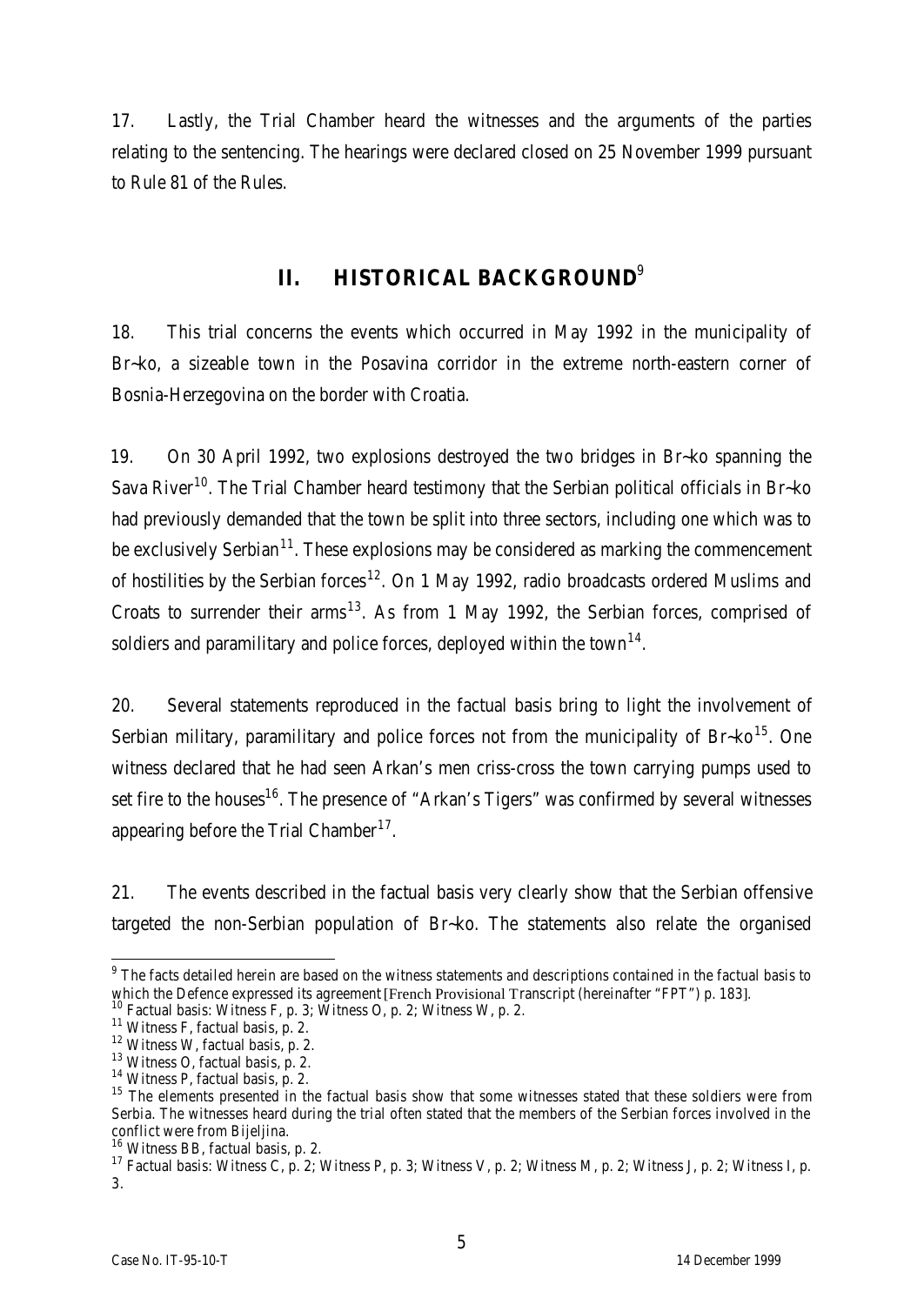evacuation of the inhabitants of Br~ko, neighbourhood by neighbourhood, to collection centres<sup>18</sup> where the Serbs were separated from the Muslims and Croats. According to witnesses<sup>19</sup>, the Serbian men were immediately enrolled in the Serbian forces whilst the women, children and men over sixty were evacuated by bus to neighbouring regions<sup>20</sup>. The Muslim and Croatian men between sixteen and about sixty remained in detention at the collection centres. Many of them, nearly all Muslims, were then transferred by bus or lorry to Luka camp, a former port facility. A series of warehouses lay on the left side of a narrow road which cut through the camp. The detainees were incarcerated in the first two warehouses. Administrative buildings to the right of the road stood opposite them. The interrogations were conducted in the first of these buildings.

22. The detainees at Luka camp and also some of those who were rearrested after having been released were then interned at the Batkovi detention camp in July 1992<sup>21</sup>. Most of these prisoners were then exchanged beginning in October 1992<sup>22</sup>.

23. The indictment states that "[o]n about 1 May 1992 Goran Jelisi} […] came to Br~ko from Bijeljina". In his guilty plea entered on 29 October 1998<sup>23</sup>, Goran Jelisi} admitted his guilt for committing thirteen murders, inflicting bodily harm on four persons and having stolen money from detainees at Luka camp.

# **III. THE CRIMES ADMITTED TO BY THE ACCUSED IN THE GUILTY PLEA**

24. Goran Jelisi} pleaded guilty to violations of the laws or customs of war (sixteen counts)<sup>24</sup> and crimes against humanity (fifteen counts)<sup>25</sup>.

 $\overline{a}$  $18$  The main collection centres given were: the Br~ko Mosque, the JNA barracks, the Laser Bus Co. and the Br~ko police station (SUP).

<sup>&</sup>lt;sup>19</sup> Factual basis, Witness W, p. 2; Witness Q, p. 3.

<sup>&</sup>lt;sup>20</sup> Factual basis, Witness E, p. 3; Witness N, p. 4.

<sup>&</sup>lt;sup>21</sup> Factual basis, Witness V, pp. 7-8; Witness B, p. 6; Witness P, p. 6.

<sup>&</sup>lt;sup>22</sup> Factual basis, Witness C, p. 9; Witness J, p. 13; Witness K, p. 13; Witness N, p. 10.

 $^{23}$  As regards the legal validity of the guilty plea, see Section III below.

 $^{24}$  Twelve of them charge him with murder (counts 4, 6, 8, 10, 12, 14, 16, 18, 20, 22, 32, 38), three with cruel treatment (counts 30, 36, 40) and one with plunder (count 44).

<sup>&</sup>lt;sup>25</sup> Twelve of them charge him under crimes against humanity with murder (counts 5, 7, 9, 11, 13, 15, 17, 19, 21, 23, 33, 39) and three with inhumane acts (counts 31, 37, 41).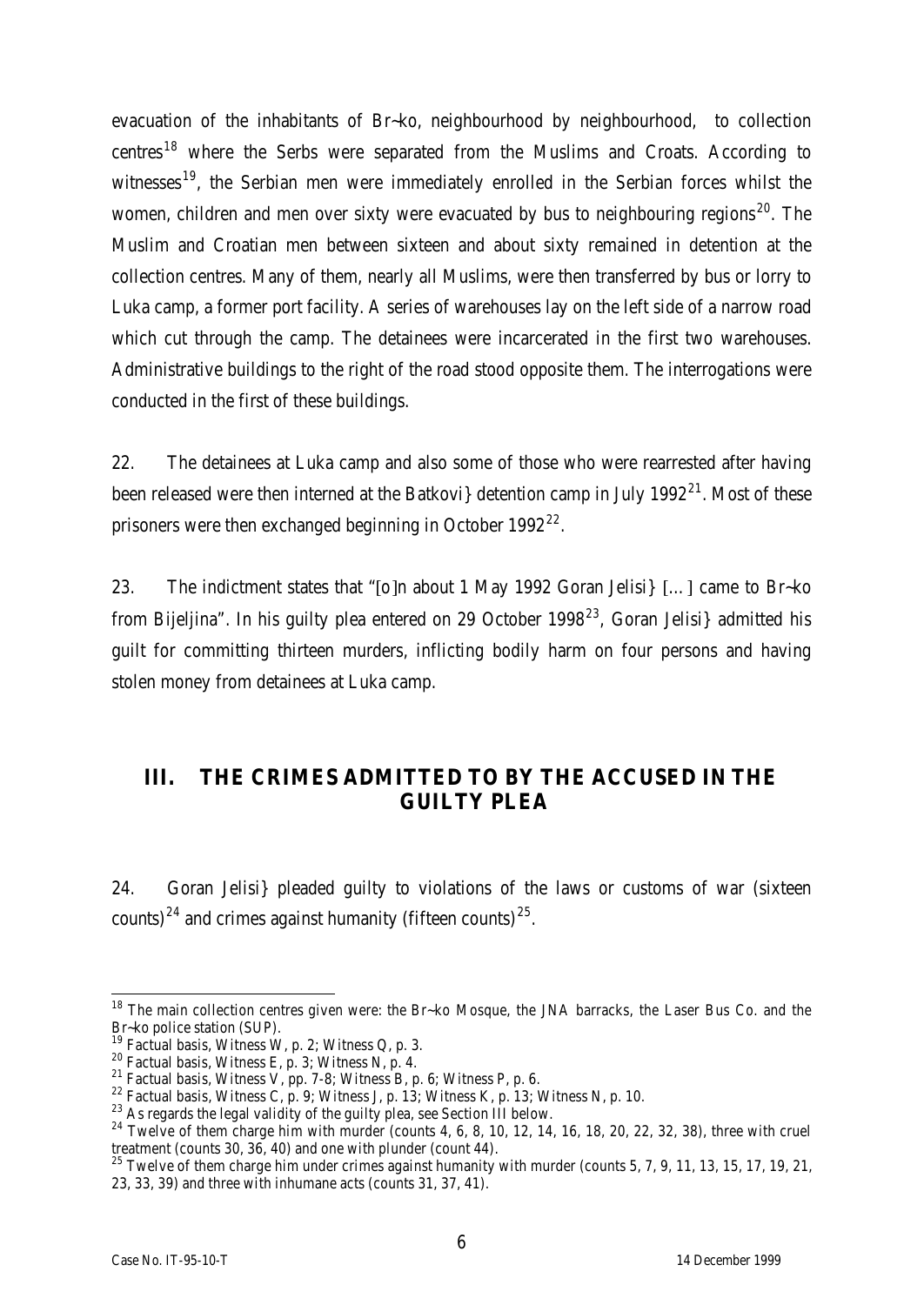25. A guilty plea is not in itself a sufficient basis for the conviction of an accused. Although the Trial Chamber notes that the parties managed to agree on the crime charged, it is still necessary for the Judges to find something in the elements of the case upon which to base their conviction both in law and in fact that the accused is indeed guilty of the crime.

26. Pursuant to Rule 62 *bis* of the Rules, the Judges must verify that:

- (i) the quilty plea has been made voluntarily;
- (ii) the guilty plea is informed;
- (iii) the guilty plea is not equivocal; and
- (iv) there is sufficient factual basis for the crime and the accused's participation in it, either on the basis of independent indicia or of lack of any material disagreement between the parties about the facts of the case.

27. In this respect, the Trial Chamber recalls that on 11 March 1998 it ordered an expert evaluation whose results<sup>26</sup> indicated that Goran Jelisi was fit to understand the nature of the charges brought against him and to follow the proceedings fully informed. Moreover, the accused pleaded guilty only after long discussions between the parties either directly or during hearings. The ensuing Memorandum of Understanding quite clearly presents the result of these discussions as regards the nature and scope of the crimes committed by the accused.

28. The Trial Chamber must also verify whether the elements presented in the guilty plea are sufficient to establish the crimes acknowledged.

29. First, it is appropriate to note that the existence of an armed conflict is a condition for both Article 3 and Article 5 of the Statute to apply<sup>27</sup>. The Trial Chamber here takes up the definition of armed conflict used by the Appeals Chamber in the *Tadi}* Case which states that:

 $\overline{a}$  $^{26}$  Psychiatric evaluation reports of Dr. Nikola Kmeti} dated 1 April 1998 and of Dr. Elsman dated 15 April 1998; psychological evaluation report of Dr. Herfst dated 16 April 1998; and the forensic report presented by the psychiatric experts N. Duits and C.M. van der Veen dated 25 November 1998.

<sup>&</sup>lt;sup>27</sup> The Tribunal has noted on several occasions that the armed conflict mentioned in Article 5 of the Statute was a condition for the jurisdiction of the Tribunal and not a legal ingredient of a crime against humanity, Judgements of the Appeals Chamber in the case *The Prosecutor v. Du{ko Tadi} alias Dule* (hereinafter "the *Tadi}* case"), IT-94-1-AR72, 2 October 1995 (hereinafter "the *Tadi}* Appeal Decision"), paragraphs (hereinafter "paras.") 140 and 249; and IT-94-1-A, 15 July 1999 (hereinafter "the *Tadi}* Appeal Judgement"), para. 251.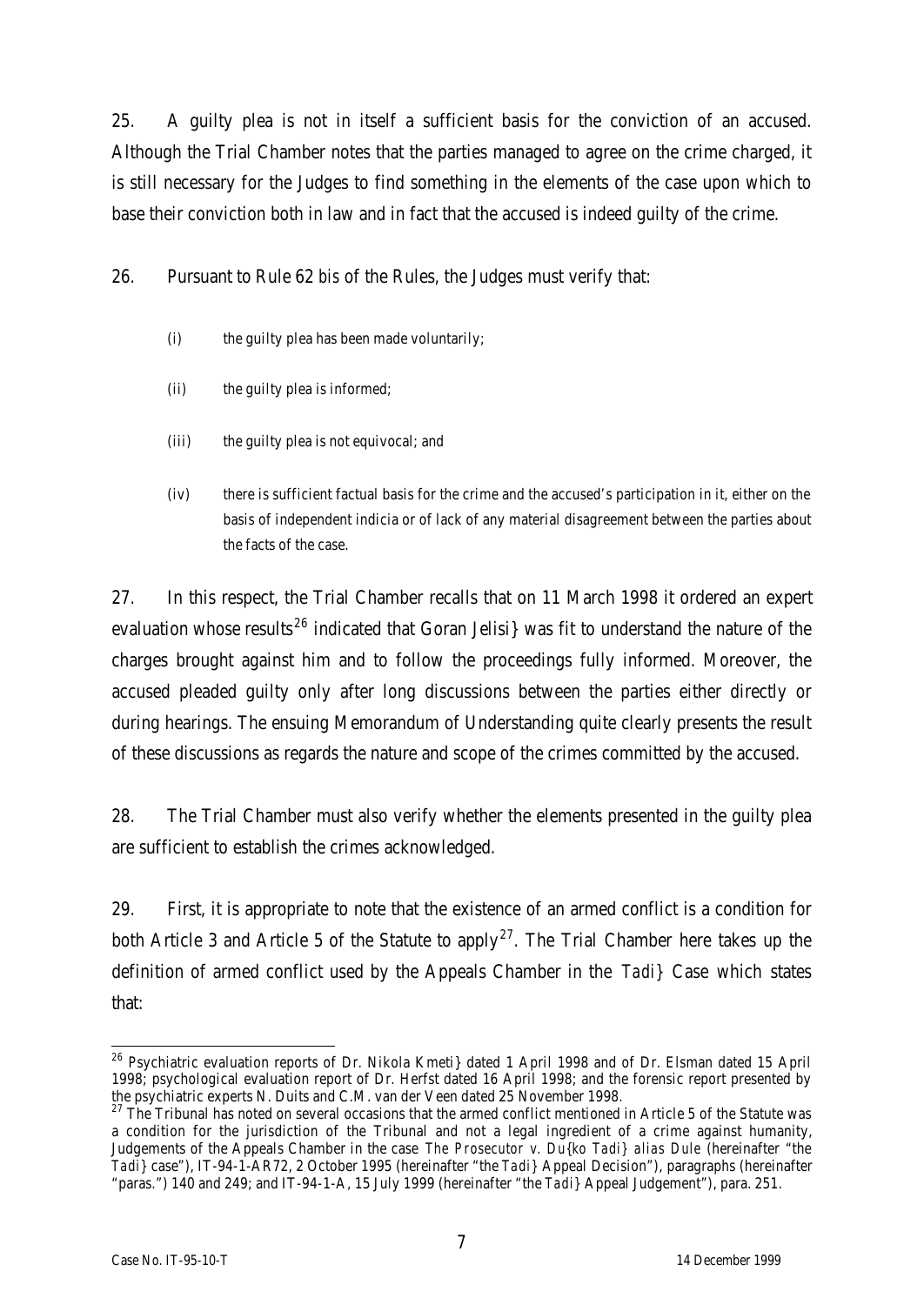an armed conflict exists whenever there is a resort to armed force between States or protracted armed violence between governmental authorities and organized armed groups or between such groups within a State<sup>28</sup>

30. The Defence concurred that the municipality of Br~ko was the theatre for an armed conflict at the moment the crimes were committed<sup>29</sup> and there can be no doubt that the crimes were linked to this conflict. The Trial Chamber also observes that the facts accepted in support of the quilty plea<sup>30</sup> as recounted in the historical background do not leave any doubt about the existence of an armed conflict in the region at that time.

31. The legal ingredients of war crimes and crimes against humanity invoked as part of the armed conflict are as follows.

#### **A. Violations of the laws or customs of war**

32. The counts based on Article 3 of the Statute charge the accused with murder, cruel treatment and plunder.

33. Article 3 of the Statute is a general, residual clause which applies to all violations of humanitarian law not covered under Articles 2, 4 and 5 of the Statute provided that the rules concerned are customary<sup>31</sup>.

34. The charges for murder and cruel treatment are based on Article 3 common to the Geneva Conventions whose customary character has been noted on several occasions by this Tribunal and the Criminal Tribunal for Rwanda<sup>32</sup> 33. As a rule of customary international law,

 $\overline{a}$ 

<sup>28</sup> *Tadi}* Appeal Decision, para. 70.

<sup>29</sup> See *inter alia* the "Addendum to the agreed factual basis for guilty pleas to be entered by Goran Jelisi}", confidential, 28 October 1998 (hereinafter "the Addendum"), p. 2.

<sup>30</sup> Factual basis, pp. 18-19.

<sup>31</sup> *Tadi}* Appeal Decision, para. 91.

<sup>&</sup>lt;sup>32</sup> International Tribunal for the Prosecution of Persons Responsible for Genocide and other Serious Violations of International Humanitarian Law Committed in the Territory of Rwanda and Rwandan Citizens Responsible for Genocide and other such Violations Committed in the Territory of Neighbouring States, between 1 January and 31 December 1994, (hereinafter "the ICTR" or "the Tribunal for Rwanda").

<sup>33</sup> See *inter alia* the Judgement in the case *The Prosecutor v. Zejnil Delali}, Zdravko Muci} alias "Pavo", Hazim Deli}, Esad Land`o alias "Zenga"*, IT-96-21-T, 16 November 1998 (hereinafter "the *^elebi}i* Judgement"), para. 301 or the Judgement in the case *The Prosecutor v. Jean-Paul Akayesu*, ICTR-96-4-T, 2 September 1998, (hereinafter "the *Akayesu* Judgement"), para. 608.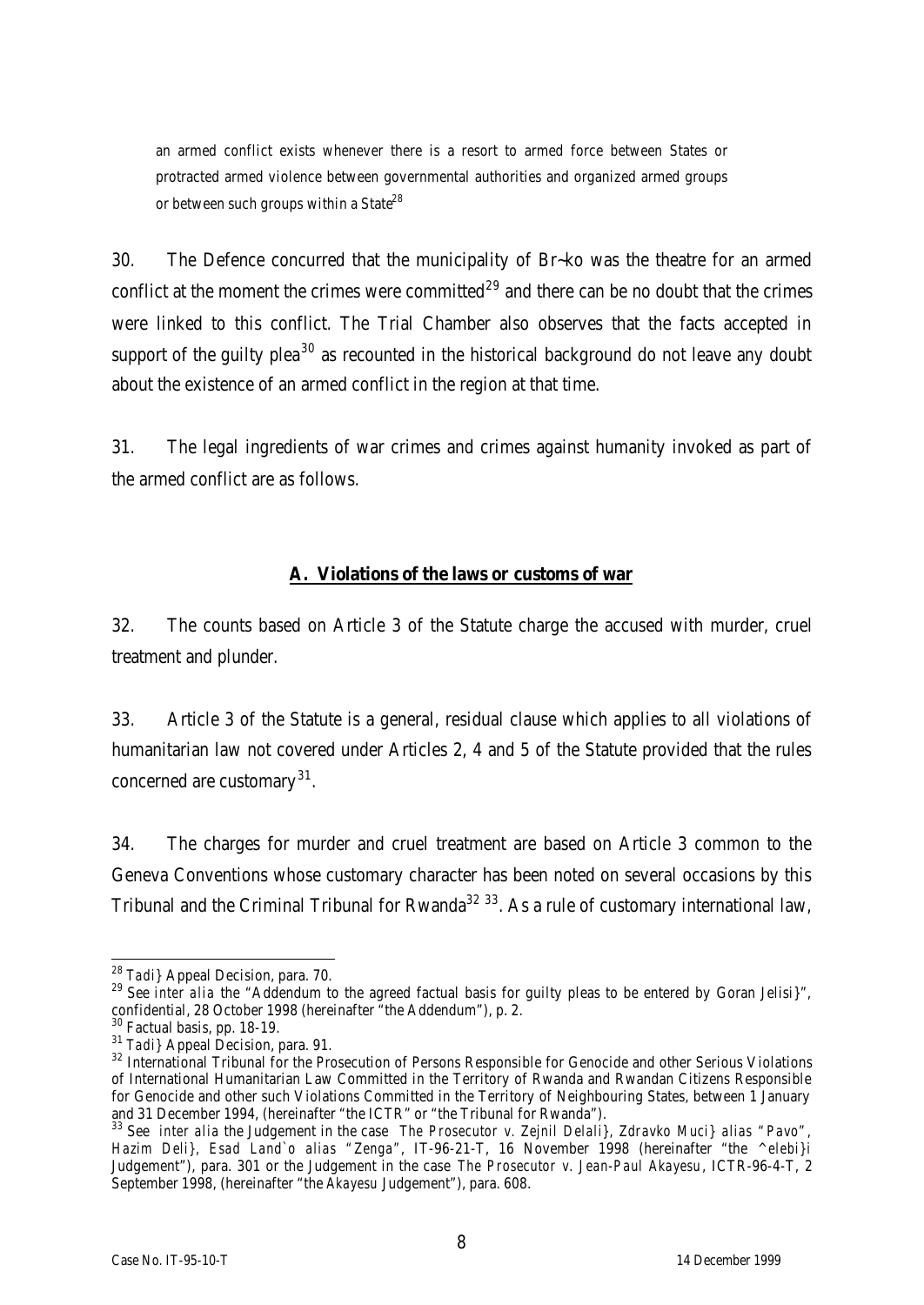Article 3 common to the Geneva Conventions is covered by Article 3 of the Statute as indicated in the *Tadi} Appeal Decision<sup>34</sup>*. Common Article 3 protects "[p]ersons taking no active part in the hostilities" including persons "placed *hors de combat* by sickness, wounds, detention, or any other cause". Victims of murder, bodily harm and theft, all placed *hors de combat* by their detention, are clearly protected persons within the meaning of common Article 3.

## 1. Murder

35. Murder is defined as homicide committed with the intention to cause death. The legal ingredients of the offence as generally recognised in national law may be characterised as follows:

- the victim is dead,
- as a result of an act of the accused,
- committed with the intention to cause death.<sup>35</sup>

36. The elements submitted in the Annex to the factual basis clearly confirmed that the accused was guilty of the murder of the thirteen persons listed in support of the counts.

37. Five of the thirteen murders to which the accused pleaded guilty were perpetrated at the Br-ko police station on about 7 May 1992 $36$  in an always identical manner which was described by the accused himself<sup>37</sup>. Having undergone an interrogation at the Br-ko police station, the victims were placed in the hands of the accused who took them out to an alley near the police station. The accused executed them, generally with two bullets to the back of the neck fired from a "Skorpion" pistol fitted with a silencer. A lorry then came to gather up the bodies. According to the accused, these murders were committed over a period of two days. Goran Jelisi} admitted killing in this manner:

an unidentified male (count 4),

 $\overline{a}$ <sup>34</sup> *Tadi}* Appeals Decision, para. 87; the *^elebi}i* Judgement also considered that Article 3 of the Statute covered violations of Article 3 common to the Geneva Conventions (para. 298).

<sup>35</sup> See the *Akayesu* Judgement, para. 589.

<sup>36</sup> Counts 4 and 5 (murder of an unidentified male), 6 and 7 (murder of Hasan Ja{arevi}), 8 and 9 ( murder of a young man from [interaj), 10 and 11 (murder of Ahmet Hod`i} or Had`i} alias Papa), 12 and 13 (murder of Suad).

<sup>37</sup> Statement of the accused dated 29 June 1998, Annex II, pp. 5-6, pp. 15-16, p. 29.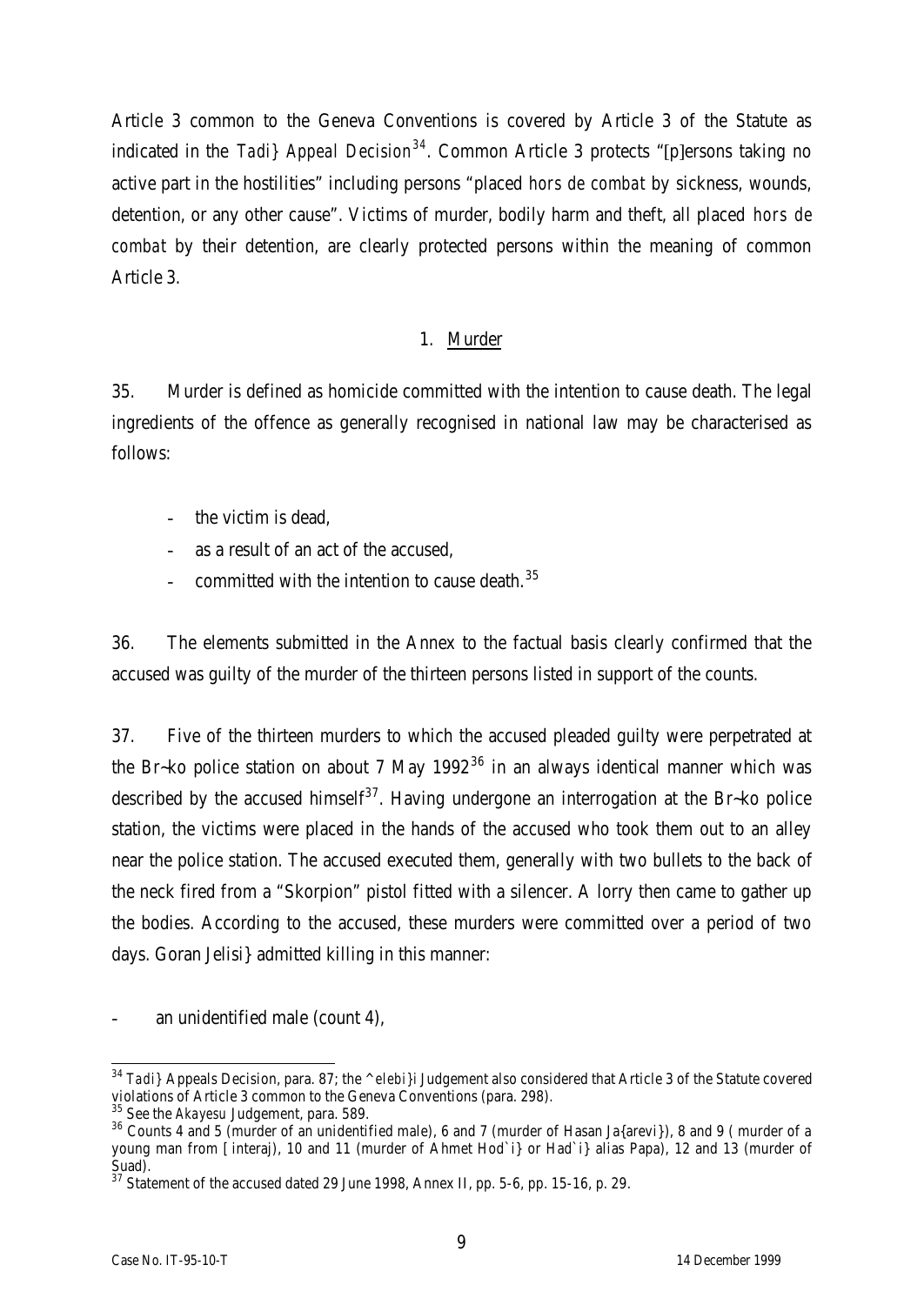- Hasan Ja{arevi} (count 6),
- a young man from [interaj (count 8),
- Ahmet Hod`i} or Had`i}, *alias* Papa (count 10), the head of the Muslim SDA political party,
- a person by the first name of Suad (count 12).

38. Eight of the thirteen murders to which the accused pleaded guilty were perpetrated at Luka camp. Here again, the murders were always committed in an identical way. First, the victims underwent an interrogation inside the administrative buildings in which for the most part the accused participated and during which they were severely beaten, in particular with truncheons and clubs. Armed with a "Skorpion" pistol fitted with a silencer, the accused made them go to the corner of the offices where he then executed them with one or two bullets fired point-blank into the back of the neck or into the back. Some victims were killed even before they reached the corner of the administrative buildings such that other detainees actually witnessed the murders. Other detainees were killed with one or two bullets to the back of the head whilst kneeling over a grate near the office where the interrogations were held. He then made some detainees carry the body of the victim behind the administrative offices where the bodies were piled up. The accused admitted to having killed in this manner:

- Jasminko ]umurovi}, *alias* Ja{}e (count 14),
- Huso and Smajil Zahirovi} (count 16),
- Naza Bukvi} (count 18),
- Muharem Ahmetovi}, father of Naza Bukvi}, killed the day after his daughter died (count 20),
- Stipo Glavo~evi}, *alias* Stipo, (count 22),
- Novalija (count 32),
- Adnan Kucalovi} (count 38).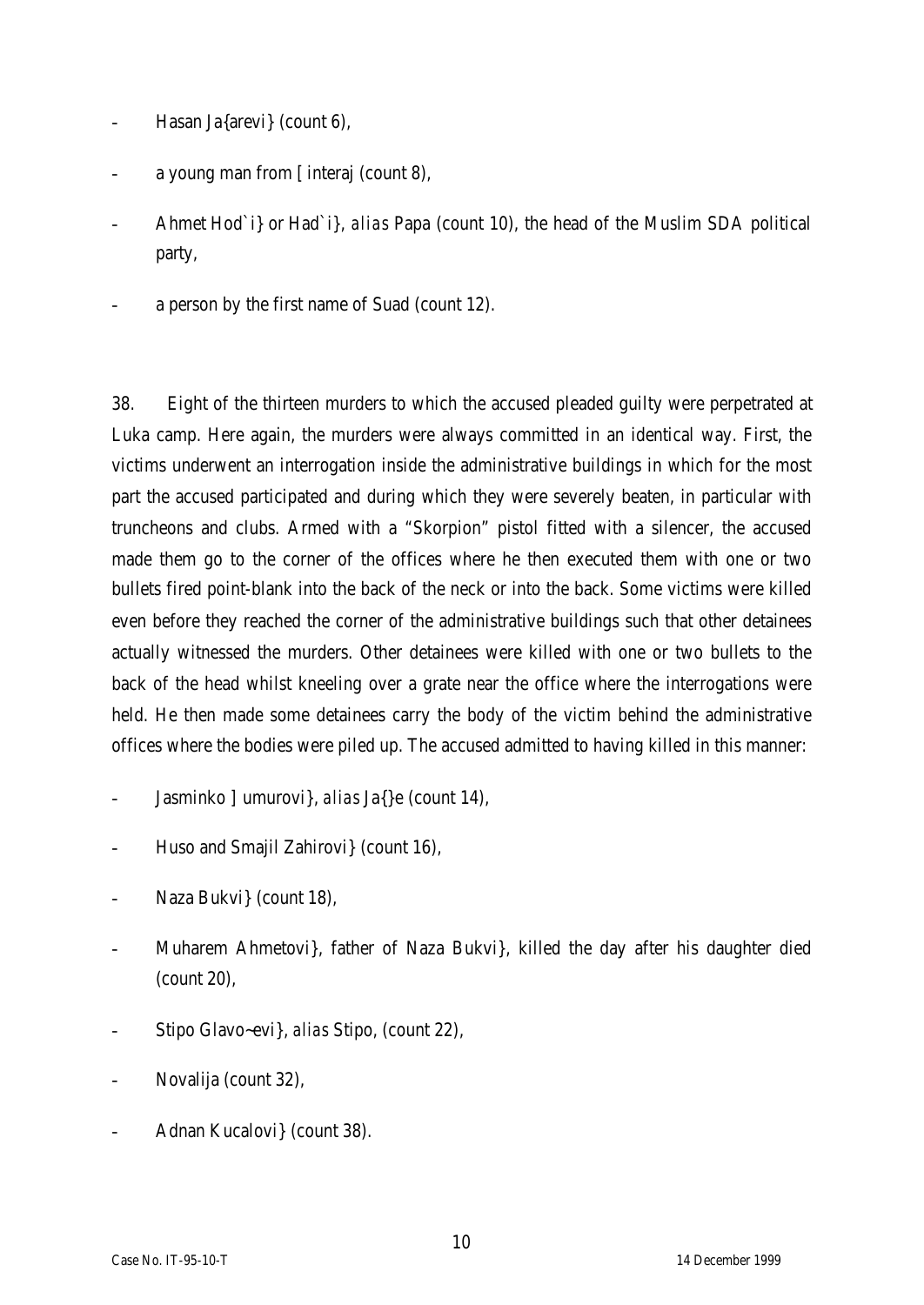39. Naza Bukvi $3^{38}$  was very severely beaten before being executed<sup>39</sup>. It appears that her executioners wanted to find out where her brother and father, members of the police forces before the war, were hiding. She was handcuffed to a signpost and then beaten with long truncheons by several policemen for a whole  $day^{40}$ . The victim's clothes were torn and covered with blood. That evening, she was brought back to the hangar covered in bruises and moaning with pain. The accused returned for her the next morning and executed her in the same fashion as he had his other victims $^{\rm 41}.$ 

40. One Croatian person, named Stipo Glavo~evi}, also suffered serious bodily harm before being killed. He arrived at Luka camp on about 9 May 1992 on a truck. His right ear was cut off and then Goran Jelisi}, accompanied by a guard carrying a sabre, stood the victim before the detainees under guard in the hangar. Stipo Glavo~evi} begged someone to put him out of his misery. Goran Jelisi} offered his weapon to the detainees for one of them to volunteer to do so. No one moved. The guard accompanying the accused hit Stipo Glavo~evi} with the edge of the sabre. Stipo Glavo~evi} was led outside the hangar and then the accused went out and killed him in the manner previously described.

## 2. Cruel Treatment

41. This Trial Chamber shares the opinion of the Trial Chamber in the *^elebi}i* case which defined cruel treatment as "an intentional act or omission [...] which causes serious mental or physical suffering or injury or constitutes a serious attack on human dignity"  $42$ .

42. The bodily harm suffered by the brothers Zej}ir and Re{ad Osmi} is the focus of count 30. The two brothers were first taken to the Br~ko police station where Goran Jelisi} came looking for them. The accused called them "balijas" $43$ , handcuffed them and punched them. He then made them get into the boot of a red "Zastava 101" car. The victims were thus transported to Luka camp. Goran Jelisi} forced them to go into the administrative office in which were his girlfriend Monika, who was sitting at a desk in front of a typewriter, and her brother, Kole. The two brothers were made to stand with their backs to the wall and Goran Jelisi} began to hit them with a club, mostly to the head, the neck and the chest. According to

 $\overline{a}$  $38$  Counts 18 and 19.

<sup>39</sup> Witness P, factual basis, p. 6.

<sup>40</sup> Witness N, factual basis, pp. 5-6.

<sup>&</sup>lt;sup>41</sup> Witness O, factual basis, p. 6. This witness reports having seen the body of Naza Bukvi} the day after she died amongst other bodies (p. 10).

<sup>42</sup> *^elebi}i* Judgement, para. 552.

<sup>&</sup>lt;sup>43</sup> A term which seems to have no direct equivalent in English but which is considered highly offensive.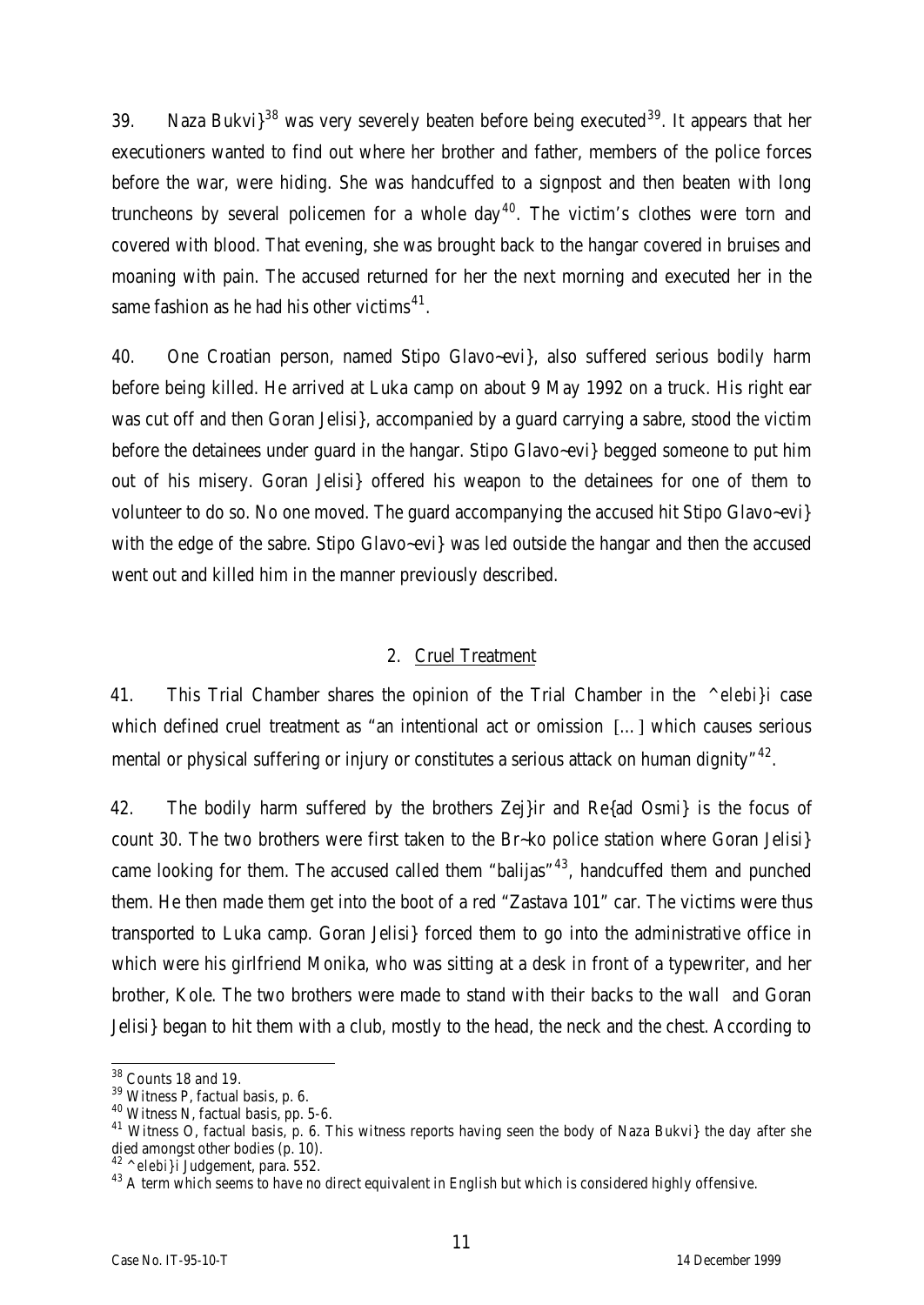one of the brothers, they were allegedly beaten like this for approximately thirty minutes. Zej}ir Osmi} was then taken to the hangar. Goran Jelisi} continued to beat Re{ad Osmi} who was no longer able to open his eyes as his eyelids were too swollen. He ended up collapsing from the blows. Goran Jelisi} kicked him in the chest while he was trying to get back up. The accused then left. The victim was not beaten while Goran Jelisi} was away. Goran Jelisi} returned after approximately ten minutes. His shirt was stained with blood. He explained "I just killed a man from fifty centimetres away. I cut off his ear. He didn't want to talk, like you". The accused then slashed the victim's two forearms with a knife before again beating him with a club. Goran Jelisi} next made the victim take out his papers and his money. None of his identity papers gave any indication that he was Muslim. The accused then became angry and asked why the two brothers had been brought to Luka. He ordered their immediate release<sup>44</sup>.

43. Count 37 relates to the bodily harm suffered by Muhamed Bukvi}. The factual basis offered in support of the guilty plea shows that this man was very severely beaten by Goran Jelisi} during an interrogation which he underwent in the administrative offices in Luka camp. The victim, already covered in bruises from the beating he received the previous day from another guard at the camp named Kosta, was beaten all over his body by Goran Jelisi} with a truncheon<sup>45</sup>. The accused, using his fingers to squeeze the victims cheeks up towards his eyes, hit him with his truncheon at eye level.

44. The bodily harm inflicted on Amir Didi} is covered in count 40. He was beaten several times during the interrogations to which he was subjected in the Luka camp offices. Amir Didi} indicated that he had been beaten by several guards even though the accused was by far the most active. Goran Jelisi} hit him on one occasion with a fire hose thereby making him lose consciousness. Amir Didi} was allegedly beaten to the point of being unrecognisable. He stated that another official at the camp named Kole and the girlfriend of the accused, Monika, were always present during these beatings $^{46}$ .

45. The Trial Chamber is of the opinion that the assault described in the indictment, admitted by the accused and moreover confirmed by the elements presented during the trial, constitute inhumane acts.

 $\overline{a}$ 

 $44$  Factual basis, Witness T p. 2-4; Witness U, p. 2-4.

 $45$  Factual basis, p. 15.

<sup>46</sup> Factual basis, p. 16.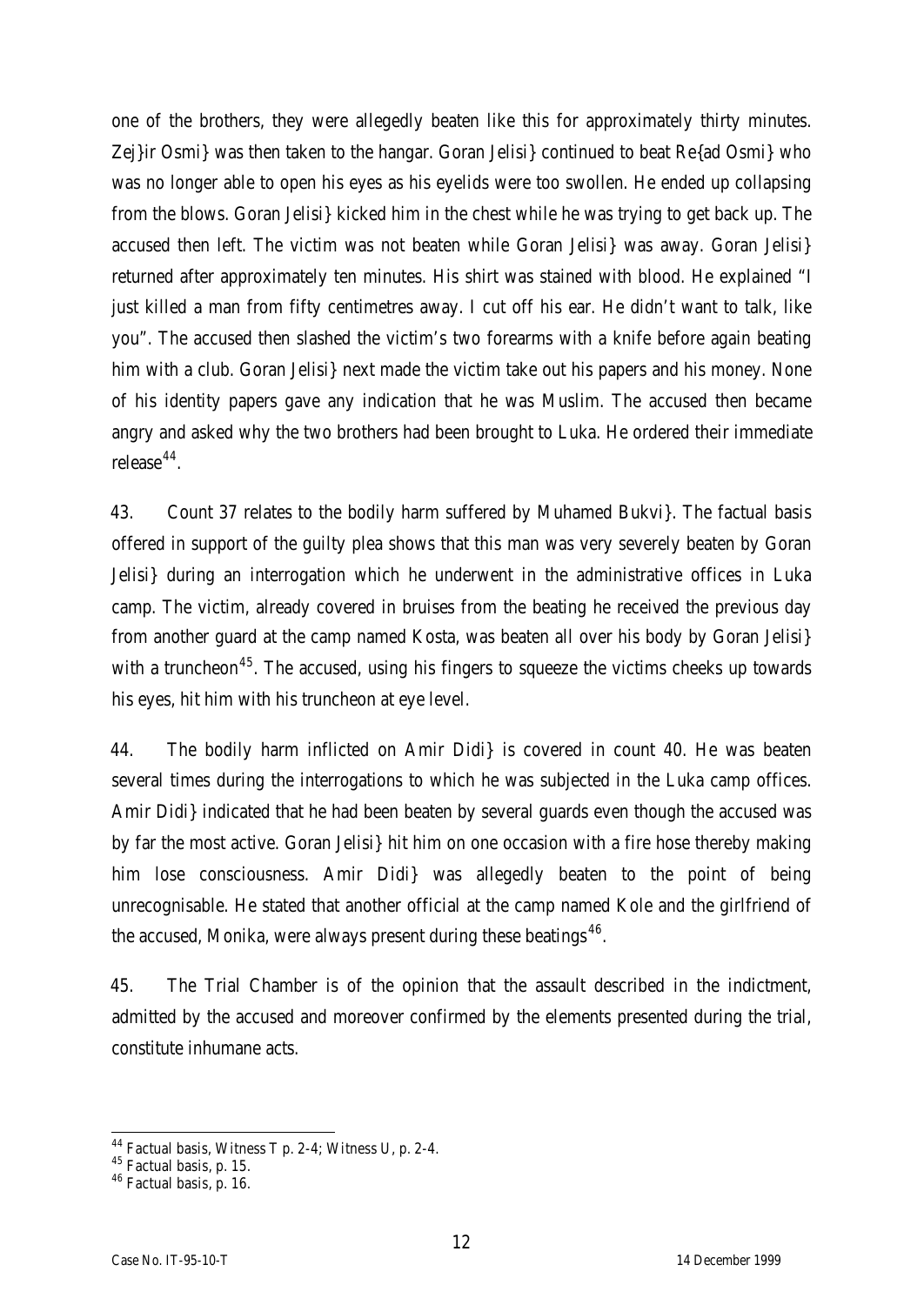## 3. Plunder

46. Count 44 charges the accused with stealing money from persons detained at Luka camp, in particular from Hasib Begi}, Zej}ir Osmi}, Enes Zuki} and Armin Drapi}, between approximately 7 May and 28 May 1992.

47. Pursuant to Article 3(e), the Tribunal has jurisdiction over violations of the laws or customs of war which:

shall include, but not be limited to:

[…]

(e) plunder of public or private property.

48. Plunder is defined as the fraudulent appropriation of public or private funds belonging to the enemy or the opposing party perpetrated during an armed conflict and related thereto. The Trial Chamber hearing the *^elebi}i* case recalled that the "prohibition against the unjustified appropriation of public and private enemy property is general in scope, and extends both to acts of looting committed by individual soldiers for their private gain, and to the organized seizure of property undertaken within the framework of a systematic economic exploitation of occupied territory"<sup>47</sup>. It thus found that the individual acts of plunder perpetrated by people motivated by greed might entail individual criminal responsibility on the part of its perpetrators.

49. The factual basis attached to the guilty plea<sup>48</sup> indicates that the accused stole money, watches, jewellery and other valuables from the detainees upon their arrival at Luka camp by threatening those who did not hand over all their possessions with death. The accused was sometimes accompanied by quards or Monika<sup>49</sup> but he mostly acted alone. The Trial Chamber holds that these elements are sufficient to confirm the guilt of the accused on the charge of plunder.

## **B. Crimes against humanity**

50. Within the terms of Article 5 of the Statute, murder and other inhumane acts specified in paragraphs (a) and (i) respectively must be characterised as crimes against humanity when

 $\overline{a}$ <sup>47</sup> *^elebi}i* Judgement, para. 590.

<sup>48</sup> Factual basis, pp. 17-18.

<sup>49</sup> Factual basis, Witness AA, p. 18.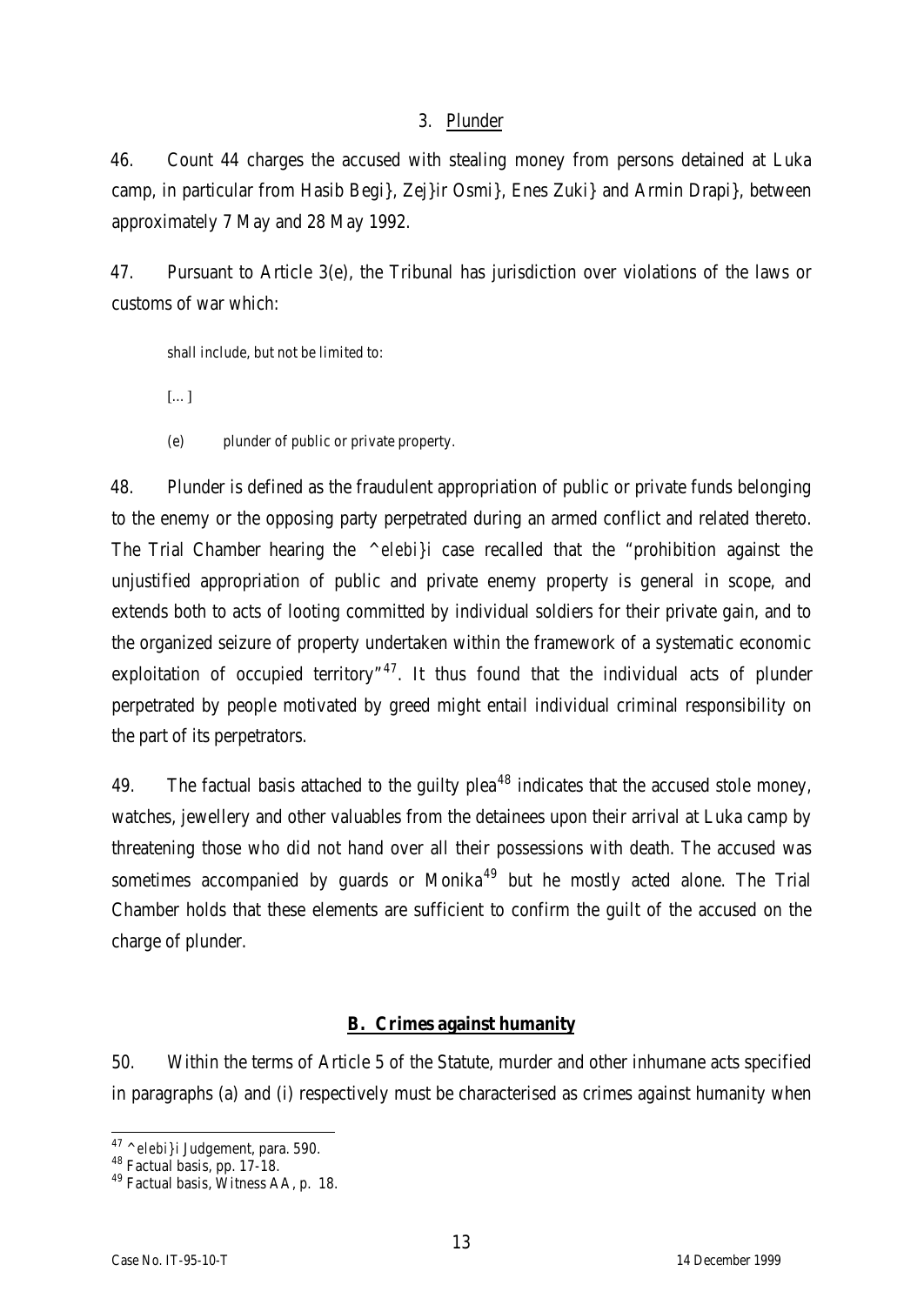"committed in armed conflict, whether international or internal in character, and directed against any civilian population".

#### 1. Underlying offences: murder and other inhumane acts

## (a) murder $50$

51. The Trial Chamber notes firstly that the English text of the Statute uses the term "murder". The Trial Chamber observes that in line with the *Akayesu* case<sup>51</sup> of the Tribunal for Rwanda it is appropriate to adopt this as the accepted term in international custom<sup>52</sup>. The Trial Chamber will therefore adopt the definition of murder set out above<sup>53</sup>. The murders listed in support of the counts of crimes against humanity are the same as those enounced in support of the violations of the laws or customs of war and which, as previously seen, have been established.

#### (b) other inhumane acts

52. The sub-characterisation "other inhumane acts" specified under Article 5(i) of the Statute is an generic charge which encompasses a series of crimes. It is appropriate to recall the position of the Trial Chamber in the *^elebi}i* case which stated that the notion of cruel treatment set out in Article 3 of the Statute " carries an equivalent meaning […] as inhuman treatment does in relation to grave breaches of the Geneva Conventions" $54$ . Likewise, the Trial Chamber considers that the notions of cruel treatment within the meaning of Article 3 and of inhumane treatment set out in Article 5 of the Statute have the same legal meaning. The facts submitted in support of these counts are moreover the same as those invoked for cruel treatment under Article 3 which, as the Trial Chamber has already noted, have been established.

 $\overline{a}$  $^{50}$  The Trial Chamber notes however that the French version of the indictment specifies crimes under Article 5(a) as "*meurtre*" of the Statute (emphasis added) whilst the Statute uses the term "*assassinat*".

<sup>51</sup> *Akayesu* Judgement, para. 588.

<sup>52</sup> "Meurtre" is also used in the Statute of the International Criminal Court (Article 7(1)(a)) and in Article 18 of the Draft Code of Crimes against the Peace and Security of Mankind, Official Document (hereinafter "Off. Doc.") of the United Nations Assembly General (hereinafter "UN"), 51st session, A/51/10 (1996) Suppl. No. 10 (hereinafter "Draft Articles of the ILC").

<sup>&</sup>lt;sup>53</sup> See section III A) 1, above.

<sup>54</sup> *^elebi}i* Judgement, para. 552.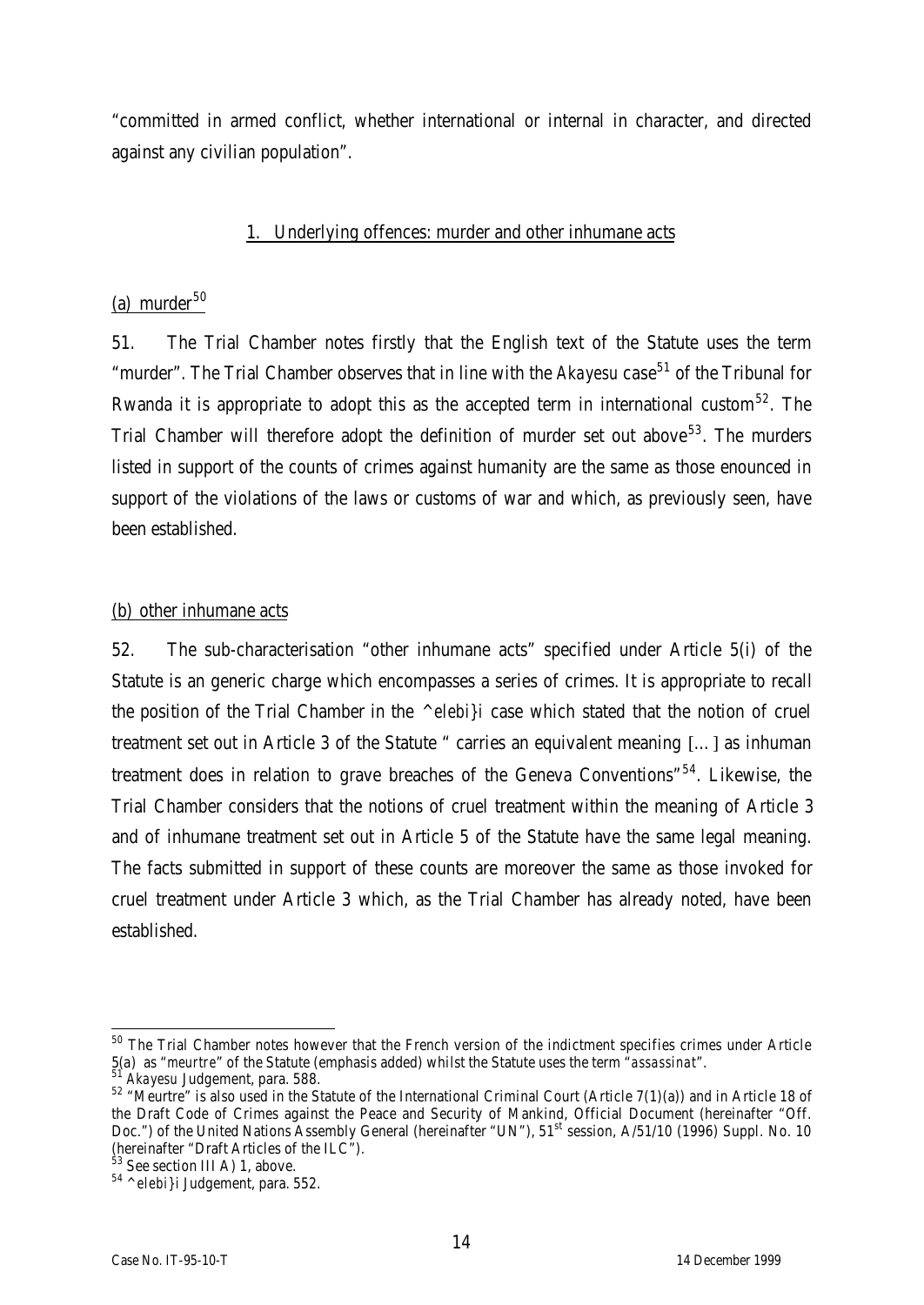#### 2. An attack against a civilian population as a general condition of the charge

#### (a) A widespread or systematic attack

53. Article 5 defines crimes against humanity as crimes "directed against any population". Customary international law has interpreted this characteristic, particular to crimes against humanity, as assuming the existence of a widespread or systematic attack against a civilian population<sup>55</sup>. The conditions of scale and "systematicity" are not cumulative as is evidenced by the case-law of this Tribunal<sup>56</sup> and the Tribunal for Rwanda<sup>57</sup>, the Statute of the International Criminal Court<sup>58</sup> and the works of the International Law Commission (hereinafter "the ILC")<sup>59</sup>. Nevertheless, the criteria which allow one or other of the aspects to be established partially overlap. The existence of an acknowledged policy targeting a particular community<sup>60</sup>, the establishment of parallel institutions meant to implement this policy, the involvement of high-level political or military authorities, the employment of considerable financial, military or other resources and the scale or the repeated, unchanging and continuous nature of the violence committed against a particular civilian population are among the factors which may demonstrate the widespread or systematic nature of an attack.

## (b) against a civilian population

54. It follows from the letter and the spirit of Article 5 that the term "civilian population" must be interpreted broadly. The text states that the acts are directed against "any" civilian population. In addition, reference to a civilian population would seek to place the emphasis more on the collective aspect of the crime than on the status of the victims<sup>61</sup>. The Commission of Experts formed pursuant to Security Council resolution 780 (hereinafter "the

 $\overline{a}$  $^{55}$  See, in particular, the report of the Secretary-General pursuant to Security Council resolution 808 (S/25704, 3 May 1993, para. 48). Article 3 of the Statute of the International Criminal Tribunal for Rwanda and Article 7 of the Statute of the International Criminal Court also state this element explicitly. The widespread or systematic attack was also specified as a legal ingredient of a crime against humanity by the Appeals Chamber of the Tribunal in the *Tadi}* Appeal Judgement, para. 648. The Legal Committee of the United Nations War Crimes Commission also adopted this position (History of the U.N. War Crimes Commission, p. 179).

<sup>56</sup> In particular, in the cases *The Prosecutor v. Miroslav Radi} and Veselin [ljivan}anin* (Case No. IT-95-13-R61 of 3 April 1996, para. 30) and *The Prosecutor v. Du{ko Tadi} alias "Dule"* (Case No. IT-94-1-T of 7 May 1997, hereinafter "the *Tadi}* Judgement", paras. 646-647).

<sup>57</sup> In particular, in the *Akayesu* Judgement (para. 579) and in *The Prosecutor v. Clément Kayishema and Obed Ruzindana*, Case No. ICTR-95-1-T, 21 May 1999, para. 123 (hereinafter "the *Kayishema* case").

<sup>58</sup> Article 7, paragraph 1.

<sup>59</sup> Draft Articles of the ILC, pp. 94-95.

<sup>&</sup>lt;sup>60</sup> Expressed, in particular, in the writings and speeches of political leaders and media propaganda.

<sup>&</sup>lt;sup>61</sup> In the *Tadi*} Judgement, the Trial Chamber noted that "[i]t is the desire to exclude isolated or random acts from the notion of crimes against humanity that led to the inclusion of the requirement that the acts must be directed against a civilian 'population'" (para. 648).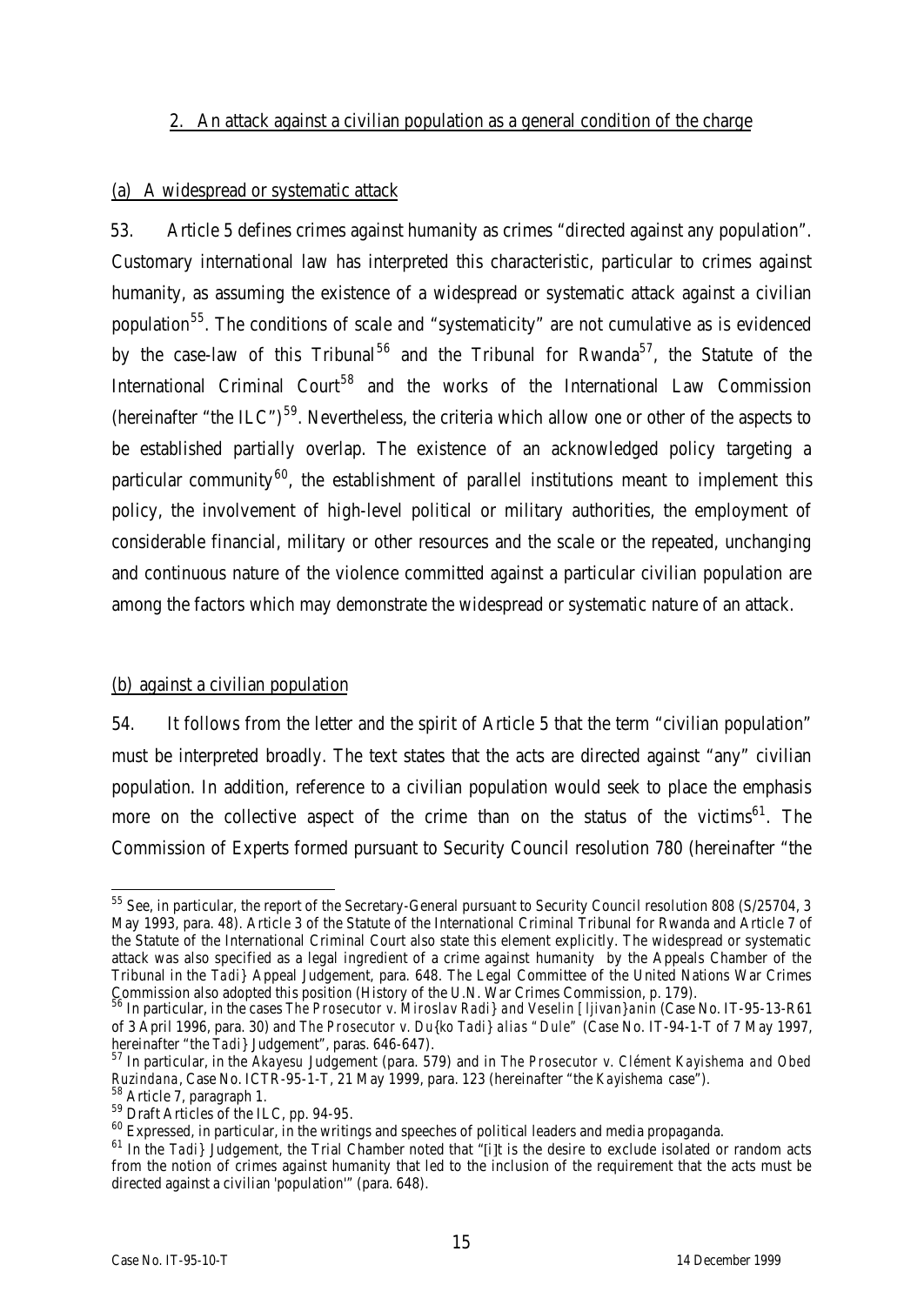Commission of Experts")<sup>62</sup> considered furthermore that the civilian population within the meaning of Article 5 of the Statute must include all those persons bearing or having borne arms who had not, strictly speaking, been involved in military activities. The Trial Chamber therefore adjudges that the notion of civilian population as used in Article 5 of the Statute includes, in addition to civilians in the strict sense, all persons placed *hors de combat* when the crime is perpetrated. Moreover, in accordance with the case-law of this Tribunal and the Tribunal for Rwanda<sup>63</sup>, the Trial Chamber deems that "[t]he presence within the civilian population of individuals who do not come within the definition of civilians does not deprive the population of its civilian character"<sup>64</sup>.

55. The elements presented in support of the guilty plea as summarised in the historical background<sup>65</sup> do not leave any doubt as to the widespread and systematic nature of the attack against the Muslim and Croatian civilian population in the municipality of Br~ko.

## 3. An attack in which an accused participates in full knowledge of the significance of his acts

56. The accused must also be aware that the underlying crime which he is committing forms part of the widespread and systematic attack.

57. The accused has not denied that his acts formed part of the attack by the Serbian forces against the non-Serbian population of  $Br-ko^{66}$ . The Trial Chamber moreover notes that, despite remaining uncertainties regarding his exact rank and position, the accused was part of the Serbian forces that took part in the operation conducted against the non-Serbian civilian population in Br~ko. It was indeed in anticipation and in the service of the attack that the accused, who comes from Bijeljina, was given police duties in the municipality of Br~ko. As one of the active participants in this attack, Goran Jelisi} must have known of the widespread and systematic nature of the attack against the non-Serbian population of Br~ko.

 $\overline{a}$ <sup>62</sup> *Final Report of the Commission of Experts established pursuant to Security Council resolution 780 (1992)*, UN Off. Doc., S/1994/674, para. 78.

<sup>63</sup> *Tadi}* Judgement, para. 639. The Tribunal for Rwanda took the same position in the *Akayesu* case (Judgement, para. 582) and *Kayishema* case (Judgement, para. 128).

 $64$  This case-law is based upon Article 50(3) of the first Protocol additional to the Geneva Conventions of 12 August 1949 Relating to the Protection of Victims in International Armed Conflicts.

<sup>&</sup>lt;sup>65</sup> See section II above.

<sup>66</sup> See the "Addendum", p. 3.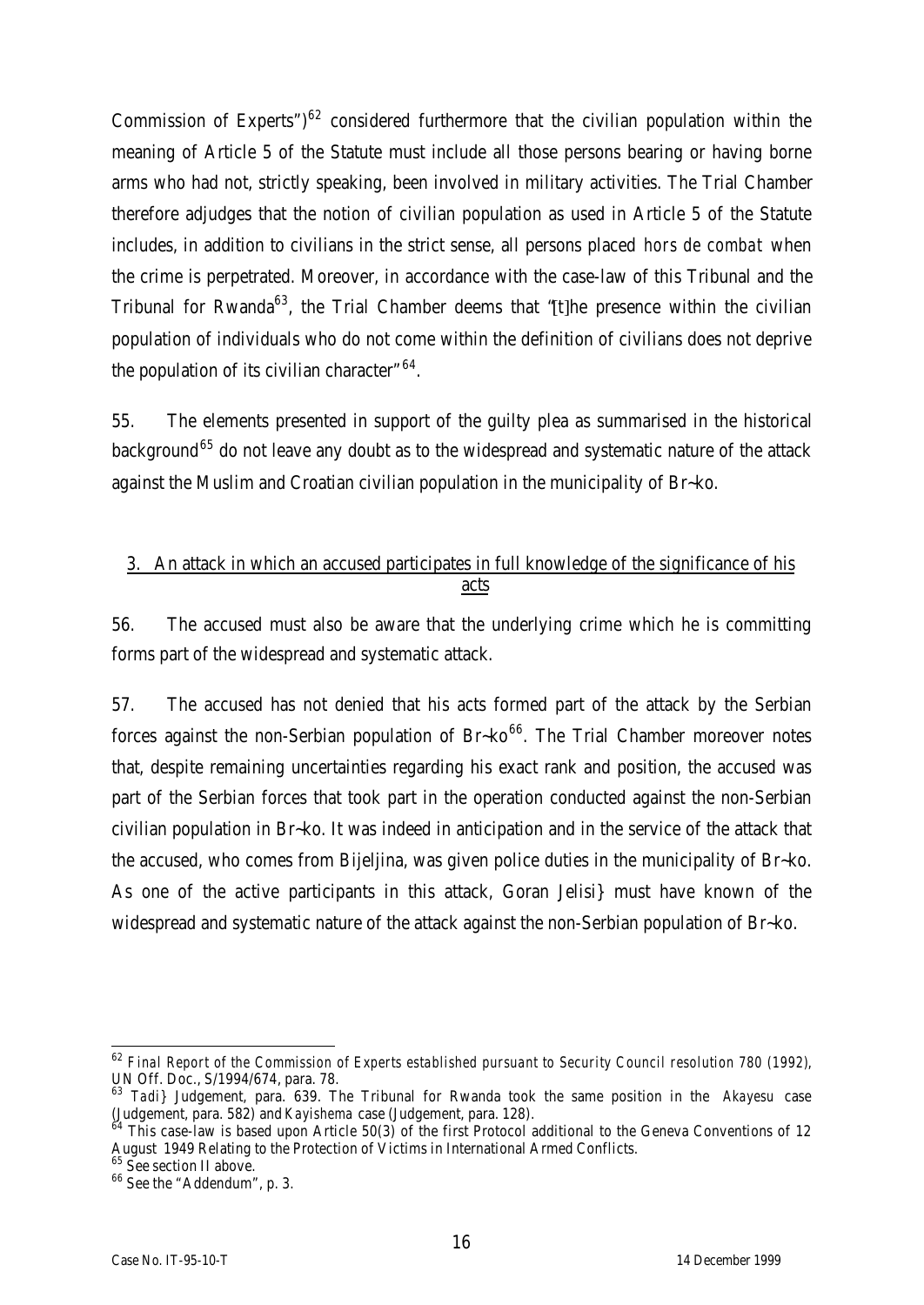#### **C. Conclusion**

58. In conclusion, the Trial Chamber declares Goran Jelisi} guilty on thirty-one counts of violations of the laws or customs of war and crimes against humanity.

# **IV. GENOCIDE**

59. Within the terms of Article 4(2) of the Statute, genocide is defined as:

any of the following acts committed with the intent to destroy, in whole or in part, a national, ethnical, racial or religious group, as such:

- (a) killing members of the group;
- (b) causing serious bodily or mental harm to members of the group;
- (c) deliberately inflicting on the group conditions of life calculated to bring about its physical destruction in whole or in part;
- (d) imposing measures intended to prevent births within the group;
- (e) forcibly transferring children of the group to another group.

60. Article 4 of the Statute takes up word for word the provisions of the Convention on the Prevention and Punishment of the Crime of Genocide<sup>67</sup> (hereinafter "the Convention"), adopted on 9 December 1948 $^{68}$  and in force as of 12 January 1951 $^{69}$ . The concepts of genocide and crimes against humanity came about<sup>70</sup> as a reaction to the horrors committed by the Nazis during the Second World War - genocide being more particularly associated with the holocaust. Subsequently, the Convention has become one of the most widely accepted

 $\overline{a}$ 

<sup>&</sup>lt;sup>67</sup> Articles II and III.

<sup>&</sup>lt;sup>68</sup> The draft Convention was approved by a General Assembly plenary session with 55 votes for, none against and no abstentions. The Convention was immediately signed by 20 States.

<sup>&</sup>lt;sup>69</sup> That is, pursuant to Article XIII of the Convention, 90 days after the filing of the twentieth ratification instrument. Yugoslavia was amongst the first States to ratify the Convention on 29 August 1950.

 $70$  The concept of crimes against humanity first appeared in the Charters and Statutes of the International Military Tribunals established by the London Agreement of 1945 and by the Declaration of the Allied Supreme Commander in the Far-East of 1946. Genocide, a term created by Raphaël Lemkin in 1944 (Axis Rules in Occupied Europe, Washington D.C., Carnegie Endowment, 1944), was first officially consecrated in the indictment brought against the major German war criminals of 8 April 1945.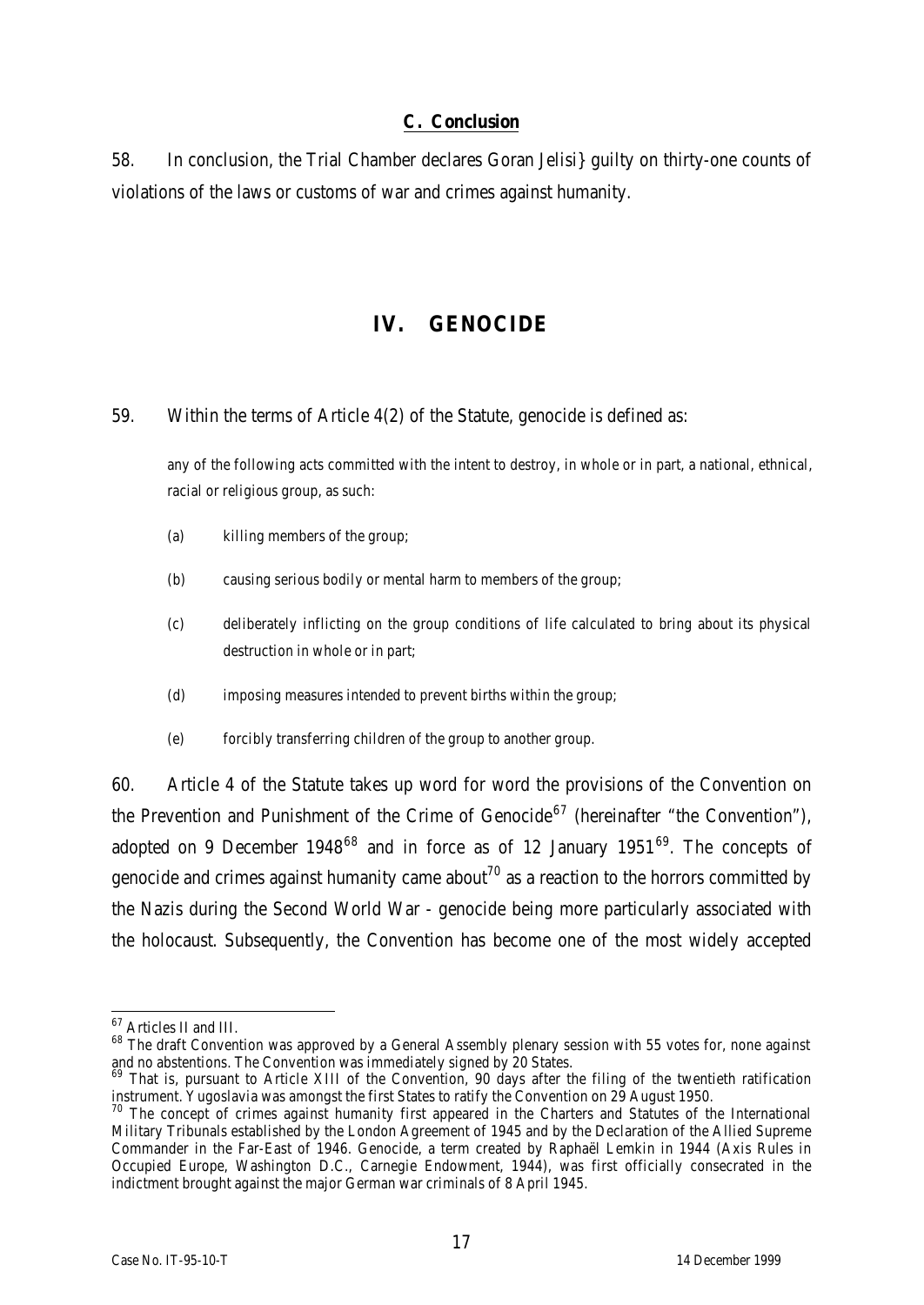international instruments relating to human rights<sup>71</sup>. There can be absolutely no doubt that its provisions fall under customary international law as, moreover, noted by the International Court of Justice as early as 1951. The Court went even further and placed the crime on the level of *jus cogens*<sup>72</sup> because of its extreme gravity. It thus defined genocide as:

"a crime under international law" involving a denial of the right of existence of entire human groups, a denial which shocks the conscience of mankind and results in great losses to humanity, and which is contrary to moral law and to the spirit and aims of the United Nations … The first consequence arising from this conception is that the principles underlying the Convention are principles which are recognized by civilized nations as binding on States, even without any conventional obligation. A second consequence is the universal character both of the condemnation of genocide and of the cooperation required "in order to liberate mankind from such an odious scourge" (Preamble to the Convention).<sup>73</sup>

61. In accordance with the principle *nullum crimen sine lege*<sup>74</sup>, the Trial Chamber means to examine the legal ingredients of the crime of genocide taking into account only those which beyond all doubt form part of customary international law. Several sources have been considered in this respect. First, the Trial Chamber takes note of the Convention on whose incontestable customary value it has already remarked. It interprets the Convention's terms in accordance with the general rules of interpretation of treaties set out in Articles 31 and 32 of the Vienna Convention on the Law of Treaties<sup>75</sup>. In addition to the normal meaning of its provisions, the Trial Chamber also considered the object and purpose of the Convention<sup>76</sup> and could also refer to the preparatory work and circumstances associated with the Convention's

 $\overline{a}$  $71$  The Convention was ratified by 129 States on 1 October 1999.

<sup>&</sup>lt;sup>72</sup> Article 53 of the Vienna Convention on the Law of Treaties defines a peremptory norm of general international law as "a norm accepted and recognized by the international community of States as a whole as a norm from which no derogation is permitted and which can be modified only by a subsequent norm of general international law having the same character".

<sup>73</sup> ICJ, *Case of the Reservations to the Convention on the Prevention and Punishment of the Crime of Genocide*, Rec. 1951, p. 23. The Court reaffirmed its position in the case involving the *Barcelona Traction, Light and Power Co.*(ICJ, Reports 1970, p. 32) by indicating that given the importance of the rights at issue, certain areas exist such as the prevention and punishment of the crime of genocide for which States have obligations towards the entire international community (*erga omnes* obligations) and not only to another State: the *erga omnes* obligations in contemporary international law derive, for instance, from the prohibition of acts of aggression and  $genocide.$ 

<sup>74</sup> A principle recalled by the Secretary-General in his report pursuant to paragraph 2 of Security Council resolution 808 (1993) of 3 May 1993 (UN Off. Doc. S/25704, para. 34): "application of the principle *nullum crimen sine lege* requires that the international tribunal should apply rules of international humanitarian law which are beyond any doubt part of customary law so that the problem of adherence of some but not all States to specific conventions does not arise".

 $^{75}$  Vienna Convention on the Law of Treaties of 23 May 1969, in force as of 27 January 1980.

<sup>&</sup>lt;sup>76</sup> Article 31 of the Vienna Convention: "1. A treaty shall be interpreted in good faith in accordance with the ordinary meaning to be given to the terms of the treaty in their context and in the light of its object and purpose".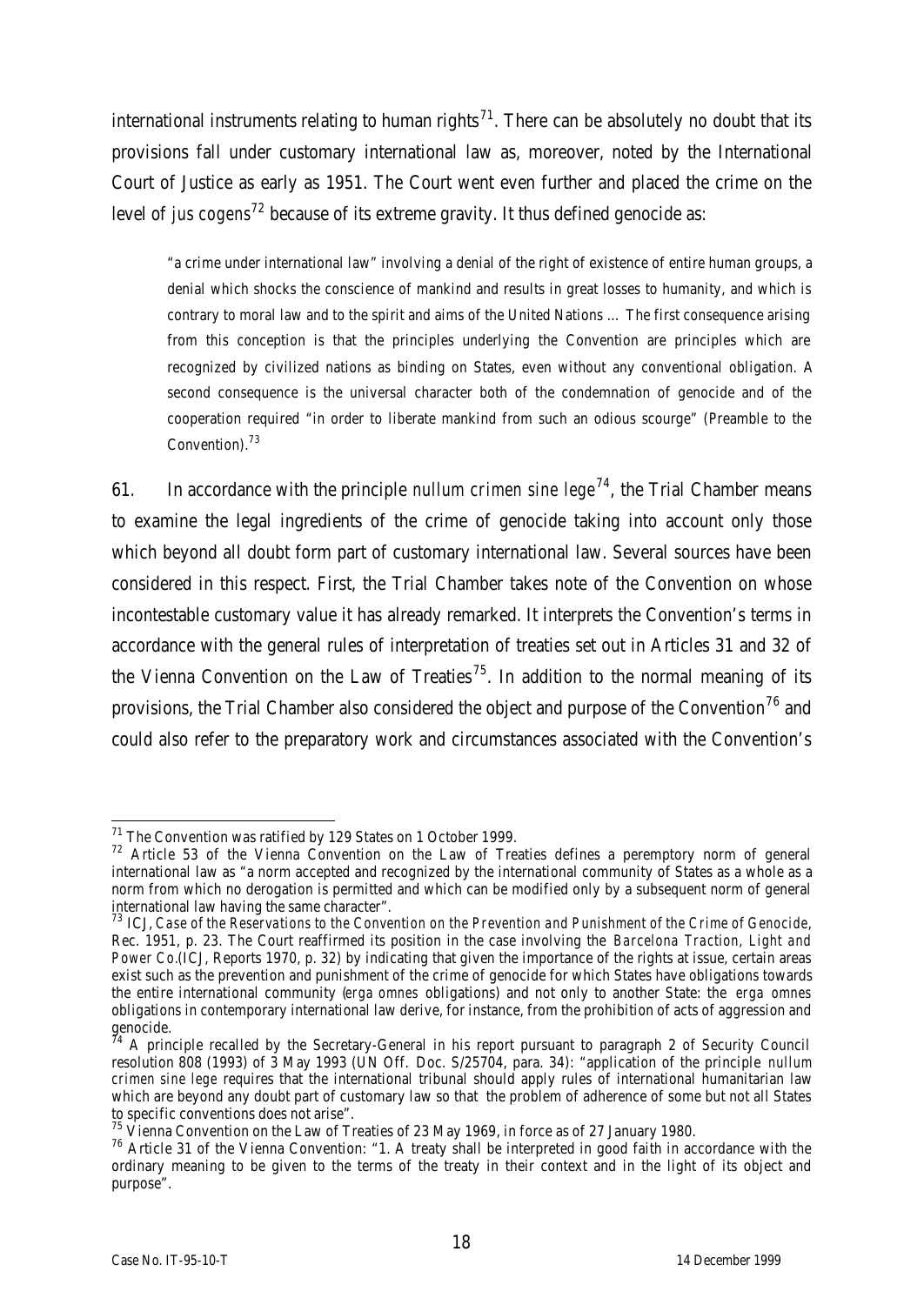coming into being<sup>77</sup>. The Trial Chamber also took account of subsequent practice grounded upon the Convention. Special significance was attached to the Judgements rendered by the Tribunal for Rwanda<sup>78</sup>, in particular to the *Akayesu* and *Kayishema* cases which constitute to date the only existing international case-law on the issue<sup>79</sup>. The practice of States, notably through their national courts<sup>80</sup>, and the work of international authorities in this field  $81$  have also been taken into account. The ILC report commenting upon the "Articles of the Draft Code of Crimes Against the Peace and Security of Mankind<sup>"82</sup> which sets out to transcribe the customary law on the issue appeared especially useful.

62. Genocide is characterised by two legal ingredients according to the terms of Article 4 of the Statute:

- the material element of the offence, constituted by one or several acts enumerated in paragraph 2 of Article 4;
- the *mens rea* of the offence, consisting of the special intent to destroy, in whole or in part, a national, ethnical, racial or religious group, as such.

 $\overline{a}$  $^{77}$  Article 32 of the Vienna Convention on the Law of Treaties: "Recourse may be had to supplementary means of interpretation, including the preparatory work of the treaty and the circumstances of its conclusion, in order to confirm the meaning resulting from the application of article 31, or to determine the meaning when the interpretation according to article 31:

<sup>(</sup>a) leaves the meaning ambiguous or obscure; or

<sup>(</sup>b) leads to a result which is manifestly absurd or unreasonable".

 $8^{\degree}$  The Tribunal for Rwanda has jurisdiction to judge those persons presumed responsible for the crime of genocide pursuant to Article 2 of its Statute which also reproduces Articles II and III of the Convention on  $\frac{1}{79}$ genocide.

The Case Concerning Application of the Convention on the Prevention and Punishment of the Crime of *Genocide* was brought before the International Court of Justice in 1993 by Bosnia-Herzegovina against the Federal Republic of Yugoslavia (Serbia and Montenegro) pursuant to Article IX of the Convention. In this case, the Court rendered two orders (Request for the indication of provisional measures dated 8 April 1993, Reports 1993 p. 1; Further requests for the indication of provisional measures dated 13 September 1993, Reports 1993, p. 325) and a decision on its jurisdiction (Decision dated 11 July 1996, preliminary objections, Reports 1996, p. 595). However, it has not yet ruled on the merits of the case.

<sup>&</sup>lt;sup>80</sup> Of the judgements rendered in this field by national courts, the following may *inter alia* be noted: the Judgement rendered on 29 May 1962 by the Supreme Court of Israel against Adolf Eichmann for complicity in a "crime against the Jewish people", a crime defined the same as genocide but whose victims are exclusively Jewish; the Judgement rendered by the courts in Equatorial Guinea against the tyrant Macias and the Judgement rendered in absentia against Pol Pot and his deputy Prime Minister by a revolutionary people's tribunal set up by the Vietnamese authorities following their invasion of Cambodia. Proceedings were also initiated in Ethiopia against 70 representatives of the Mengistu Haile Mariam regime which held power from 1974 to 1991. Two Judgements relating to Serbian nationals accused of genocide or complicity in genocide were also recently rendered by the German courts (Appeals Court of Bavaria, *Novislav Djaji}* case, 23 May 1997, 3 St 20/96; Düsseldorf Supreme Court, *Nikola Jorgi}* case, 26 September 1997, 2 StE 8/96).

<sup>81</sup> Particular attention should be paid to the two reports submitted by the United Nations Subcommittee for antidiscriminatory measures and the protection of minorities by Nicodème Ruhashyankiko in 1978 ("Study of the question of the prevention and punishment of the crime of genocide" E/CN.4/Sub.2/416, 4 July 1978) and by Benjamin Whitaker in 1985 ("Revised and updated report on the question of the prevention and punishment of the crime of genocide", E/CN.4/Sub.2/1985/6, 2 July 1985).

<sup>82</sup> Draft Articles of the ILC, in particular pp. 85-93.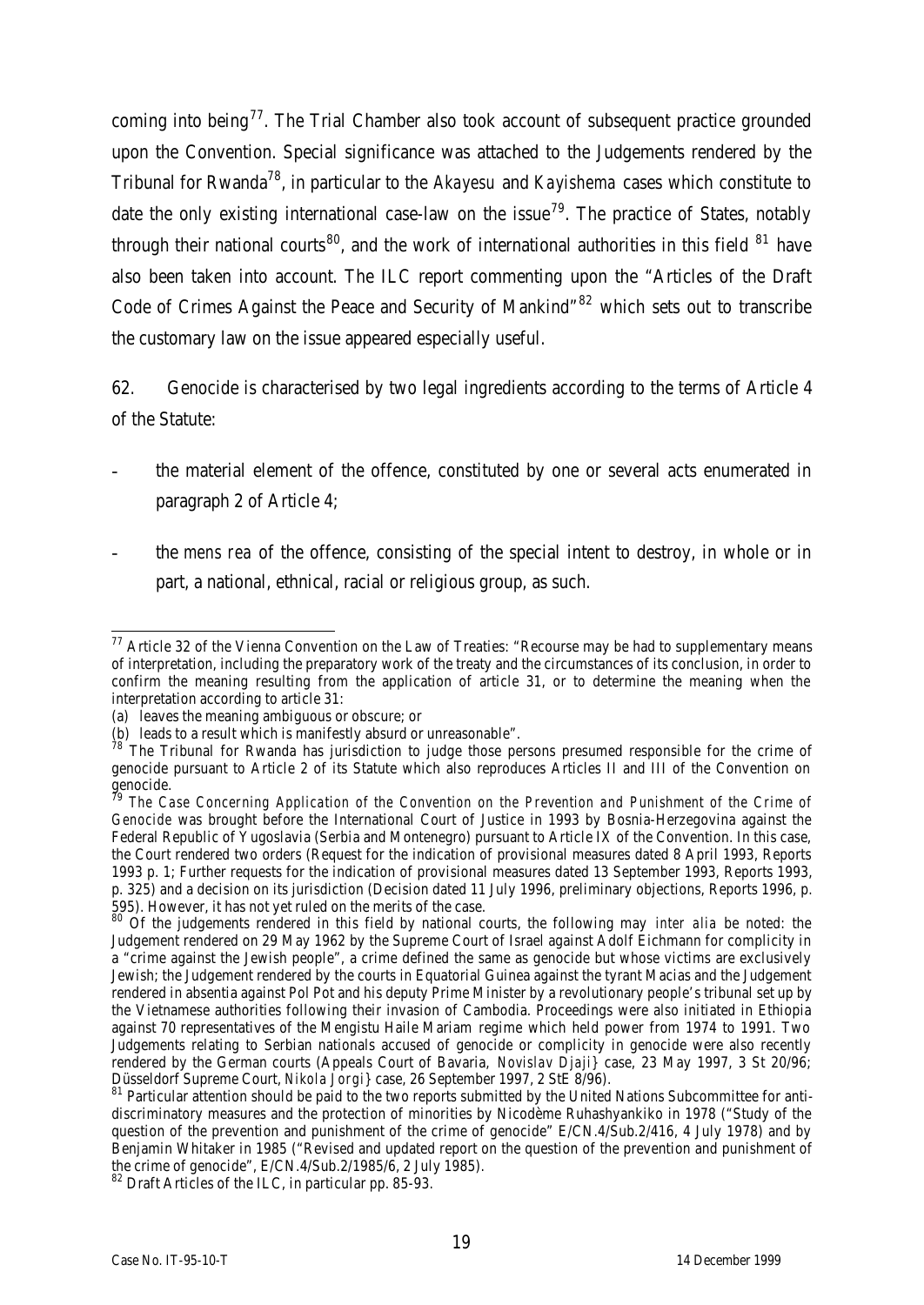## **A. The material element of the offence: the murder of members of a group**<sup>83</sup>

63. The murder  $84$  of members of a group constitutes the crime evoked by the Prosecutor in support of the genocide charge (Article 4(2)(a) of the Statute).

64. In her pre-trial brief, the Prosecutor alleges that throughout the time Luka operated, the Serbian authorities, including the accused, killed hundreds of Muslim and Croatian detainees<sup>85</sup>. The number of the victims would thus be much higher than the figure given for only those crimes to which the accused pleaded guilty $^{86}$ .

65. Although the Trial Chamber is not in a position to establish the precise number of victims ascribable to Goran Jelisi} for the period in the indictment, it notes that, in this instance, the material element of the crime of genocide has been satisfied. Consequently, the Trial Chamber must evaluate whether the intent of the accused was such that his acts must be characterised as genocide.

## **B. The** *mens rea* **of the offence: the intent to destroy, in whole or in part, a national, ethnical, racial or religious group**

66. It is in fact the *mens rea* which gives genocide its speciality and distinguishes it from an ordinary crime and other crimes against international humanitarian law. The underlying crime or crimes must be characterised as genocide when committed with the intent to destroy, in whole or in part, a national, ethnical, racial or religious group as such. Stated otherwise, "[t]he prohibited act must be committed against an individual because of his membership in a particular group and as an incremental step in the overall objective of destroying the group"<sup>87</sup>. Two elements which may therefore be drawn from the special intent are:

that the victims belonged to an identified group;

 $\overline{a}$  $83$  In the instance, the group was defined by the Prosecution in the charge as being Muslim. For the legal discussion on the notion of group see B) 1) b).

<sup>84</sup> In the *Akayesu* case, the Trial Chamber remarked that the term "meurtre" used in the French text was more exact and favourable term for the accused than "killing" used in the English text of the Statute. It selected one of the two definitions of murder in accordance with the general principles of criminal law by which the interpretation which most benefits the accused must be chosen (Judgement, para. 501).

 $85$  Prosecutor's pre-trial brief of 19 November 1998, para. 1.7.

<sup>86</sup> Moreover, Goran Jelisi} expressly admitted that he was guilty of three other murders not included in the indictment, FPT p. 81.

 $87$  ILC Draft Articles, p. 88.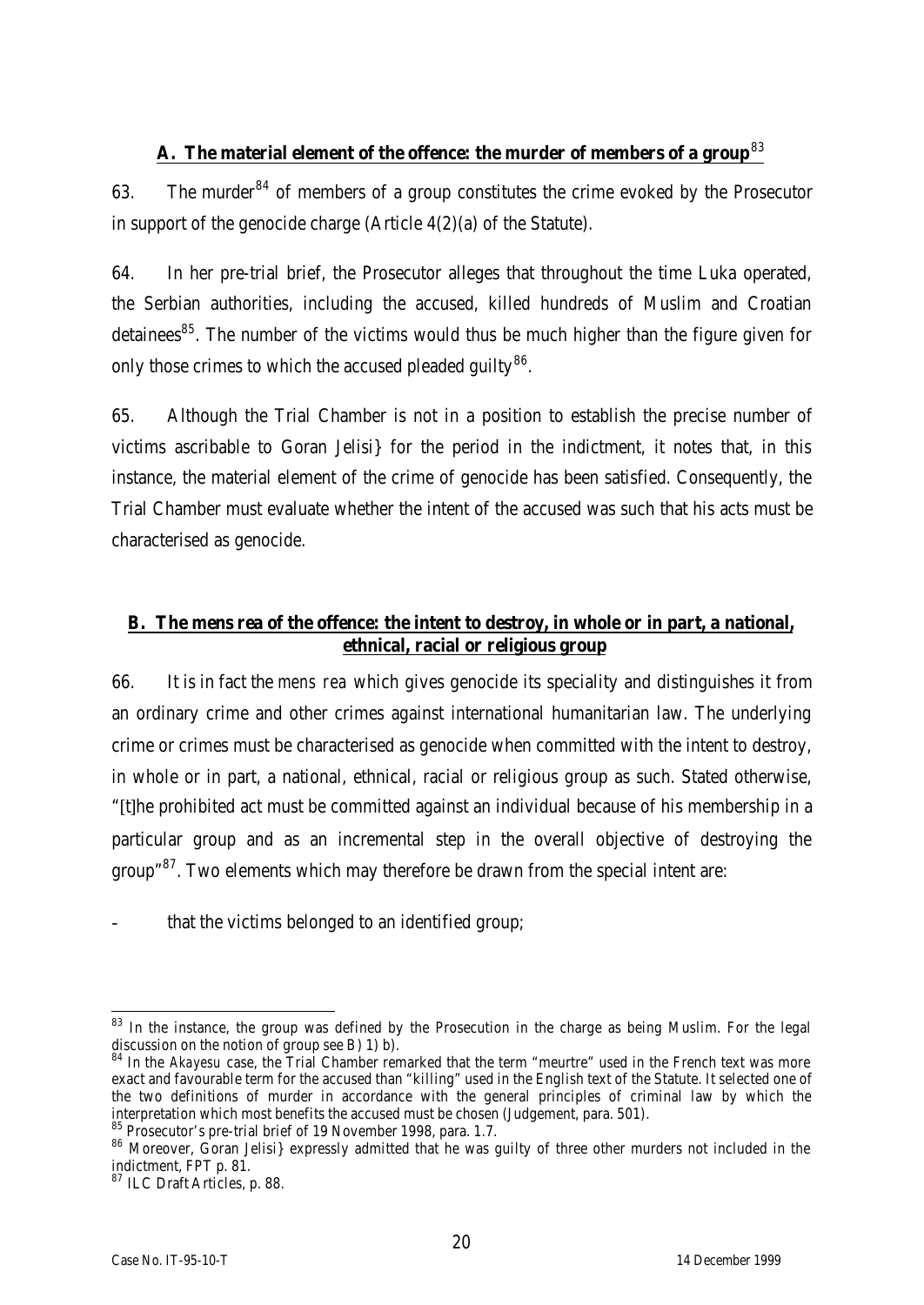that the alleged perpetrator must have committed his crimes as part of a wider plan to destroy the group as such.

## 1. Acts committed against victims because of their membership in a national, ethnical, racial or religious group

## (a) The discriminatory nature of the acts

67. The special intent which characterises genocide supposes that the alleged perpetrator of the crime selects his victims because they are part of a group which he is seeking to destroy. Where the goal of the perpetrator or perpetrators of the crime is to destroy all or part of a group, it is the "membership of the individual in a particular group rather than the identity of the individual that is the decisive criterion in determining the immediate victims of the crime of genocide"<sup>88</sup>.

68. From this point of view, genocide is closely related to the crime of persecution, one of the forms of crimes against humanity set forth in Article 5 of the Statute. The analyses of the Appeals Chamber<sup>89</sup> and the Trial Chamber<sup>90</sup> in the *Tadi*} case point out that the perpetrator of a crime of persecution, which covers bodily harm including murder $91$ , also chooses his victims because they belong to a specific human group. As previously recognised by an Israeli District Court in the *Eichmann<sup>92</sup>* case and the Criminal Tribunal for Rwanda in the *Kayishema<sup>93</sup>* case, a crime characterised as genocide constitutes, of itself, crimes against humanity within the meaning of persecution.

 $\overline{a}$  $88$  ILC Draft Articles, p. 88; the same comment was made by Pieter N. Drost, based on the preparatory works of the Convention, in *The Crime of State, Genocide,* A.W. Sythoff, Leyden, 1959, p. 124: "It is an externally perceptible quality or characteristic which the victim has in common with the other members of the group, which makes him distinct from the rest of society in the criminal mind of his attacker and which *for that very reason* causes the attacker to commit the crime against such marked and indicated individual"(emphasis added). <sup>89</sup> *Tadi}* Appeals Judgement, para. 305.

<sup>90</sup> *Tadi}* Judgement, para. 697: "what is necessary is some form of discrimination that is intended to be and results in an infringement of an individual's fundamental rights. Additionally, this discrimination must be on specific grounds, namely race, religion or politics".

See in particular the *Tadi* } Judgement, para, 717.

<sup>92</sup> The Israeli District Court noted that "All [the accused] did with the object of exterminating the Jewish people also amounts *ipso facto* to persecution of Jews on national, racial, religious and political grounds" (Attorney General of Israel v. Eichmann, Judgement of the District Court, in E. Lauterpacht, *International Law Reports*, vol. 36, part VI, para. 201, p. 239 (1968)).

<sup>&</sup>lt;sup>93</sup> Judgement, para. 578.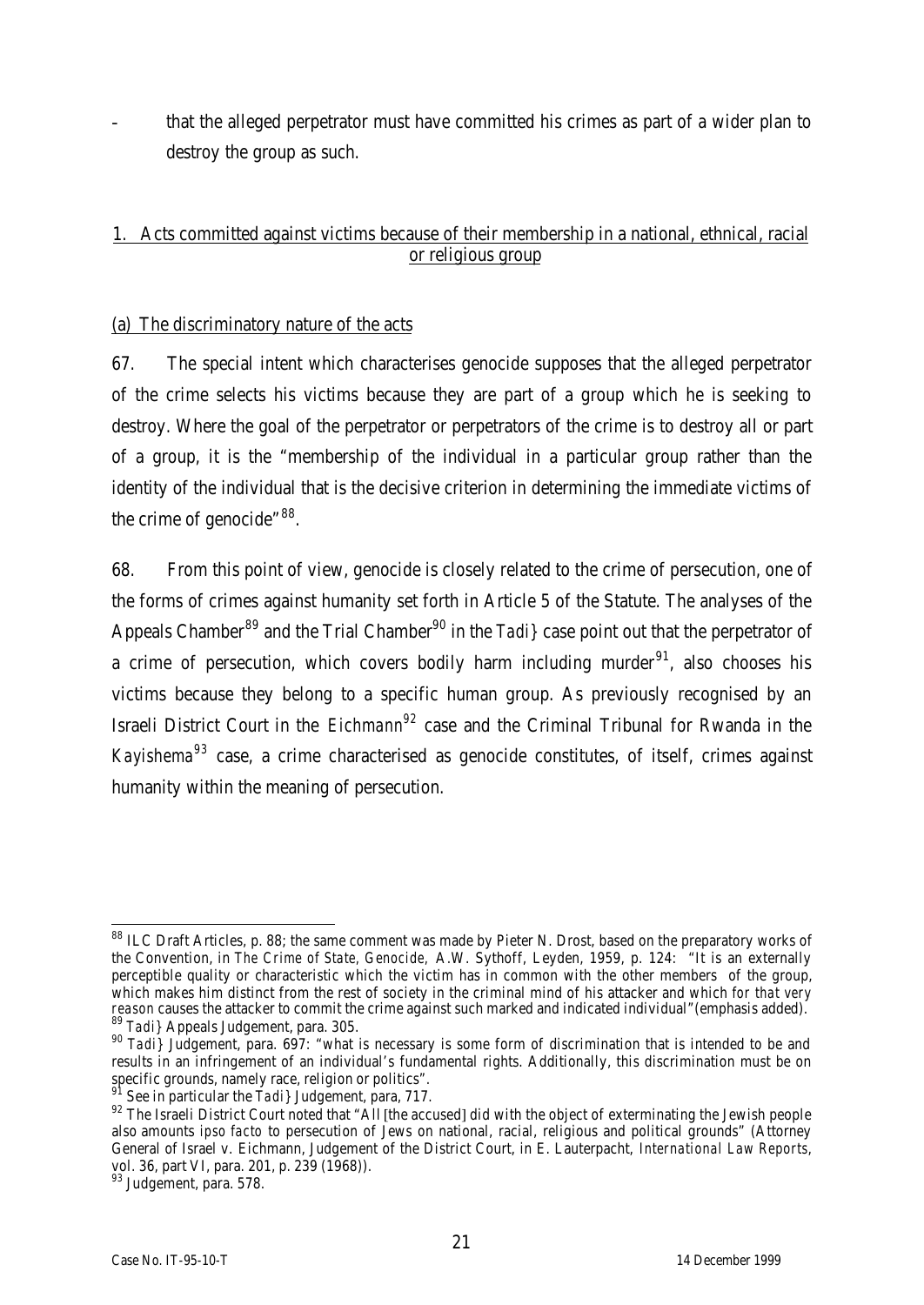### (b) Groups protected by Article 4 of the Statute

69. Article 4 of the Statute protects victims belonging to a national, ethnical, racial or religious group and excludes members of political groups. The preparatory work of the Convention demonstrates that a wish was expressed to limit the field of application of the Convention to protecting "stable" groups objectively defined and to which individuals belong regardless of their own desires<sup>94</sup>.

70. Although the objective determination of a religious group still remains possible, to attempt to define a national, ethnical or racial group today using objective and scientifically irreproachable criteria would be a perilous exercise whose result would not necessarily correspond to the perception of the persons concerned by such categorisation. Therefore, it is more appropriate to evaluate the status of a national, ethnical or racial group from the point of view of those persons who wish to single that group out from the rest of the community. The Trial Chamber consequently elects to evaluate membership in a national, ethnical or racial group using a subjective criterion. It is the stigmatisation of a group as a distinct national, ethnical or racial unit by the community which allows it to be determined whether a targeted population constitutes a national, ethnical or racial group in the eyes of the alleged perpetrators<sup>95</sup>. This position corresponds to that adopted by the Trial Chamber in its Review of the Indictment Pursuant to Article 61 filed in the Nikoli} case<sup>96</sup>.

71. A group may be stigmatised in this manner by way of positive or negative criteria. A "positive approach" would consist of the perpetrators of the crime distinguishing a group by the characteristics which they deem to be particular to a national, ethnical, racial or religious group. A "negative approach" would consist of identifying individuals as not being part of the group to which the perpetrators of the crime consider that they themselves belong and which to them displays specific national, ethnical, racial or religious characteristics. Thereby, all individuals thus rejected would, by exclusion, make up a distinct group. The Trial

 $\overline{\phantom{0}}$  $94$  Not retained at the draft stage when submitted to the United Nations General Assembly (E/447) because of their lack of permanence, political groups were included under protected groups in the *ad hoc* committee's draft document by a narrow majority (4 votes to 3; UN Off. Doc. E/794 of 24 May 1948 pp. 13-14). The reference to political groups was however again rejected in the final draft of the Assembly General's Sixth Committee (see in particular the commentaries of the Brazilian and Venezuelan representatives expressing their concern about the fact that only "permanent" groups were specified, A/C.6/SR 69, p. 5).

<sup>&</sup>lt;sup>95</sup> Here, the Trial Chamber follows in part the position taken by the International Criminal Tribunal for Rwanda which stated that "an ethnic group is one whose members share a common language and culture; or a group which distinguishes itself, as such (self-identification); or, a group identified as such by others, including the perpetrators of the crimes (identification by others)" in the *Kayishema* case (Judgement, para. 98).

<sup>96</sup> Review in the case *The Prosecutor v. Nikoli}* (hereinafter "the *Nikoli}* Review"), 20 October 1995, para. 27, as part of the appraisal of the crime against humanity "persecution": "the civilian population subjected to such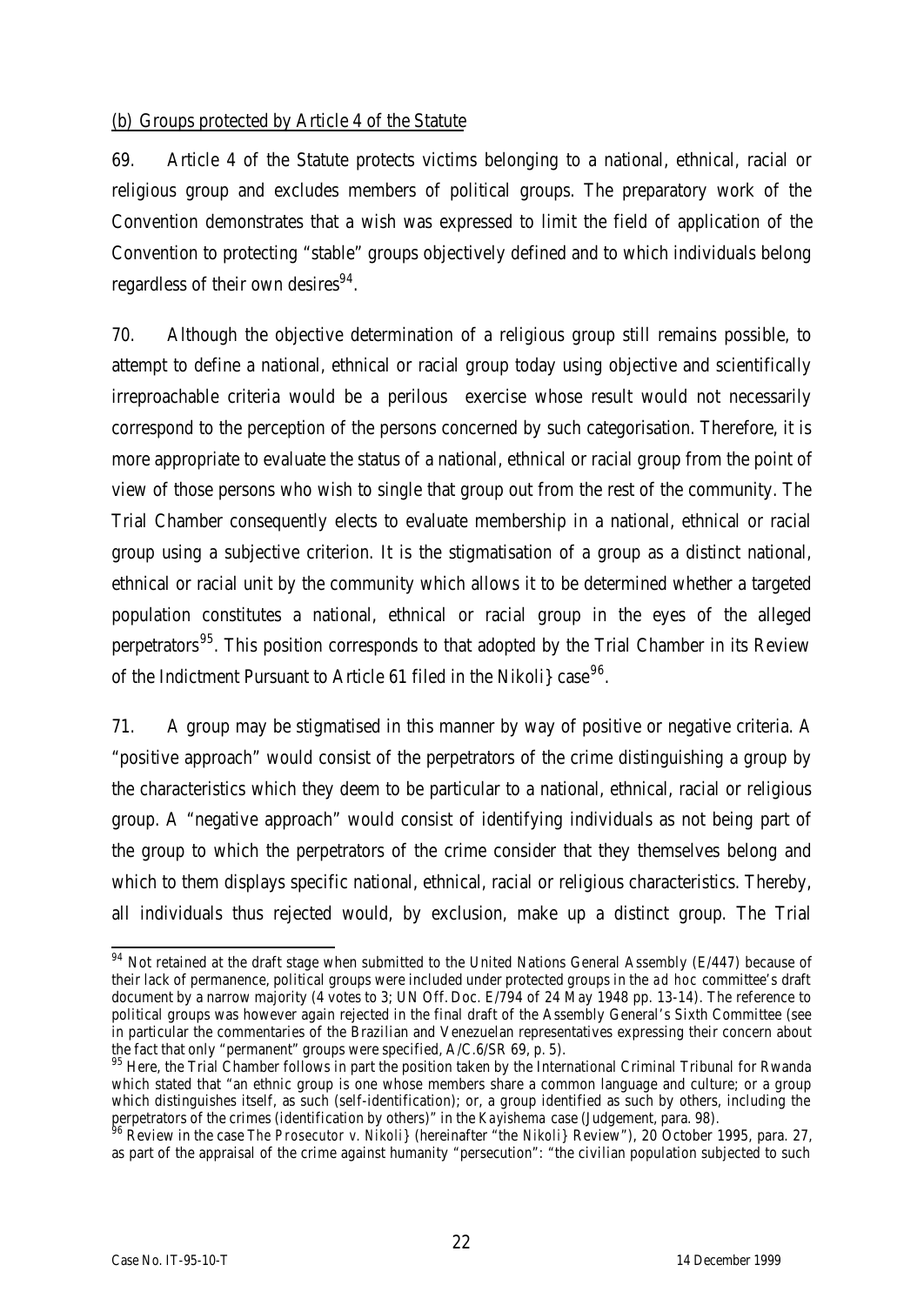Chamber concurs here with the opinion already expressed by the Commission of Experts<sup>97</sup> and deems that it is consonant with the object and the purpose of the Convention to consider that its provisions also protect groups defined by exclusion where they have been stigmatised by the perpetrators of the act in this way.

72. In this case, it is the positive approach towards a group which has been advanced by the Prosecution. The genocide charge states that the murders committed by the accused targeted the Bosnian Muslim population.

## (c) Proof of discriminatory intent

73. In seeking proof of discriminatory intent, the Trial Chamber takes account of not only the general context in which the acts of the accused fit but also, in particular, his statements and deeds. The Trial Chamber deems, moreover, that an individual knowingly acting against the backdrop of the widespread and systematic violence being committed against only one specific group could not reasonably deny that he chose his victims discriminatorily.

74. The testimony heard during the trial<sup>98</sup> shows that the offensive against the civilian population of Br~ko, of which the acts of Goran Jelisi} formed part, was directed mainly against the Muslim population. A great majority of the persons detained in the collection centres and at Luka camp were Muslim<sup>99</sup>. During interrogations, the Muslims were questioned about their possible involvement in resistance movements or political groups<sup>100</sup>. Most of the victims who were killed during the conflict in Br~ko were Muslims $^{101}$ .

l discrimination was identified by *the perpetrators of the discriminatory measures*, principally by its religious characteristics" (emphasis added).

<sup>97</sup> *Final Report of the Commission of Experts*, *op. cit*., para. 96, p. 25: "If there are several or more than one victim groups, and each group as such is protected, it may be within the spirit and purpose of the Convention to consider all the victim groups as a larger entity. The case being, for example, that there is evidence that group A wants to destroy in whole or in part groups B, C and D, or rather everyone who does not belong to the national, ethnic, racial or religious group A. In a sense, group A has defined a pluralistic non-A group using national, ethnic, racial and religious criteria for the definition. It seems relevant to analyse the fate of the non-A group along similar lines as if the non-A group had been homogenous".

 $98$  In this regard, the Trial Chamber notes that several witnesses (Q, B, N, E) whose statements are included in the factual basis also testified before the Trial Chamber during the genocide trial.

 $^9$  Witness B, FPT p. 159; Witness I, FPT p. 686; Witness N, FPT pp. 1115-1116.

<sup>100</sup> Witness D, FPT pp. 525-526.

<sup>101</sup> See exhibit 12. The witness Mustafa Rami}, former mayor of Br~ko, alleged that about 2000 of the 3000 Muslims who supposedly remained in Br~ko after the destruction of the bridges were killed or disappeared (FPT pp.1318-1327).

According to the prior statement of witness John Ralston, in 1991 the town of Br~ko had a population of 41 046 of which 55.5% were Muslims, 19.9% Serbs, 6.9% Croats and 17.5% others. Muslims also accounted for the majority of the population throughout most of the Br~ko municipality.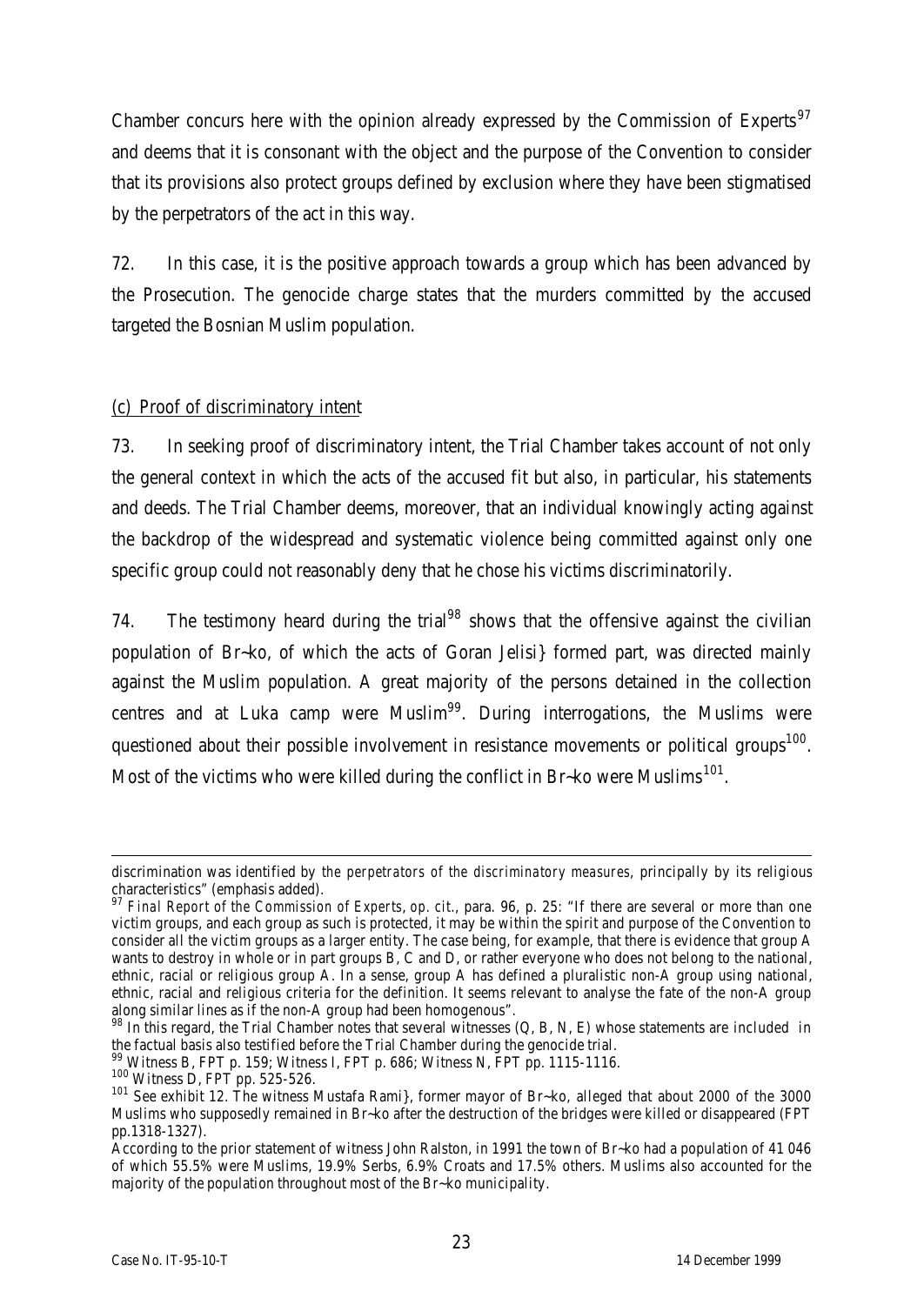75. The words and deeds of the accused demonstrate that he was not only perfectly aware of the discriminatory nature of the operation but also that he fully supported it. It appears from the evidence submitted to the Trial Chamber that a large majority of the persons whom Goran Jelisi} admitted having beaten and executed were Muslim. Additionally, many of the elements showed how Goran Jelisi} made scornful and discriminatory remarks about the Muslim population. Often, Goran Jelisi} insulted the Muslims by calling them "balijas" or "Turks"<sup>102</sup>. Of one detainee whom he had just hit, Goran Jelisi allegedly said that he must be have been mad to dirty his hands with a "balija" before then executing him $^{103}.$ 

76. It also appears from the testimony that Goran Jelisi} allegedly humiliated the Muslims by forcing them to sing Serbian songs. At the police station, he supposedly made them line up facing the Serbian flag and sing  $104$ .

77. The Trial Chamber concludes that in this case the discriminatory intent has been proved.

#### 2. The intent to destroy, in whole or in part, the group as such

78. In examining the intentionality of an attack against a group, the Trial Chamber will first consider the different concepts of the notion of destruction of a group as such before then reviewing the degree of intent required for a crime to be constituted. In other words, the Trial Chamber will have to verify that there was both an intentional attack against a group and an intention upon the part of the accused to participate in or carry out this attack. Indeed, the intention necessary for the commission of a crime of genocide may not be presumed even in the case where the existence of a group is at least in part threatened. The Trial Chamber must verify whether the accused had the "special" intention which, beyond the discrimination of the crimes he commits, characterises his intent to destroy the discriminated group as such, at least in part.

#### (a) Definition

79. Apart from its discriminatory character, the underlying crime is also characterised by the fact that it is part of a wider plan to *destroy*, in whole or in part, the group *as such*. As indicated by the ILC, "the intention must be to destroy the group "as such", meaning as a

 $\overline{a}$  $102$  Witness A, FPT p. 45; Witness F, FPT p. 248.

<sup>103</sup> Witness F, FPT p. 248.

<sup>104</sup> Witness Q, FPT pp. 1203-1227.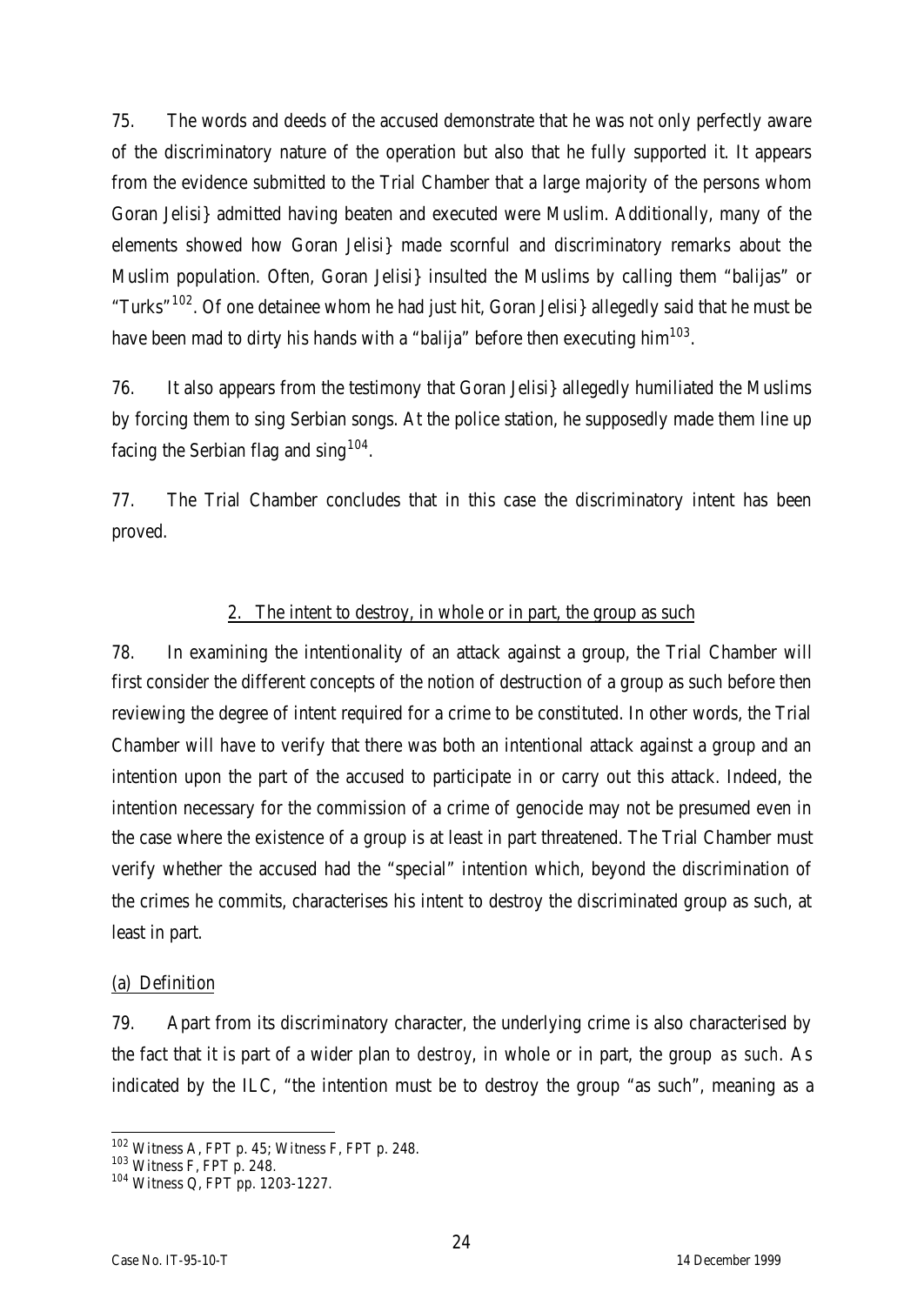separate and distinct entity, and not merely some individuals because of their membership in a particular group".<sup>105</sup> By killing an individual member of the targeted group, the perpetrator does not thereby only manifest his hatred of the group to which his victim belongs but also knowingly commits this act as part of a wider-ranging intention to destroy the national, ethnical, racial or religious group of which the victim is a member. The Tribunal for Rwanda notes that "[t]he perpetration of the act charged therefore extends beyond its actual commission, for example, the murder of a particular individual, for the realisation of an ulterior motive, which is to destroy, in whole or in part, the group of which the individual is just one element<sup>"106</sup>. Genocide therefore differs from the crime of persecution in which the perpetrator chooses his victims because they belong to a specific community but does not necessarily seek to destroy the community as such  $^{107}$ .

80. Notwithstanding this, it is recognised that the destruction sought need not be directed at the whole group which, moreover, is clear from the letter of Article 4 of the Statute. The ILC also states that "[i]t is not necessary to intend to achieve the complete annihilation of a group from every corner of the globe"<sup>108</sup>. The question which then arises is what proportion of the group is marked for destruction and beyond what threshold could the crime be qualified as genocide? In particular, the Trial Chamber will have to verify whether genocide may be committed within a restricted geographical zone.

81. The Prosecution accepts that the phrase "in whole or in part" must be understood to mean the destruction of a significant portion of the group from either a quantitative or qualitative standpoint. The intention demonstrated by the accused to destroy a part of the group would therefore have to affect either a major part of the group or a representative fraction thereof, such as its leaders<sup>109</sup>.

82. Given the goal of the Convention to deal with mass crimes, it is widely acknowledged that the intention to destroy must target at least a *substantial* part of the group<sup>110</sup>. The

 $\overline{a}$ <sup>105</sup> ILC Draft Articles, p. 88.

<sup>106</sup> *Akayesu* Judgement, para. 522.

<sup>107</sup> Stefan Glaser, *Droit international pénal conventionnel*, Bruylant, Brussels, 1970, p. 107. Professor Pella also uses this criterion to distinguish the two crimes in his "Memorandum concerning a draft code of offences against the peace and security of mankind" submitted to the ILC during its second session (UN Off. Doc., A/CN.4/39, 4 November 1950, para. 141, pp. 188-189).

<sup>108</sup> ILC Draft Articles, p. 89.

<sup>109</sup> Prosecutor's pre-trial brief, para. 4.3, pp. 12-13.

<sup>110</sup> The ILC Draft Articles just as Nehemia Robinson's commentary indicate that the perpetrators of genocide must be seeking to destroy a "substantial part" of the group (ILC Draft Articles, p. 89; Nehemia Robinson, *The Genocide Convention*, New York, 1949 (1<sup>st</sup> edition), 1960, p. 63); the U. S. Senate's "understanding" of Article II of the Convention also states that the U.S. interprets "partial destruction" as the destruction of a "*substantial*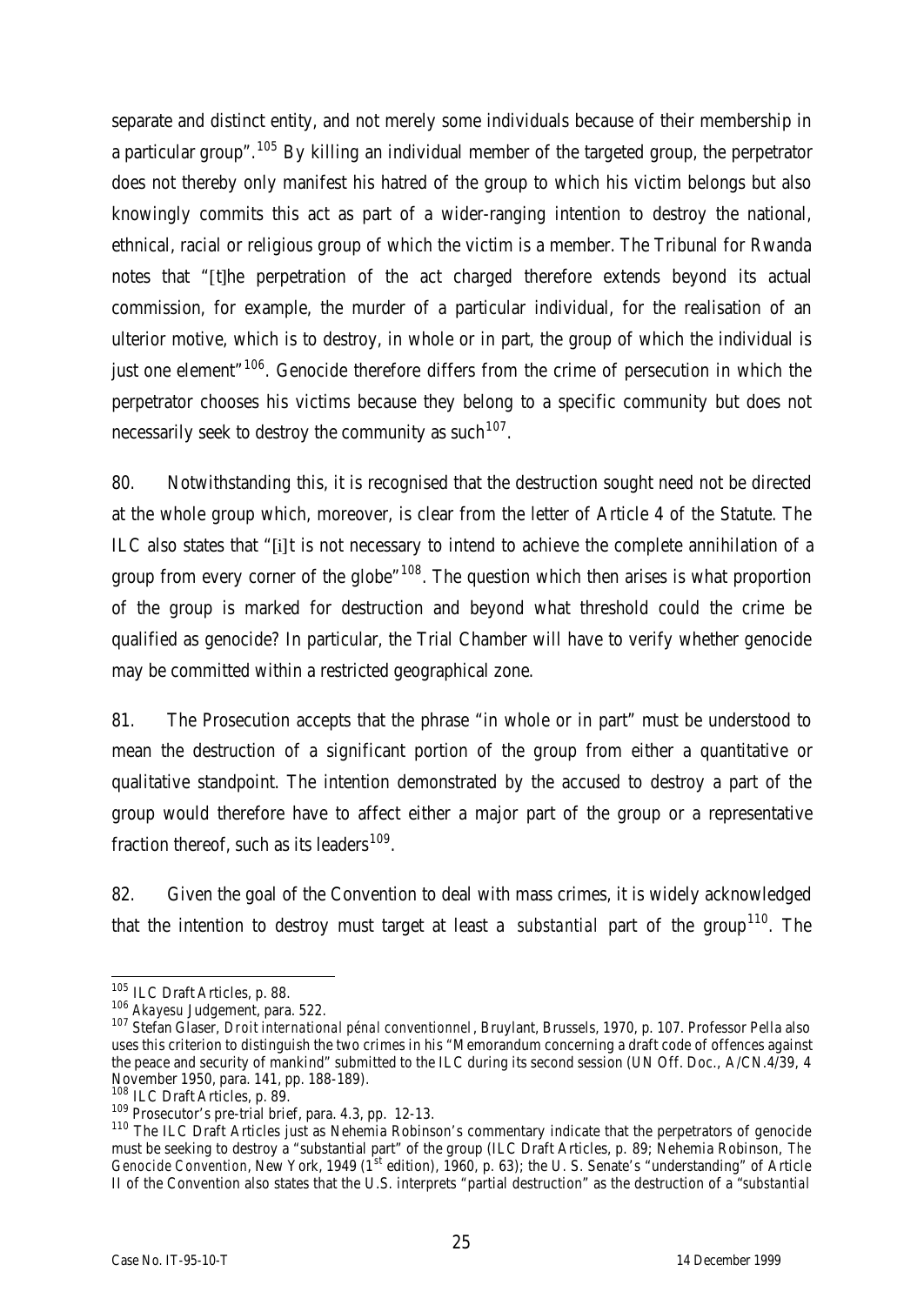Tribunal for Rwanda appears to go even further by demanding that the accused have the intention of destroying a "considerable" number of individual members of a group<sup>111</sup>. In a letter addressed to the United States Senate during the debate on Article II of the Convention on genocide, Raphaël Lemkin explained in the same way that the intent to destroy "in part" must be interpreted as an desire for destruction which "must be of a substantial nature […] so as to affect the entirety"<sup>112</sup>. A targeted part of a group would be classed as substantial either because the intent sought to harm a large majority of the group in question or the most representative members of the targeted community. The Commission of Experts specified that "[i]f essentially the total leadership of a group is targeted, it could also amount to genocide. Such leadership includes political and administrative leaders, religious leaders, academics and intellectuals, business leaders and others – the totality per se may be a strong indication of genocide regardless of the actual numbers killed. A corroborating argument will be the fate of the rest of the group. The character of the attack on the leadership must be *viewed in the context of the fate or what happened to the rest of the group*. If a group has its leadership exterminated, and at the same time or in the wake of that, has a relatively large number of the members of the group killed or subjected to other heinous acts, for example deported on a large scale or forced to flee, the cluster of violations ought to be considered in its entirety in order to interpret the provisions of the Convention in a spirit consistent with its purpose"<sup>113</sup>. Genocidal intent may therefore be manifest in two forms. It may consist of desiring the extermination of a very large number of the members of the group, in which case it would constitute an intention to destroy a group en masse. However, it may also consist of the desired destruction of a more limited number of persons selected for the impact that their disappearance would have upon the survival of the group as such. This would then constitute an intention to destroy the group "selectively". The Prosecutor did not actually choose between these two options<sup>114</sup>.

83. The Prosecution contends, however, that the geographical zone in which an attempt to eliminate the group is made may be limited to the size of a region or even a municipality $^{115}$ .

l

part" of the group (*Genocide Convention, Report of the Committee on Foreign Relations*, U.S. Senate, 18 July 1981, p. 22).

<sup>111</sup> *Kayishema* Judgement, para. 97.

<sup>112</sup> Raphaël Lemkin in *Executive Session of the Senate Foreign Relations Committee, Historical Series*, 1976, p. 370. In the same vein, the implementing legislation proposed by the Nixon and Carter administrations stated that "'substantial part' means a part of a group of such numerical significance that the destruction or loss of that part would cause the destruction of the group as a viable entity", S EXEC. REP. No. 23, 94<sup>th</sup> Cong., 2nd Sess. (1976), pp. 34-35.

<sup>&</sup>lt;sup>113</sup> Report of the Commission of Experts, para. 94 (emphasis added).

<sup>114</sup> For the discussion of this point, see below.

<sup>115</sup> Prosecutor's pre-trial brief, para. 4.4, pp. 13-14.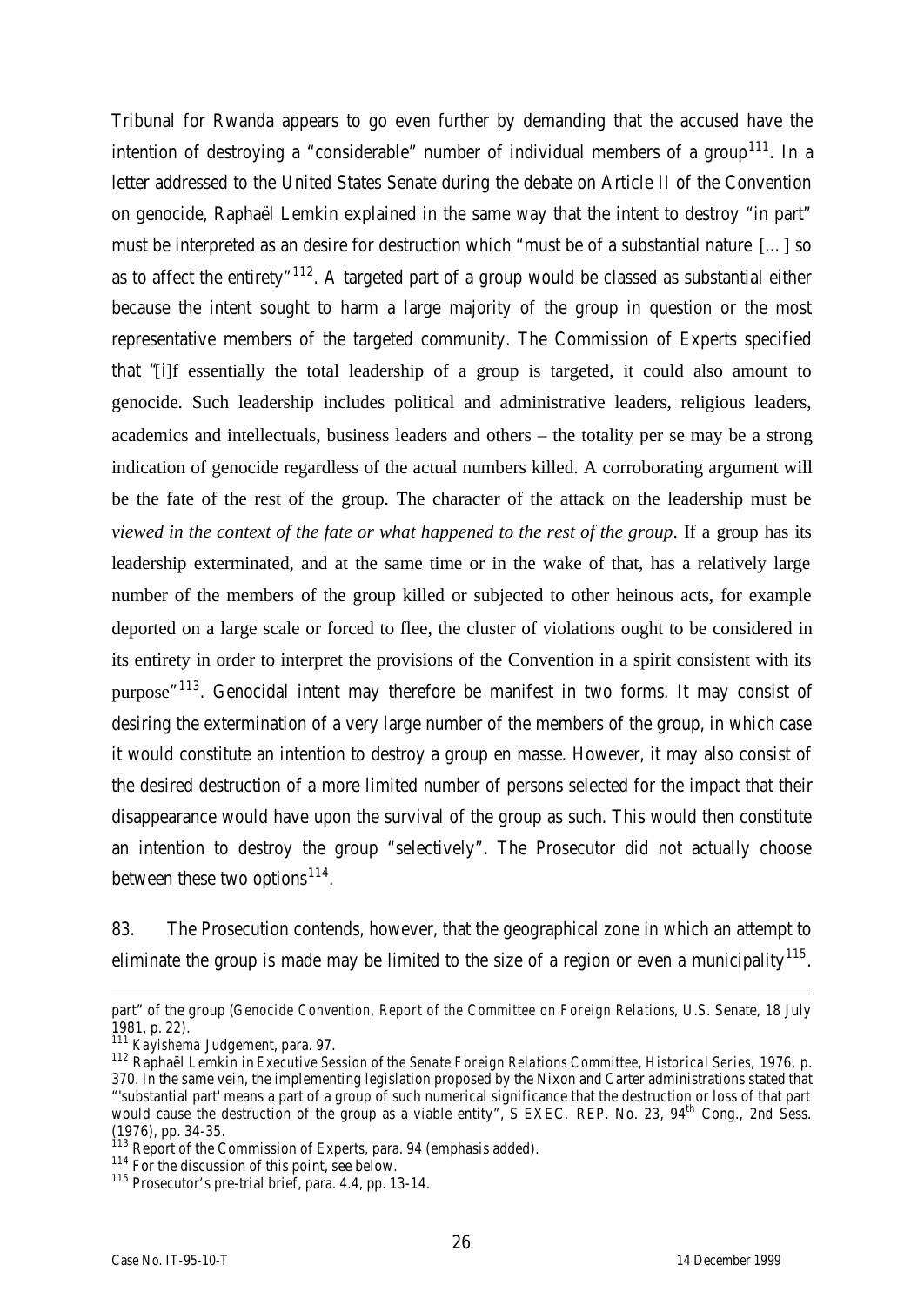The Trial Chamber notes that it is accepted that genocide may be perpetrated in a limited geographic zone<sup>116</sup>. Furthermore, the United Nations General Assembly did not hesitate in characterising the massacres at Sabra and Shatila<sup>117</sup> as genocide, even if it is appropriate to look upon this evaluation with caution due to its undoubtedly being more of a political assessment than a legal one. Moreover, the Trial Chamber adopted a similar position in its Review of the Indictment Pursuant to Article 61 filed in the Nikoli} case. In this case, the Trial Chamber deemed that it was possible to base the charge of genocide on events which occurred only in the region of Vlasenica<sup>118</sup>. In view of the object and goal of the Convention and the subsequent interpretation thereof, the Trial Chamber thus finds that international custom admits the characterisation of genocide even when the exterminatory intent only extends to a limited geographic zone.

#### (b) The degree of intention required

84. The accused is charged with committing genocide or aiding and abetting therein. These charges are grounded on Article 7(1) of the Statute according to which any person who has either committed a crime or instigated, ordered or otherwise aided and abetted in the commission of the crime without having himself directly committed it must be held responsible for the crime.

85. The Prosecutor proposes a broad understanding of the intention required under Article 7(1) of the Statute and submits that an accused need not *seek* the destruction in whole or in part of a group. Instead, she claims that it suffices that he *knows* that his acts will inevitably, or even only probably, result in the destruction of the group in question<sup>119</sup>. Furthermore, she states that premeditation is not required<sup>120</sup>.

86. The Trial Chamber notes that, contrary to the Prosecutor's contention, the Tribunal for Rwanda in the *Akayesu* case considered that any person accused of genocide for having committed, executed or even only aided and abetted must have had "the specific intent to commit genocide", defined as "the intent to destroy, in whole or in part, a national, ethnical,

 $\overline{a}$ <sup>116</sup> Nehemia Robinson states that "the intent to destroy a multitude of persons of the same group must be classified as Genocide even if these persons constitute only a part of a group either within a country or within a region *or within a single community*", (emphasis added) p. 63.

<sup>117</sup> UN Off. Doc. AG/Res. 37/ 123 D (16 December 1982), para. 2.

<sup>118</sup> *Nikoli}* Review, para. 34.

<sup>119</sup> Prosecutor's pre-trial brief, 19 November 1998, para. 3.1, pp. 7-8.

<sup>120</sup> Prosecutor's pre-trial brief, 19 November 1998, para. 3.2, p. 8.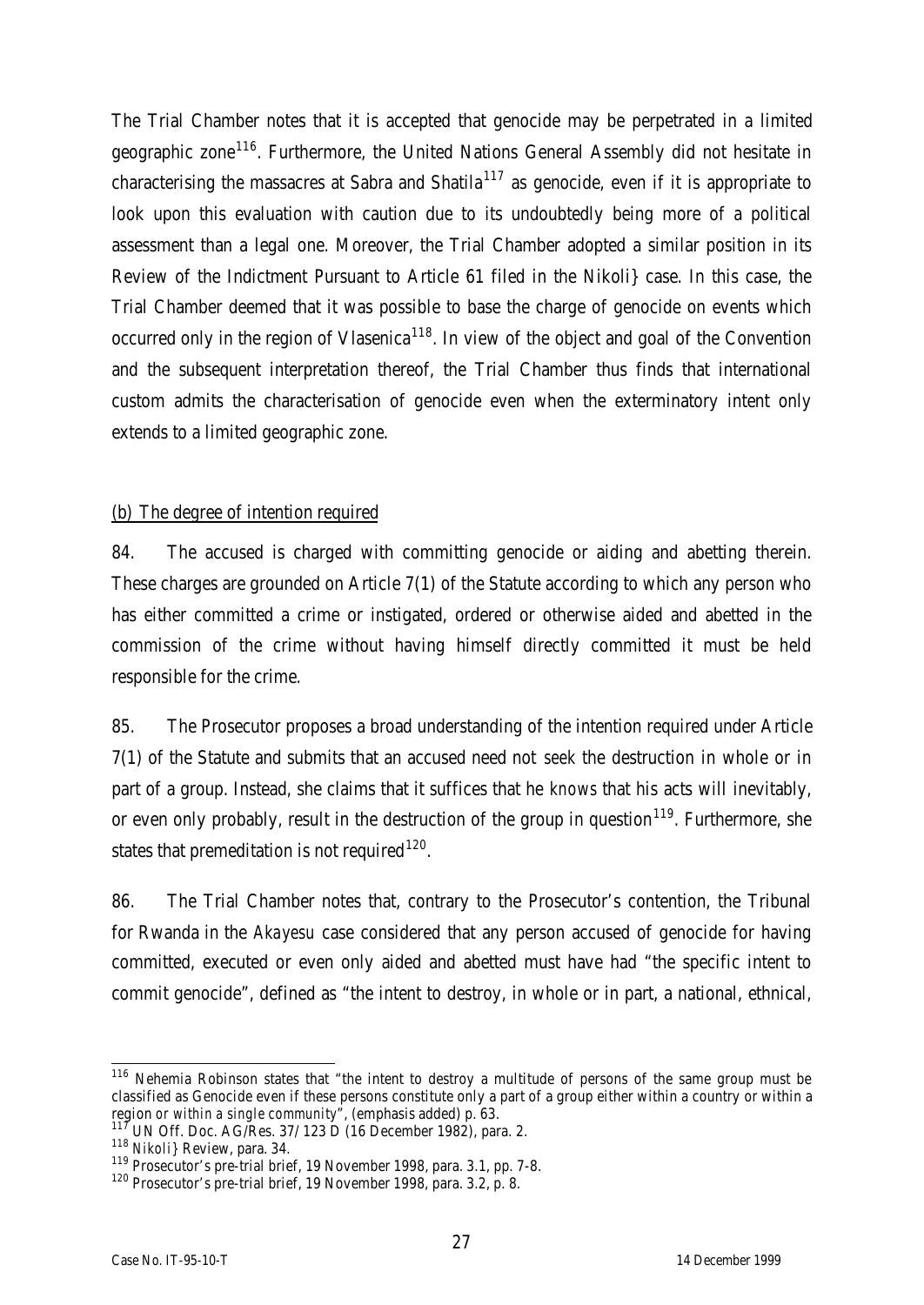racial or religious group as such<sup>"121</sup>. The Akayesu Trial Chamber found that an accused could not be found guilty of genocide if he himself did not share the goal of destroying in part or in whole a group even if he knew that he was contributing to or through his acts might be contributing to the partial or total destruction of a group. It declared that such an individual must be convicted of complicity in genocide $^{122}.$ 

87. Before even ruling on the level of intention required, the Trial Chamber must first verify whether an act of genocide has been committed as the accused cannot be found guilty of having aided and abetted in a crime of genocide unless that crime has been established.

## (i) The intention to commit "all-inclusive" genocide

88. As has already been seen, the collection of the population in centres located at different points around the town, their subsequent transfer to detention camps and the interrogations always conducted in an identical manner over a short period of time demonstrate that the operation launched by the Serbian forces against the Muslim population of Br~ko was organised. Consequently, whether this organisation meant to destroy in whole or in part the Muslim group must be established.

89. The Trial Chamber notes in this regard that one witness related how a Serbian friend had told him that he had planned for only 20% of the Muslims to remain<sup>123</sup>. Another witness declared that he was told during an interrogation at the mosque that 5% of the Muslims and Croats would be allowed to live but that this 5% would have to perform back-breaking work<sup>124</sup>. Some witnesses even declared that on several occasions during their time at Luka they had carried up to twenty bodies<sup>125</sup>.

90. During the exhumations which took place in summer 1997, approximately 66 bodies were discovered scattered about in four mass graves. The positions of the bodies indicate that

 $\overline{a}$ <sup>121</sup> *Akayesu* Judgement, para. 485.

<sup>122</sup> *Akayesu* Judgement, paras. 544-547.

<sup>123</sup> Witness J, FPT p. 830.

<sup>124</sup> Witness I, FPT pp. 687-758.

<sup>&</sup>lt;sup>125</sup> Witness L, FPT p. 965; Witness D, FPT p.445. Allegedly, these bodies were then loaded into a refrigerated lorry (Witness A, FPT p. 5; Witness J, FPT p. 773), while others were thrown into the Sava River (Witness B, FPT pp. 136-139).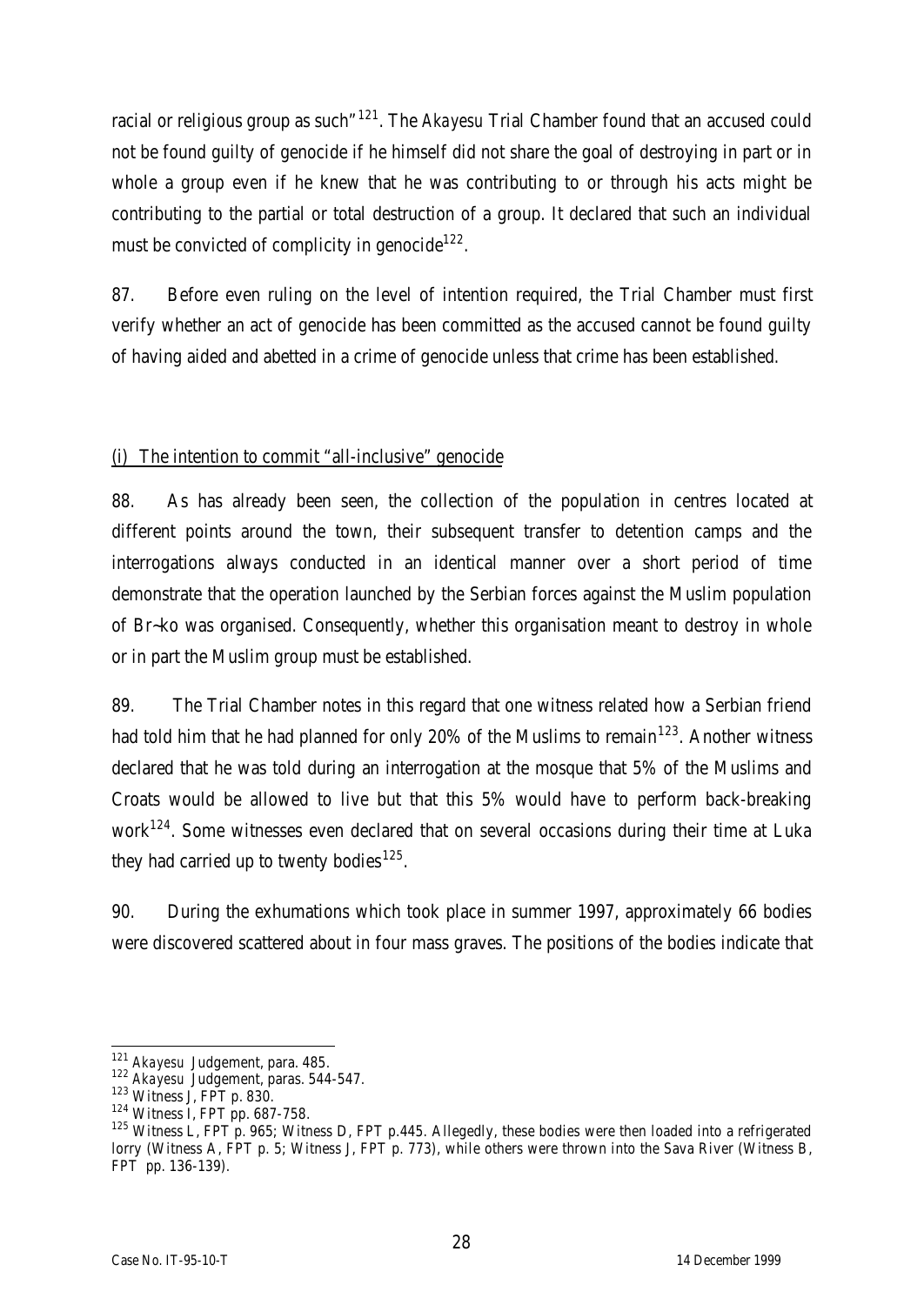they were piled haphazardly into the graves<sup>126</sup>. Most were the bodies of males of fighting age and most of them had been shot dead<sup>127</sup>.

91. The Prosecutor also tendered lists<sup>128</sup> of names of persons who were reputedly killed at the time of the acts ascribed to the accused<sup>129</sup>. In particular, the Prosecutor submitted a list of thirty-nine persons who for the most part were either members of the local administrative or political authorities, well-known figures in town, members of the Muslim Youth Association, members of the SDA or simply SDA sympathisers<sup>130</sup>.

92. One witness<sup>131</sup> described how the police detectives who interrogated the detainees at Luka camp appeared to decide which detainees were to be executed upon the basis of a document. Another detainee<sup>132</sup> claimed at the hearing to have seen a list of numbered names headed "people to execute" in one of the administrative building offices in Luka camp. According to this witness, about fifty names appeared on the list and they were mostly Muslim.

93. However, the reason for being on these lists and how they were compiled is not clear. Nor has it been established that the accused relied on such a list in carrying out the executions. One witness stated *inter alia* that Goran Jelisi} seemed to select the names of persons at random from a list<sup>133</sup>. Other witnesses suggested that the accused himself picked out his victims from those in the hangar. In no manner has it been established that the lists seen by Witness K or by Witness R at Luka camp correspond to that submitted by the Prosecutor<sup>134</sup>. It is not therefore possible to conclude beyond all reasonable doubt that the choice of victims arose from a precise logic to destroy the most representative figures of the Muslim community in Br~ko to the point of threatening the survival of that community  $^{135}$ .

 $\overline{a}$ <sup>126</sup> Testimony of Mr. Wright, FPT p. 1356, exhibit 60.

<sup>&</sup>lt;sup>127</sup> Testimony of Mr. Albert Charles Hunt, FPT pp. 1363 and 1369.

<sup>128</sup> These lists name just over a hundred people who died. The first list (exhibit 12) was compiled using documents supplied by Republika Srpska which established a list of persons whose bodies were reportedly found in a mass grave. The second list (exhibit 13) was compiled by witness Mustafa Rami}. It appears from these exhibits that about sixty persons were killed in Br~ko during May 1992 (of a total Muslim population of about 22 000 people – see note  $101$ ).

 $129$  Exhibits 12 and 13.

<sup>130</sup> Exhibit 13.

<sup>131</sup> Witness L, FPT pp. 945-948.

<sup>132</sup> Witness K, FPT pp. 840-903 and 980 to 1026.

<sup>&</sup>lt;sup>133</sup> Witness R, FPT pp. 1384-1476. The existence of lists was also remarked upon by Witness J, FPT p. 830. <sup>134</sup> Exhibit 13.

<sup>&</sup>lt;sup>135</sup> As indicated above, the figures provided by a prosecution witness put the Muslim population at over 22 000 in the town of Br~ko alone.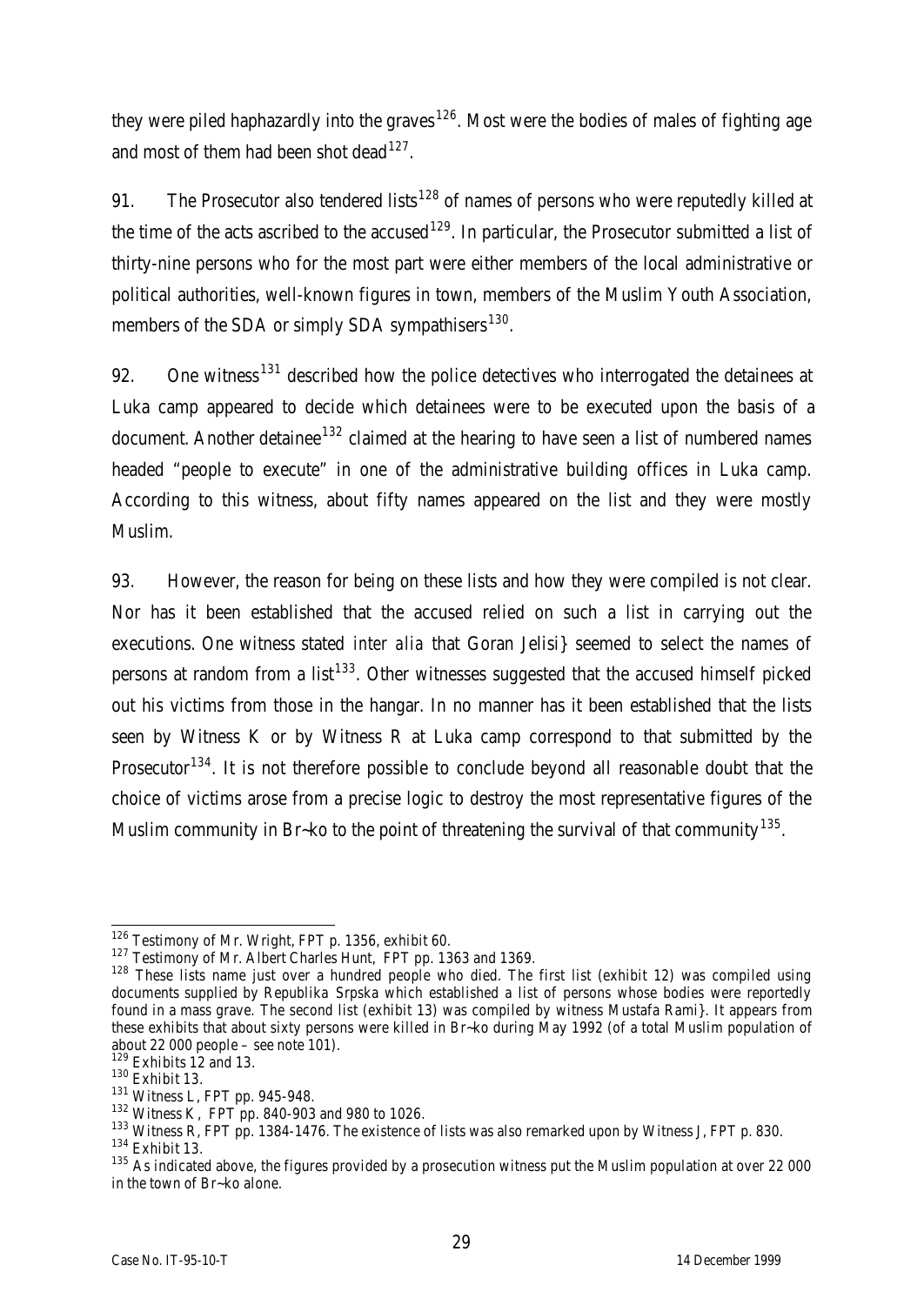94. In addition, it has been established that many detainees at Luka camp had a laissezpasser<sup>136</sup>. According to Witness F, eighty to a hundred persons out of a total of six to seven hundred detainees were reputedly released in this way on the day they arrived, 8 May 1992. Other laissez-passer were reportedly issued subsequently. Allegedly, the detainees were also exchanged as of 19 May 1992 $^{137}$ .

95. It has also not been established beyond all reasonable doubt whether the accused killed at Luka camp under orders. Goran Jelisi} allegedly presented himself to the detainees as the Luka camp commander<sup>138</sup>. The detainees believed that he was the chief or at least a person in authority because he gave orders to the soldiers at the camp<sup>139</sup> who appeared to be afraid of him<sup>140</sup>. The Trial Chamber does not doubt that the accused exercised a *de facto* authority over the staff and detainees at the camp.

96. However, no element establishing the chain of command within which he operated has been presented. In particular, no clear information has been provided concerning the authority to which he answered. Some testimony did however make reference to a man who supposedly presented himself as being Jelisi  $\frac{1}{4}$  is superior<sup>141</sup>. This commander<sup>142</sup>, who wore the uniform of the Yugoslav National Army (JNA), supposedly came to Luka camp on about 16 or 18 May 1992 with other military personnel and reported that an order had been given for the detainees not to be killed but kept alive for use in exchanges<sup>143</sup>. Several witnesses attested to Goran Jelisi}'s being present in Luka camp up until 18 or 19 May 1992 and reported that there was a change of regime following his departure. Cruel treatment allegedly became less frequent and there were supposedly no more murders<sup>144</sup>.

97. The Trial Chamber thus considers it possible that Goran Jelisi} acted beyond the scope of the powers entrusted to him. Some of the testimony heard would appear to confirm this conclusion since it describes the accused as a man acting as he pleased and as he saw

 $\overline{a}$ <sup>136</sup> Witness L, FPT p. 944; Witness H, FPT p. 669; Witness I, FPT p. 730; Witness G, FPT p. 423; Witness J, FPT p. 808.

<sup>137</sup> Witness M, FPT p. 1076; Witness O, FPT p. 1155; Witness B, FPT pp. 158-159.

<sup>&</sup>lt;sup>138</sup> Witness D, FPT pp. 440-441. According to Witness O, Goran Jelisi} wore the uniform of the civilian police or a camouflage uniform, FPT p. 1153.<br> $^{139}$  M/Hns...

Witness L, FPT pp. 907-970.

 $140$  Witness B, FPT p. 139.

<sup>141</sup> Witness A, FPT p. 95; Witness B, FPT p. 139.

<sup>142</sup> Djurkovi} or Jerkovi}, Witness A, FPT p. 55; Witness B declared that "Kole" was the chief at Luka on 12 or 13 May 1992 and that he had been replaced by Vojkan and then Kosta, FPT p. 181.

<sup>143</sup> Witness M, FPT p. 1076; Witness O, FPT p. 1155; Witness B, FPT pp. 158-159.

<sup>144</sup> Witness K, FPT p. 885; Witness A, FPT p. 55.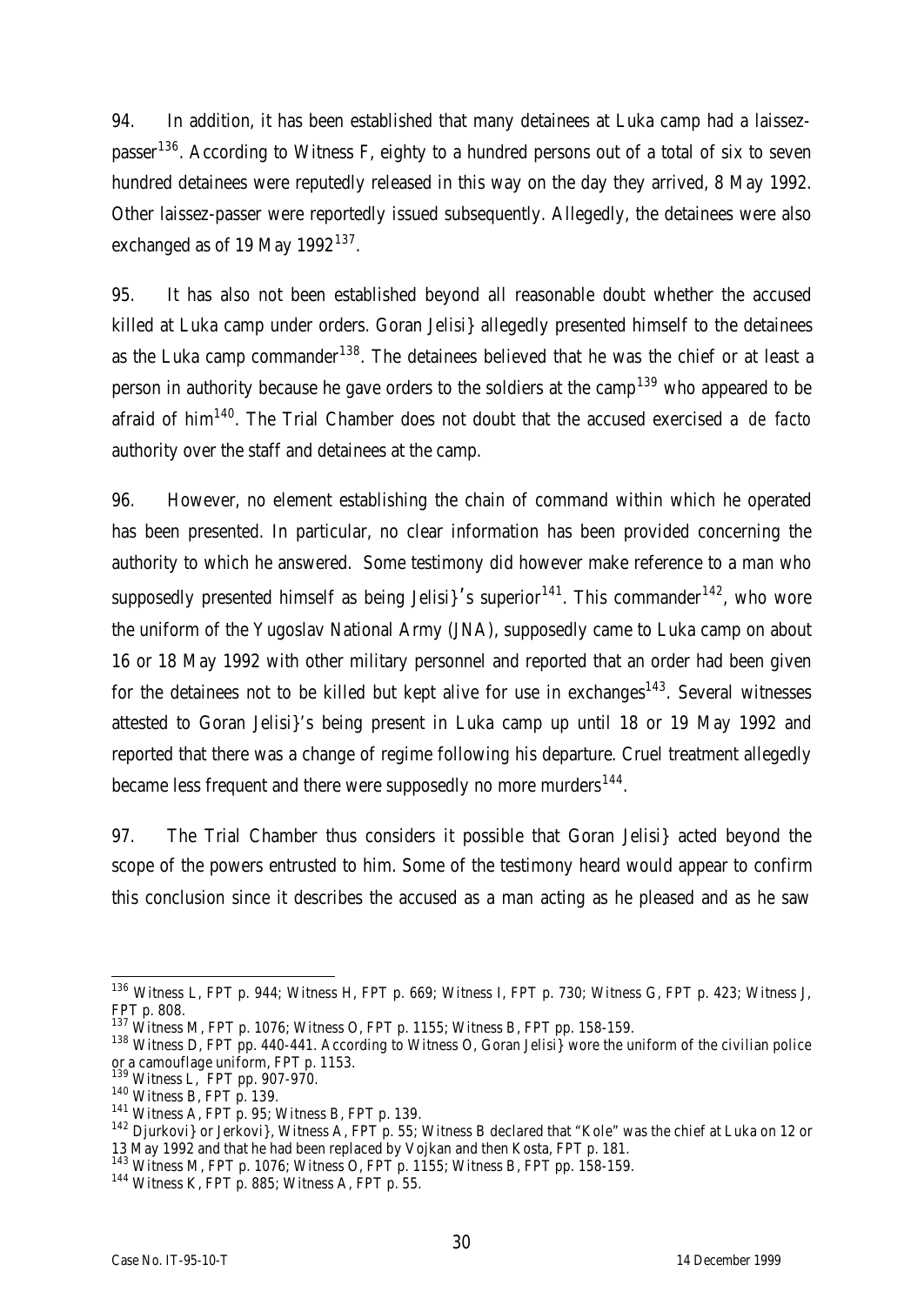$fit<sup>145</sup>$ . One witness even recounted that Goran Jelisi} had an altercation with a guard and told him that he should not subject the detainees to such treatment $^{146}$ .

98. In consequence, the Trial Chamber considers that, in this case, the Prosecutor has not provided sufficient evidence allowing it to be established beyond all reasonable doubt that there existed a plan to destroy the Muslim group in Br~ko or elsewhere within which the murders committed by the accused would allegedly fit.

## (ii) Jelisi}'s intention to commit genocide

99. It is therefore only as a perpetrator that Goran Jelisi} could be declared guilty of genocide.

100. Such a case is theoretically possible. The murders committed by the accused are sufficient to establish the material element of the crime of genocide and it is *a priori* possible to conceive that the accused harboured the plan to exterminate an entire group without this intent having been supported by any organisation in which other individuals participated  $147$ . In this respect, the preparatory work of the Convention of 1948 brings out that premeditation was not selected as a legal ingredient of the crime of genocide, after having been mentioned by the *ad hoc* committee at the draft stage, on the grounds that it seemed superfluous given the special intention already required by the text<sup>148</sup> and that such precision would only make the burden of proof even greater<sup>149</sup>. It ensues from this omission that the drafters of the Convention did not deem the existence of an organisation or a system serving a genocidal objective as a legal ingredient of the crime. In so doing, they did not discount the possibility of a lone individual seeking to destroy a group as such.

 $\overline{a}$  $145$  Witness I, FPT p. 761; Witness R, FPT p. 1413.

<sup>146</sup> Witness I.

<sup>147</sup> Pieter N. Drost, *The Crime of State, Genocide,* A.W. Sythoff, Leyden, 1959, p. 85: "both as a question of theory and as a matter of principle nothing in the present Convention prohibits its provisions to be interpreted and applied to individual cases of murder by reason of the national, racial, ethnical or religious qualities of the single victim if the murderous attack was done with the intent to commit similar acts in the future and in connection with the first crime".

<sup>148</sup> The French word "délibéré" was dropped further to a proposal of Belgium (UN Off. Doc. A/C.6/217, UN Doc. A/C.6/SR.72 p. 8).

<sup>149</sup> On this point, see *inter alia* the commentary of J. Graven, *op. cit.*, p. 495.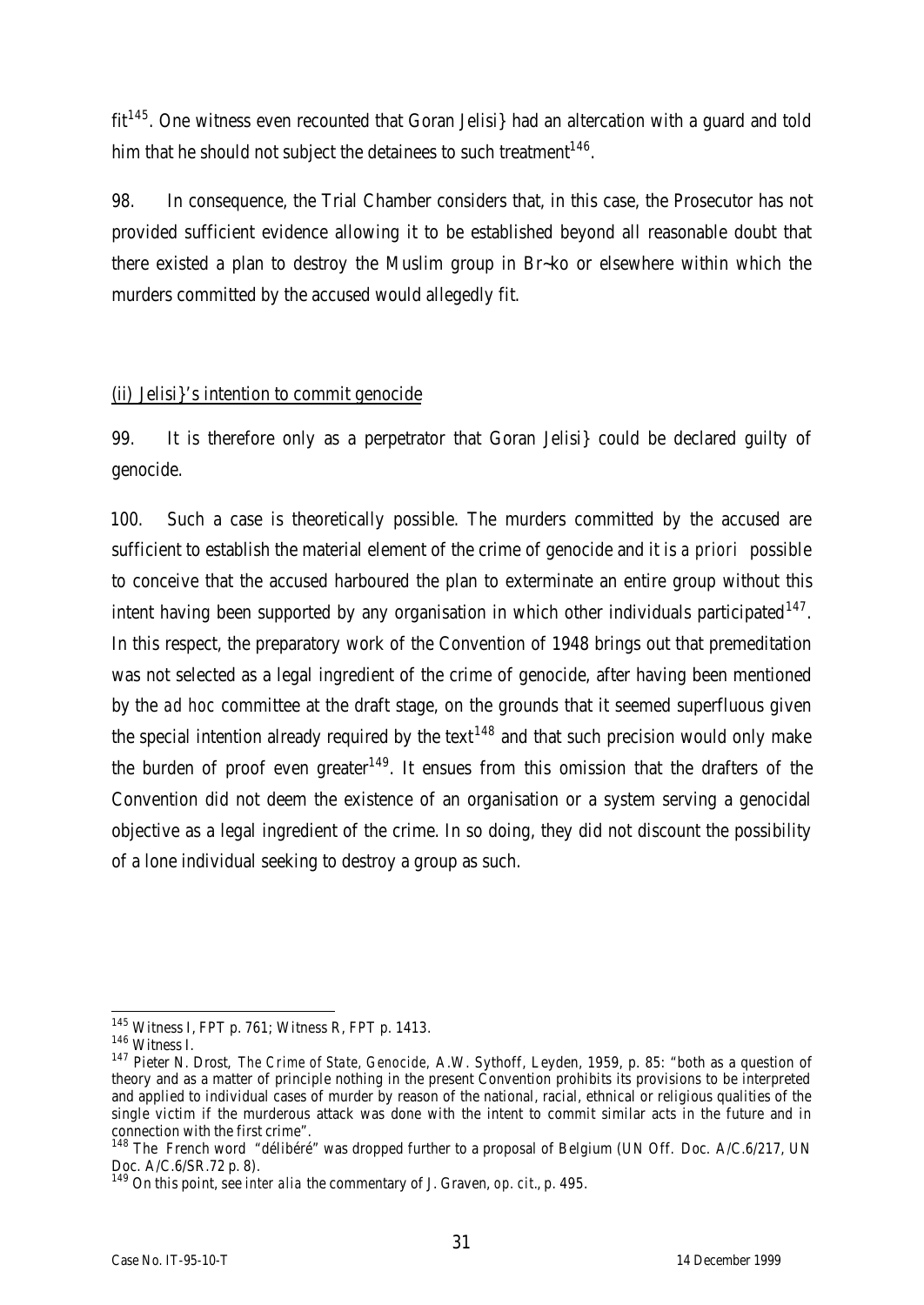101. The Trial Chamber observes, however, that it will be very difficult in practice to provide proof of the genocidal intent of an individual if the crimes committed are not widespread and if the crime charged is not backed by an organisation or a system $^{150}.$ 

102. Admittedly, the testimony makes it seem that during this period Goran Jelisi} presented himself as the "Serbian Adolf"<sup>151</sup> and claimed to have gone to Br~ko to kill Muslims. He also presented himself as "Adolf" at his initial hearing before the Trial Chamber on 26 January 1998<sup>152</sup>. He allegedly said to the detainees at Luka camp that he held their lives in his hands and that only between 5 to 10 % of them would leave there<sup>153</sup>. According to another witness, Goran Jelisi} told the Muslim detainees in Luka camp that 70% of them were to be killed, 30% beaten and that barely 4% of the 30% might not be badly beaten $^{154}$ . Goran Jelisi} remarked to one witness that he hated the Muslims and wanted to kill them all, whilst the surviving Muslims could be slaves for cleaning the toilets but never have a professional job. He reportedly added that he wanted "to cleanse" the Muslims and would enjoy doing so, that the "balijas" had proliferated too much and that he had to rid the world of them<sup>155</sup>. Goran Jelisi} also purportedly said that he hated Muslim women, that he found them highly dirty and that he wanted to sterilise them all in order to prevent an increase in the number of Muslims but that before exterminating them he would begin with the men in order prevent any proliferation<sup>156</sup>.

103. The statements of the witnesses bring to light the fact that, during the initial part of May, Goran Jelisi} regularly executed detainees at Luka camp. According to one witness, Goran Jelisi} declared that he had to execute twenty to thirty persons before being able to drink his coffee each morning. The testimony heard by the Trial Chamber revealed that Goran Jelisi} frequently informed the detainees of the number of Muslims that he had killed. Thus, on 8 May 1992 he reputedly said to one witness that it was his sixty-eighth victim $^{157}$ , on 11 May that he had killed one hundred and fifty persons<sup>158</sup> and finally on 15 May to another witness<sup>159</sup> following an execution that it was his "eighty-third case".

 $\overline{a}$ <sup>150</sup> The International Criminal Tribunal for Rwanda noted similarly in the *Kayishema* case that "although a specific plan to destroy does not constitute an element of genocide, it would appear that it is not easy to carry out a genocide without such a plan, or organisation" (para. 94).

<sup>&</sup>lt;sup>151</sup> Witness J, FPT pp. 774 and 808; Witness A, FPT p. 125.

<sup>152</sup> FPT p. 1

<sup>&</sup>lt;sup>153</sup> Witness F, FPT pp. 234-567.

<sup>&</sup>lt;sup>154</sup> Witness G, FPT pp. 372-434.

<sup>155</sup> Witness K, FPT pp. 864-865.

<sup>156</sup> Witness K, FPT pp. 867-868.

<sup>157</sup> Witness F, FPT p. 249.

<sup>158</sup> Witness A, FPT p. 45.

<sup>159</sup> Witness R, FPT pp. 1401-1405.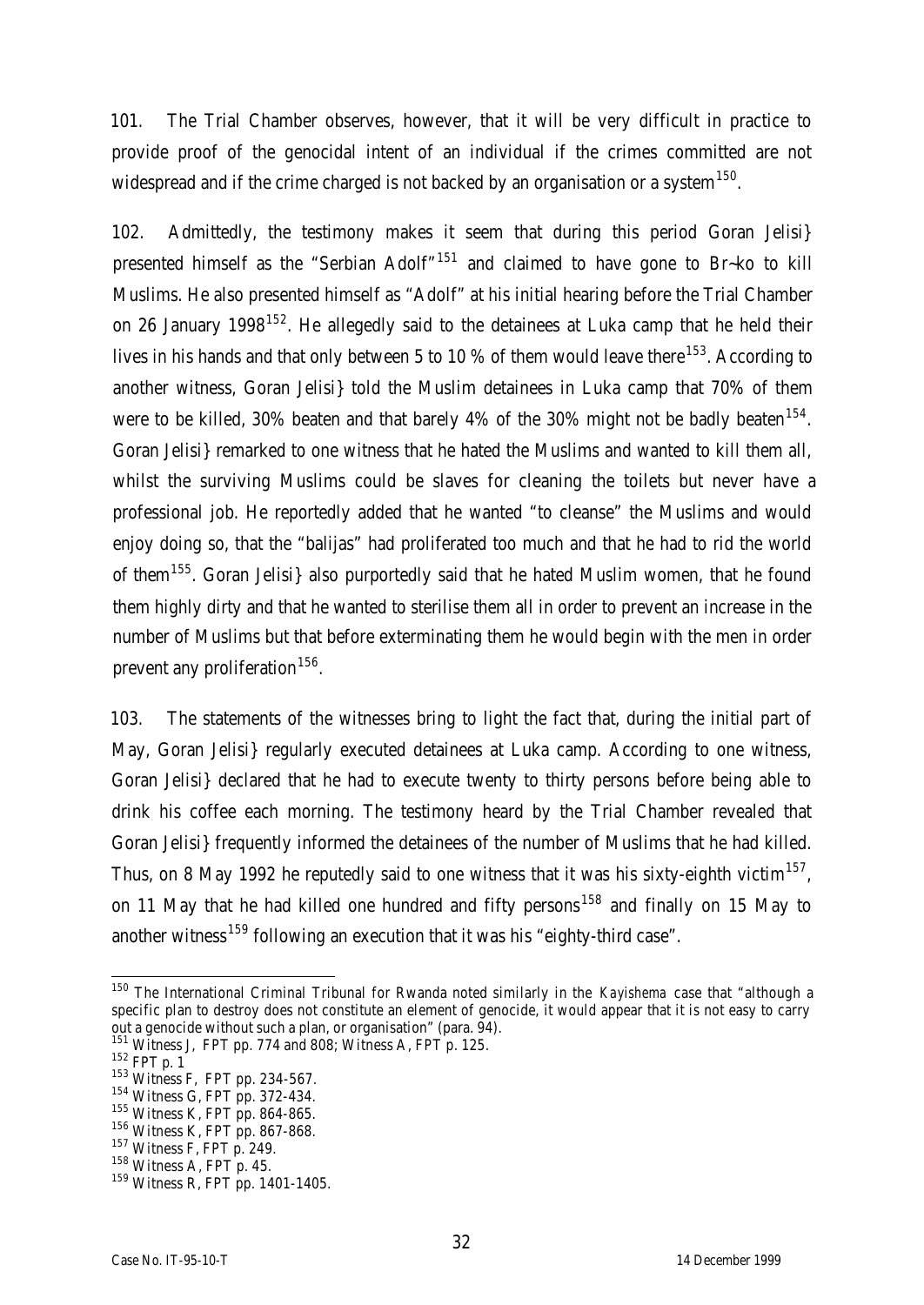104 Some witnesses pointed out that Goran Jelisi} seemed to take pleasure from his position, one which gave him a feeling of power, of holding the power of life or death over the detainees and that he took a certain pride in the number of victims that he had allegedly executed<sup>160</sup>. According to another testimony, Goran Jelisi spoke in a bloodthirsty manner, he treated them like animals or beasts and spittle formed on his lips because of his shouts and the hatred he was expressing. He wanted to terrorise them<sup>161</sup>.

105. The words and attitude of Goran Jelisi} as related by the witnesses essentially reveal a disturbed personality<sup>162</sup>. Goran Jelisi} led an ordinary life before the conflict. This personality, which presents borderline, anti-social and narcissistic characteristics and which is marked simultaneously by immaturity, a hunger to fill a "void" and a concern to please superiors, contributed to his finally committing crimes<sup>163</sup>. Goran Jelisi suddenly found himself in an apparent position of authority for which nothing had prepared him. It matters little whether this authority was real. What does matter is that this authority made it even easier for an opportunistic and inconsistent behaviour to express itself.

106. Goran Jelisi} performed the executions randomly. In addition, Witness R, an eminent and well-known figure in the Muslim community was allegedly forced to play Russian roulette with Goran Jelisi} before receiving a laissez-passer directly from  $him<sup>164</sup>$ . Moreover, on his own initiative and against all logic, Goran Jelisi} issued laissez-passer to several detainees at the camp, as shown *inter alia* by the case of Witness  $E^{165}$  whom Goran Jelisi} released after having beaten.

107. In conclusion, the acts of Goran Jelisi} are not the physical expression of an affirmed resolve to destroy in whole or in part a group as such.

108. All things considered, the Prosecutor has not established beyond all reasonable doubt that genocide was committed in Br~ko during the period covered by the indictment. Furthermore, the behaviour of the accused appears to indicate that, although he obviously singled out Muslims, he killed arbitrarily rather than with the clear intention to destroy a group. The Trial Chamber therefore concludes that it has not been proved beyond all reasonable doubt that the accused was motivated by the *dolus specialis* of the crime of

 $\overline{a}$ 

<sup>&</sup>lt;sup>160</sup> Witness B, FPT pp. 131-133.

<sup>161</sup> Witness K, FPT pp. 840-903 and 980-1026.

<sup>162</sup> See note 25. See also the report of Doctor van den Bussche, 8 November 1999.

<sup>&</sup>lt;sup>163</sup> The Trial Chamber notes that the presence of a woman at Goran Jelisi}'s side also seems to have encouraged him to commit certain murders in order to impress the young woman.

<sup>164</sup> Witness R, FPT pp. 1383-1476.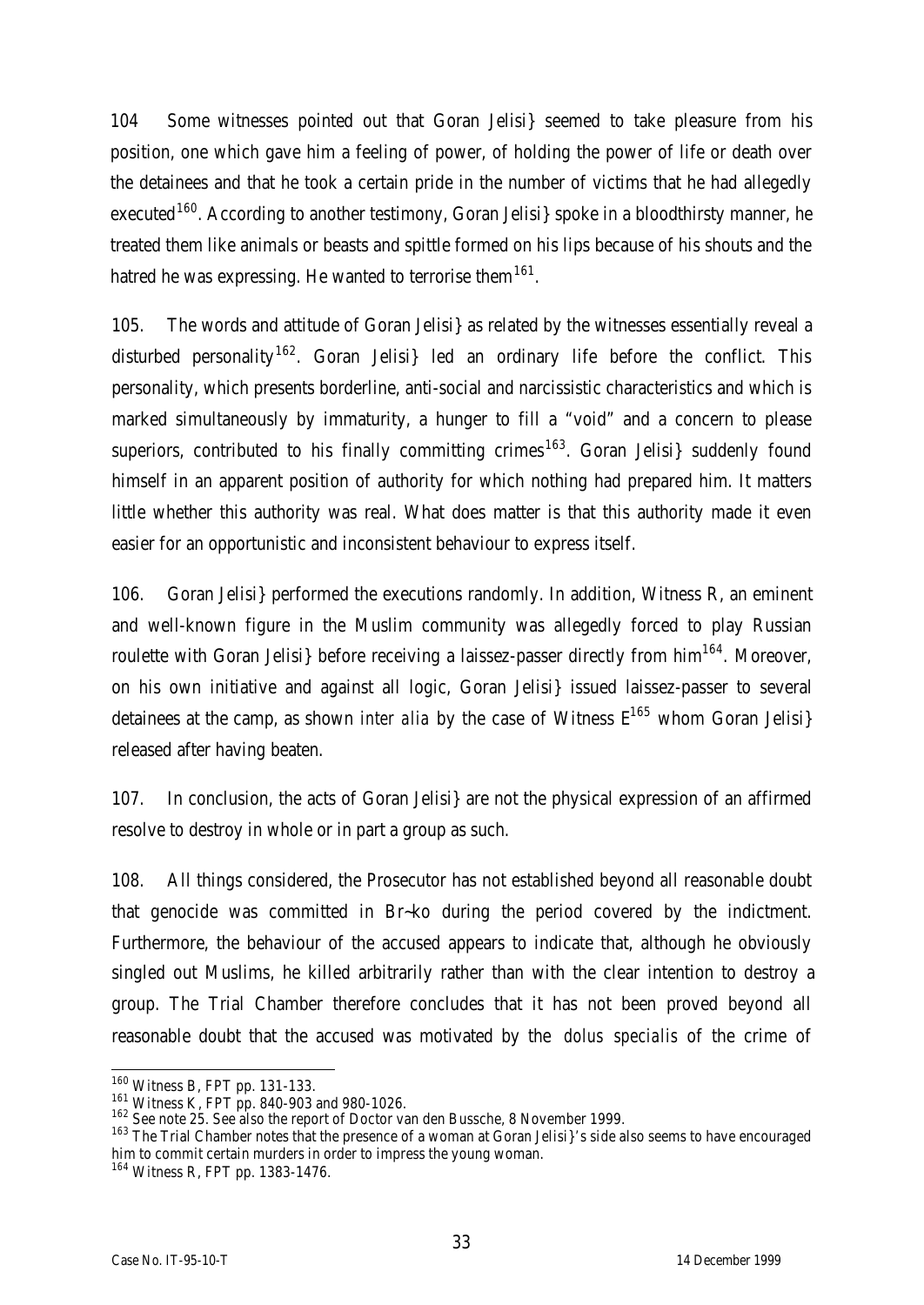genocide. The benefit of the doubt must always go to the accused and, consequently, Goran Jelisi} must be found not guilty on this count.

## **V. SENTENCING**

109. The Trial Chamber ultimately found Goran Jelisi} guilty of sixteen violations of the laws or customs of war, twelve for murder (counts 4, 6, 8, 10, 12, 14, 16, 18, 20, 22, 23, 32 and 38), three for cruel treatment (counts 30, 36 and 40) and one for plunder (count 44) and fifteen for crimes against humanity, that is, twelve counts of murder (counts 5, 7, 9, 11 13, 15, 17, 19, 21, 23, 33 and 39) and three counts of inhumane acts (counts 31, 37 and 41). The Trial Chamber will pronounce sentence on the basis of that guilt.

## **A. Principles and Purpose of the Sentence**

110. In order to pronounce the appropriate penalty the Tribunal is guided by the Statute and the Rules. The Statute states:

#### Article 23

#### Judgement

1. The Trial Chambers shall pronounce judgements and impose sentences and penalties on persons convicted of serious violations of international humanitarian law.

2. The judgement shall be rendered by a majority of the judges of the Trial Chamber, and shall be delivered by the Trial Chamber in public. It shall be accompanied by a reasoned opinion in writing, to which separate or dissenting opinions may be appended.

#### Article 24 Penalties

The penalty imposed by the Trial Chamber shall be limited to imprisonment. In determining the terms of imprisonment, the Trial Chambers shall have recourse to the general practice regarding prison sentences in the courts of the former Yugoslavia.

2. In imposing the sentences, the Trial Chambers should take into account such factors as the gravity of the offence and the individual circumstances of the convicted person.

[…]

 $\overline{a}$ <sup>165</sup> Witness E, exhibit 24.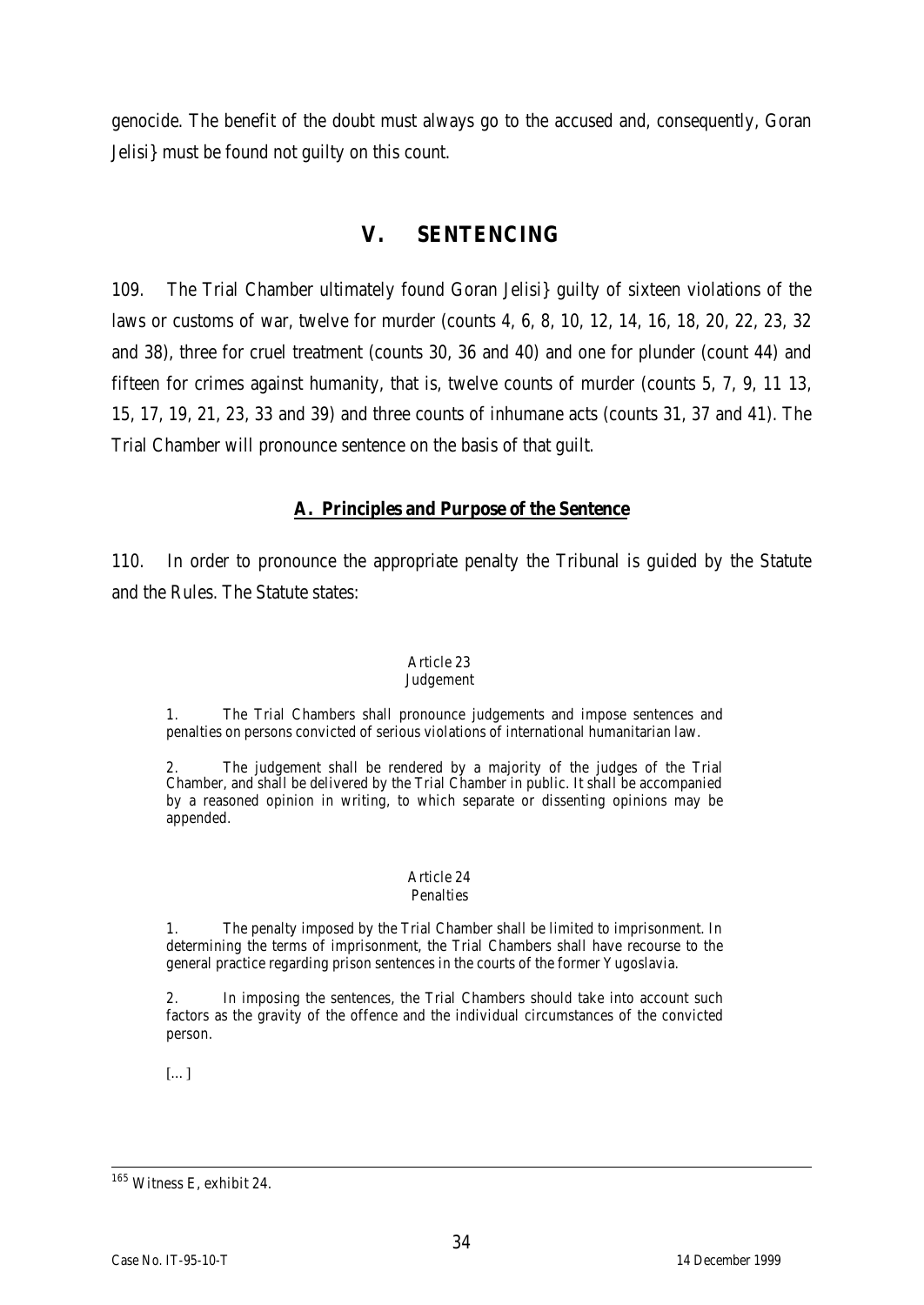The Trial Chamber also notes the provisions of Rules 100 and 101 of the Rules<sup>166</sup>.

111. Article 41(1) of the 1990 Criminal Code of the Socialist Federal Republic of Yugoslavia (SFRY) states which elements must be considered for the determination of sentence:

For a given offence, the court shall set the limits prescribed by law for the offence and shall consider all the circumstances which might influence the severity of the penalty (mitigating and attenuating circumstances) and, in particular: the level of criminal responsibility, the motives for the offence, the intensity of the threat or assault on the protected object, the circumstances under which the offence was committed, the previous history of the perpetrator of the offence, his personal circumstances and conduct subsequent to the perpetration of the offence and any other circumstances relating to the character of the perpetrator.

112. The Trial Chamber also notes Chapter XVI of the SFRY Criminal Code entitled Criminal Offences against Humanity and International Law. Article 142 thereof provides that:

166

Rule 100 Sentencing Procedure on a Guilty Plea

- (A) If the Trial Chamber convicts the accused on a guilty plea, the Prosecutor and the defence may submit any relevant information that may assist the Trial Chamber in determining an appropriate sentence.
- (B) The sentence shall be pronounced in a judgement in public and in the presence of the convicted person, subject to Sub-rule 102(B).

#### Rule 101 Penalties

- (A) A convicted person may be sentenced to imprisonment for a term up to and including the remainder of the convicted person's life.
- (B) In determining the sentence, the Trial Chamber shall take into account the factors mentioned in Article 24, paragraph 2, of the Statute. As well as such factors as:
	- (i) any aggravating circumstances
	- (ii) any mitigating circumstances including the substantial cooperation with the Prosecutor by the convicted person before or after conviction;
	- (iii) the general practice regarding prison sentences in the courts of the former Yugoslavia;
	- (iv) the extent to which any penalty imposed by a court of any State on the convicted person for the same act has already been served, as referred to in Article 10, paragraph 3, of the Statute.
- (C) The Trial Chamber shall indicate whether multiple sentences shall be served consecutively or concurrently.
- (D) Credit shall be given to the convicted person for the period, if any, during which the convicted person was detained in custody pending surrender to the Tribunal or pending trial or appeal.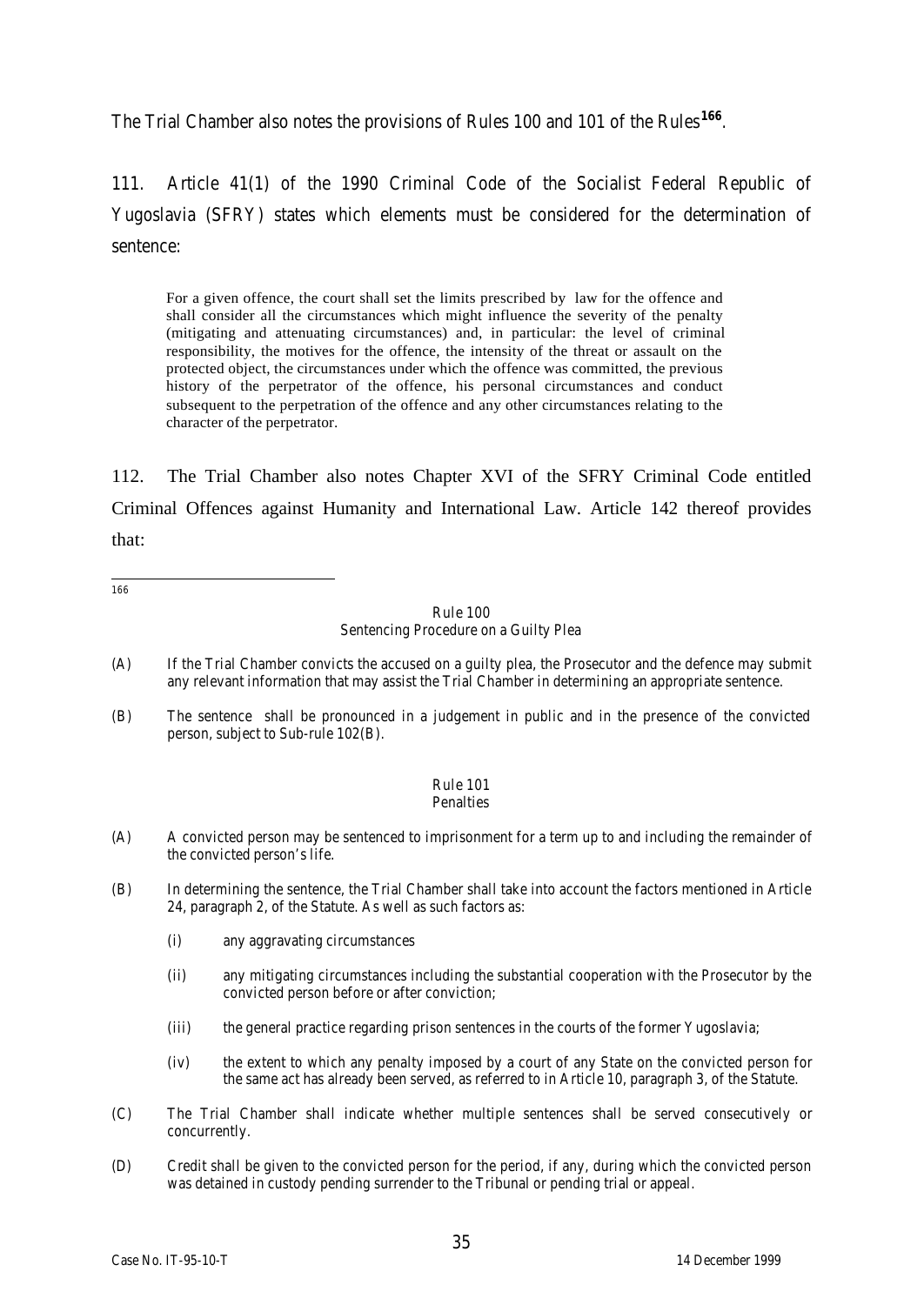Any person who out of a disregard for the rule of law among peoples in times of war, armed conflict or occupation orders an attack against a civilian population […] or commits[…] acts of homicide or torture or who has subjected the civilian population to inhumane treatment […] shall be punished with a term of imprisonment of at least five years or by death.

113. It is clear that Article 142 authorises severe penalties for the crimes for which Goran Jelisi} has been found guilty, that is, "a term of imprisonment of at least five years" or death. The Trial Chamber notes that in November 1998 Bosnia and Herzegovina abolished the death penalty and replaced it with a 20 to 40 year prison term<sup>167</sup>. The Trial Chamber notes that, pursuant to Article 24 of the Statute, the International Tribunal may pass a sentence of life imprisonment but never a death sentence.

114. The Trial Chamber considers, however, that the only obligation imposed by the Statute through its reference to the general range of penalties applied by the courts of the former Yugoslavia is to keep that range in mind. It is valid only as an indication  $^{168}$ .

115. In conclusion, the Trial Chamber will take into account the Tribunal's practice in respect of the nature of the confirmed indictments and the scope of the crimes they cover, the characteristics peculiar to the accused, the declarations of previous guilt and sentences handed down.

116. As the Trial Chamber hearing the *Tadi}* case recently recalled, the mission of the Tribunal, pursuant to Security Council resolutions 808 and 827, is to put a end to the serious violations of international humanitarian law and to contribute to restoring and keeping the peace in the former Yugoslavia. This is especially relevant for determining the penalty<sup>169</sup>. To achieve these objectives, in concert with the case-law of the two *ad hoc* Tribunals, the

 $\overline{a}$ <sup>167</sup> *The Prosecutor v. Du{ko Tadi}*, Case No. IT-94-1-T*bis*-R117, Sentencing Judgement, 11 November 1999 (hereinafter "the *Tadi}* Sentencing Judgement of 11 November 1999"), para. 12.

<sup>168</sup> This interpretation is in line with the case-law of the two *ad hoc* Tribunals: the *Tadi}* Sentencing Judgement of 11 November 1999, para 12; the *^elebi}i* Judgement, para 1194; *The Prosecutor v. Zlatko Aleksovski*, Case No. IT-95-14/1-T, Judgement, 25 June 1999, para. 242; *The Prosecutor v. Dra`en Erdemovi}*, Case No. IT-96- 22-T, Sentencing Judgement, 29 November 1996, (hereinafter "the *Erdemovi}* Sentencing Judgement of 29 November 1996"), para. 39; and *mutatis mutandis*, for the ICTR: *The Prosecutor v. Omar Serushago*, Case No. ICTR-98-39-S, Sentence, 5 February 1999, (hereinafter "the Serushago Sentence"), para. 18; *The Prosecutor v. Jean-Paul Akayesu*, Case No. ICTR-96-4-T, Sentencing Judgement, 2 October 1998, (hereinafter "the *Akayesu* Sentence"), para. 14; and *The Prosecutor v. Jean Kambanda*, Case No. ICTR-97-23-S, Judgement and Sentence, 4 September 1998 (hereinafter "the *Kambanda* Sentence"), para. 23.

<sup>169</sup> The *Tadi}* Sentencing Judgement of 11 November 1999, para. 7.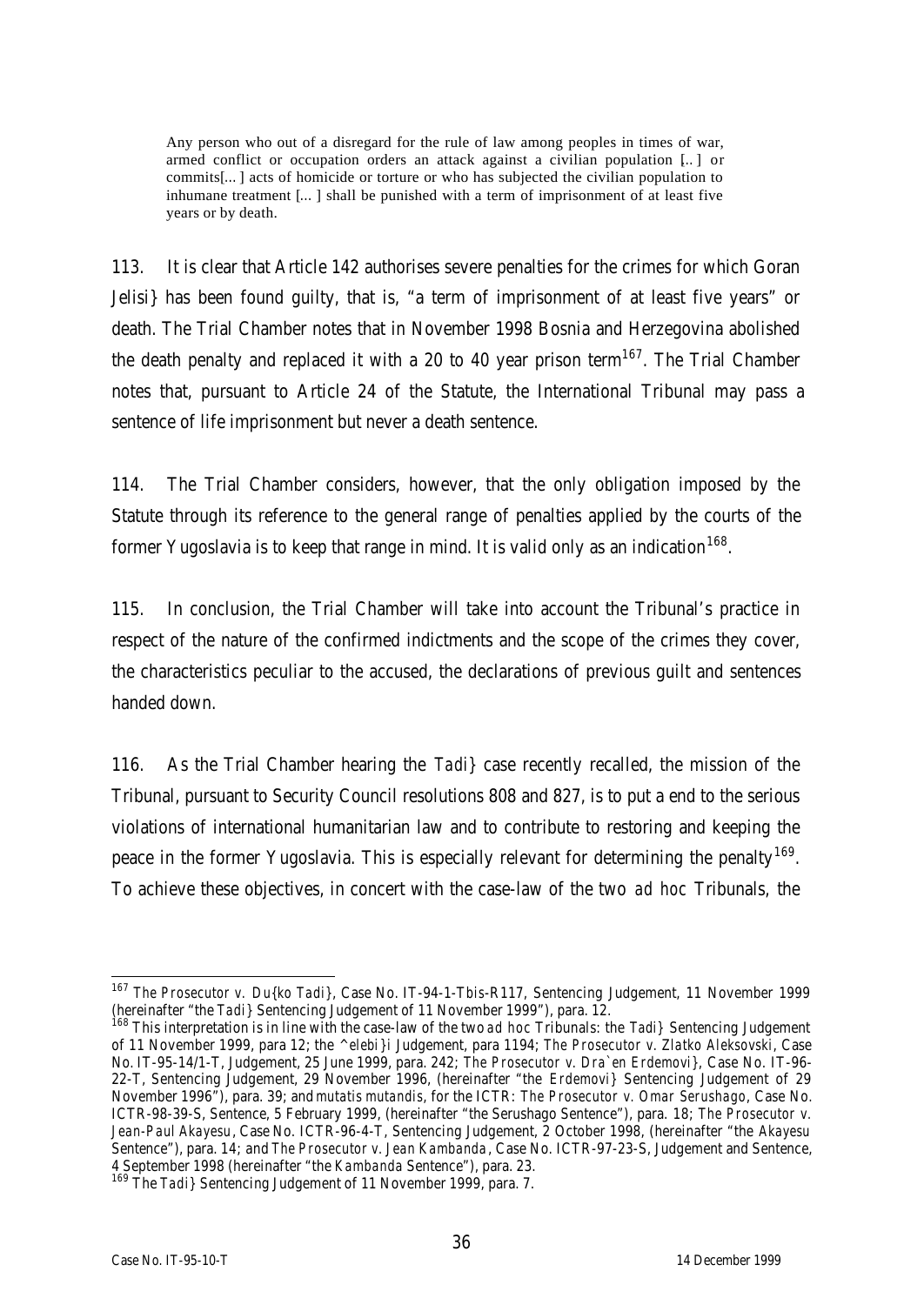Trial Chamber must pronounce an exemplary penalty both from the viewpoint of punishment and deterrence<sup>170</sup>.

117. Moreover, as noted in another case before the International Tribunal:

the International Tribunal sees public reprobation and stigmatisation by the international community, which would thereby express its indignation over heinous crimes and denounce the perpetrators as one of the essential functions of a prison sentence for a crime against humanity<sup>171</sup>.

118. Lastly, the Trial Chamber agrees with the Trial Chamber which heard the *Furund`ija* case, that is, that this reasoning applies not only to crimes against humanity but also to war crimes and other serious violations of international humanitarian law $^{172}.$ 

#### **B. Conclusions of the Parties**

119. Both parties presented their final arguments in respect of the penalty at a public hearing held on 25 November 1999. On 24 November 1999, the Prosecution called two witnesses, one "character witness" and a psychiatric expert and claimed that no decisive mitigating circumstances exist. It did, however, mention many aggravating circumstances including Goran Jelisi}'s demonstrated dishonesty, his discriminatory behaviour, his enthusiasm in committing the crimes and his submissiveness vis à vis people in authority. In respect of sentencing practice, the Prosecution referred *inter alia* to the recent sentence handed down in the *Tadi}* case and asked the Trial Chamber to pronounce a life sentence on the accused  $173$ .

120. From 8 to 11 November 1999 and on 22 and 24 November 1999, the Trial Chamber heard 20 Defence witnesses including a psychiatric expert. Five of the witnesses were heard by video-link from Br~ko and Sarajevo. The Defence claimed that the orders from superiors which Goran Jelisi} allegedly obeyed, his guilty plea, his co-operation with the Office of the Prosecutor, his remorse, his youth and his good relations with Muslims constitute mitigating circumstances. Furthermore, the Defence held that when deliberating on the penalty to be

 $\overline{a}$ <sup>170</sup> *Tadi}* Sentencing Judgement of 11 November 1999, para. 9; ^e*lebi}i* Judgement, paras. 1231 and 1234; *The Prosecutor v. Anto Furund`ija*, Case No. IT-95-17/1-T, Judgement, 10 December 1998 (hereinafter "the *Furund`ija* Judgement"), para. 288; *The Prosecutor v. Clement Kayishema and Obed Ruzindana*, Case No. ICTR-95-1-T, Judgement, 21 May 1999, para. 2; *Serushago* Sentence, para. 20; *Akayesu* Sentence, para. 19; *Kambanda* Sentence, para. 28.

**Erdemovi**} Sentencing Judgement of 29 November 1996, para. 65.

<sup>172</sup> *Furund`ija* Judgement, para. 289.

<sup>173</sup> FPT p. 2310.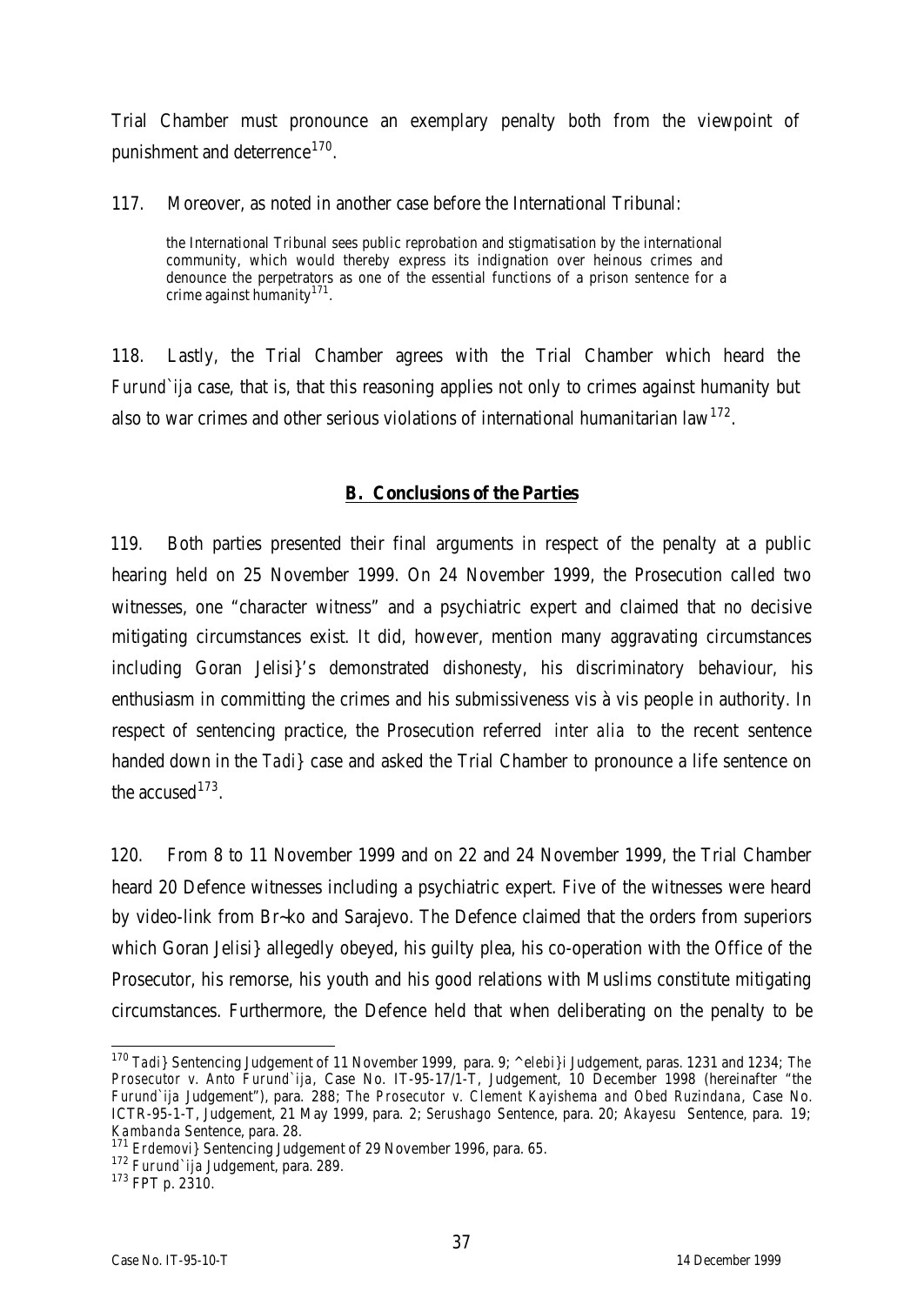pronounced, the Trial Chamber must take into account the consistency of penalties meted out by both *ad hoc* Tribunals and the local courts of Bosnia and Herzegovina. In this respect, it mentioned four recent judgements in Bosnia and Herzegovina<sup>174</sup>. In conclusion, though not recommending a specific penalty, the Defence argued that the Trial Chamber should not sentence the accused to life in prison<sup>175</sup>.

## **C. Determination of the penalty**

121. The Trial Chamber is of the opinion that the most important factors to be considered in the case in point are the gravity of the crimes to which the accused pleaded guilty and his personal circumstances.

## The accused

122. The Trial Chamber has relatively little information on Goran Jelisi}. Most of its information was provided by the expert reports it ordered or which were prepared at the request of the Defence. The Trial Chamber notes that on important points, such as whether he may have been subjected to physical violence when he was arrested by the Croats, the accused presented conflicting accounts.

123. Goran Jelisi} was born on 7 June 1968 in Bijeljina in Bosnia and Herzegovina. After leaving school early in his first year of secondary education, he became a farm mechanic. He has been married since February 1995 and is the father of a young son<sup>176</sup>. Since his arrest on 22 January 1998, Goran Jelisi} has been held in the United Nations Detention Unit at Scheveningen in The Hague<sup>177</sup>.

## 2. Mitigating circumstances

124. Among the mitigating circumstances set out by the Defence, the Trial Chamber will consider the age of the accused. He is now 31 years old and, at the time of the crimes, was 23. The Trial Chamber also takes into account the fact that the accused had never convicted of a violent crime and that he is the father of a young child. Nonetheless, as indicated by the Trial

 $\overline{a}$ <sup>174</sup> FPT pp. 2349-2350.

<sup>&</sup>lt;sup>175</sup> FPT p. 2354.

<sup>176</sup> Forensic Report, Duits & Van der Veen, 25 November 1998, pp. 5-9.

<sup>177</sup> Initial appearance of 26 January 1998, FPT p. 1.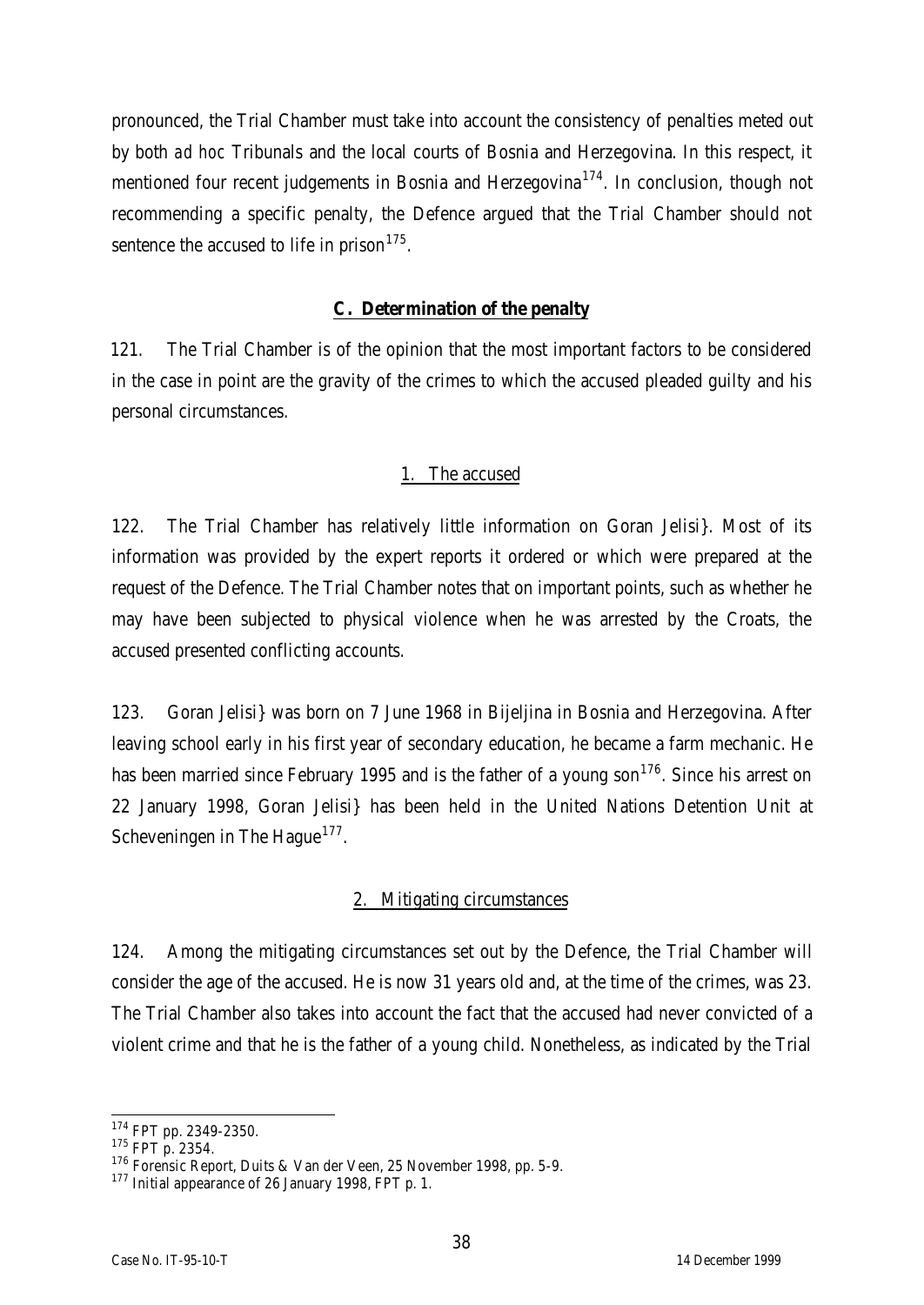Chamber hearing the *Furund`ija* case, many accused are in that same situation and, in so serious a case, the Judges cannot accord too great a weight to considerations of this sort $^{178}.$ 

125. As previously stated, the expert diagnosis indicated that Goran Jelisi} suffered from personality disorders, had borderline, narcissistic and anti-social characteristics. Still, though this does speak in favour of psychiatric follow-up, the Trial Chamber concurs with the Prosecution and does not agree that such a condition diminishes Goran Jelisi}'s criminal responsibility.

126. Moreover, the Trial Chamber considers that, even if it had been proved that Goran Jelisi} acted on the orders of a superior, the relentless character and cruelty of his acts would preclude his benefiting from this fact as a mitigating circumstance.

127. The Trial Chamber is not convinced that the remorse which Goran Jelisi} allegedly expressed to the expert psychiatrist was sincere<sup>179</sup>. Moreover, although the Trial Chamber considered the accused's guilty plea out of principle, it must point out that the accused demonstrated no remorse before it for the crimes he committed. The Trial Chamber further states that photographs attached to the Agreed Factual Basis or produced at trial which the accused was fully aware had been taken show Goran Jelisi} committing crimes. It therefore accords only relative weight to his plea<sup>180</sup>. The Trial Chamber also notes that the accused allegedly had considered surrendering voluntarily<sup>181</sup> but did not. Furthermore, his cooperation with the Office of the Prosecutor in this case does not seem to constitute a mitigating circumstance within the meaning of Sub-rule 101(B)(ii) of the Rules. Finally, although the accused's behaviour has improved since he has been in detention, it is not such as to mitigate the penalty in any substantial way.

128. Lastly, the Trial Chamber considered the testimony heard at trial in respect of sentencing. The cordial relations that Goran Jelisi} may have had with Muslims does not make up for the extreme gravity of the acts which he discriminatorily committed. In addition, the Trial Chamber does not rule out the possibility that, once he realised what crimes he had

 $\overline{a}$ <sup>178</sup> *Furund`ija* Judgement, para. 284.

<sup>179</sup> Report of Doctor van den Bussche, 8 November 1999, p. 22.

<sup>180</sup> The Trial Chamber observes that the accused pleaded guilty to crimes against humanity contrary the advice of his counsel, FPT p. 187.

<sup>181</sup> Witness DQ, FPT p. 2108.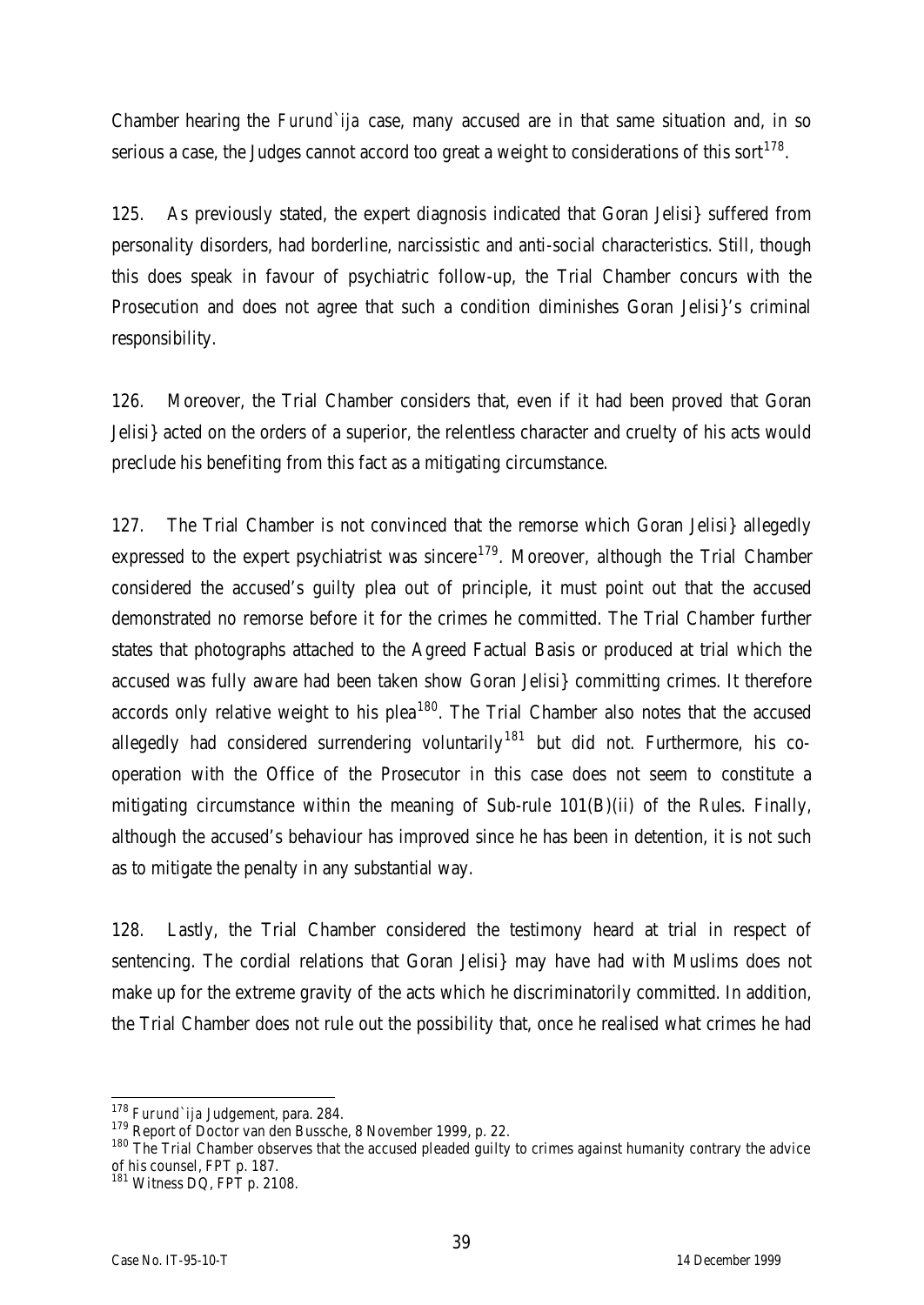committed, Goran Jelisi} actively sought out potential witnesses<sup>182</sup>, including witnesses from the Muslim community itself.

## 3. Aggravating circumstances

129. The Trial Chamber concludes that the statements attached to the factual basis and the testimony heard at the genocide trial show that Goran Jelisi}'s crimes were committed under particularly aggravating circumstances.

130. The Trial Chamber points out the repugnant, bestial and sadistic nature of Goran Jelisi}'s behaviour. His cold-blooded commission of murders and mistreatment of people attest to a profound contempt for mankind and the right to life.

131. It was especially during the period spent at Luka camp that Goran Jelisi} enthusiastically committed his crimes and took advantage of the opportunity afforded to him by the feeling of power to impose his own will on the defenceless victims and to decide who would live and who would die.

132. Furthermore, the Trial Chamber holds that the impact of the accused's behaviour goes well beyond the great physical and psychological suffering inflicted on the immediate victims of his crimes and on their relatives. All the witnesses to the crimes who were at Goran Jelisi}'s mercy suffered as well.

133. One of the missions of the International Criminal Tribunal is to contribute to the restoration of peace in the former Yugoslavia. To do so, it must identify, prosecute and punish the principal political and military officials responsible for the atrocities committed since 1991 in the territories concerned. However, where need be, it must also recall that although the crimes perpetrated during armed conflicts may be more specifically ascribed to one or other of these officials, they could not achieve their ends without the enthusiastic help or contribution, direct or indirect, of individuals like Goran Jelisi}.

 $\overline{a}$ <sup>182</sup> The Trial Chamber notes, for example, the testimony of witness DR who met the accused for the first time in 1995.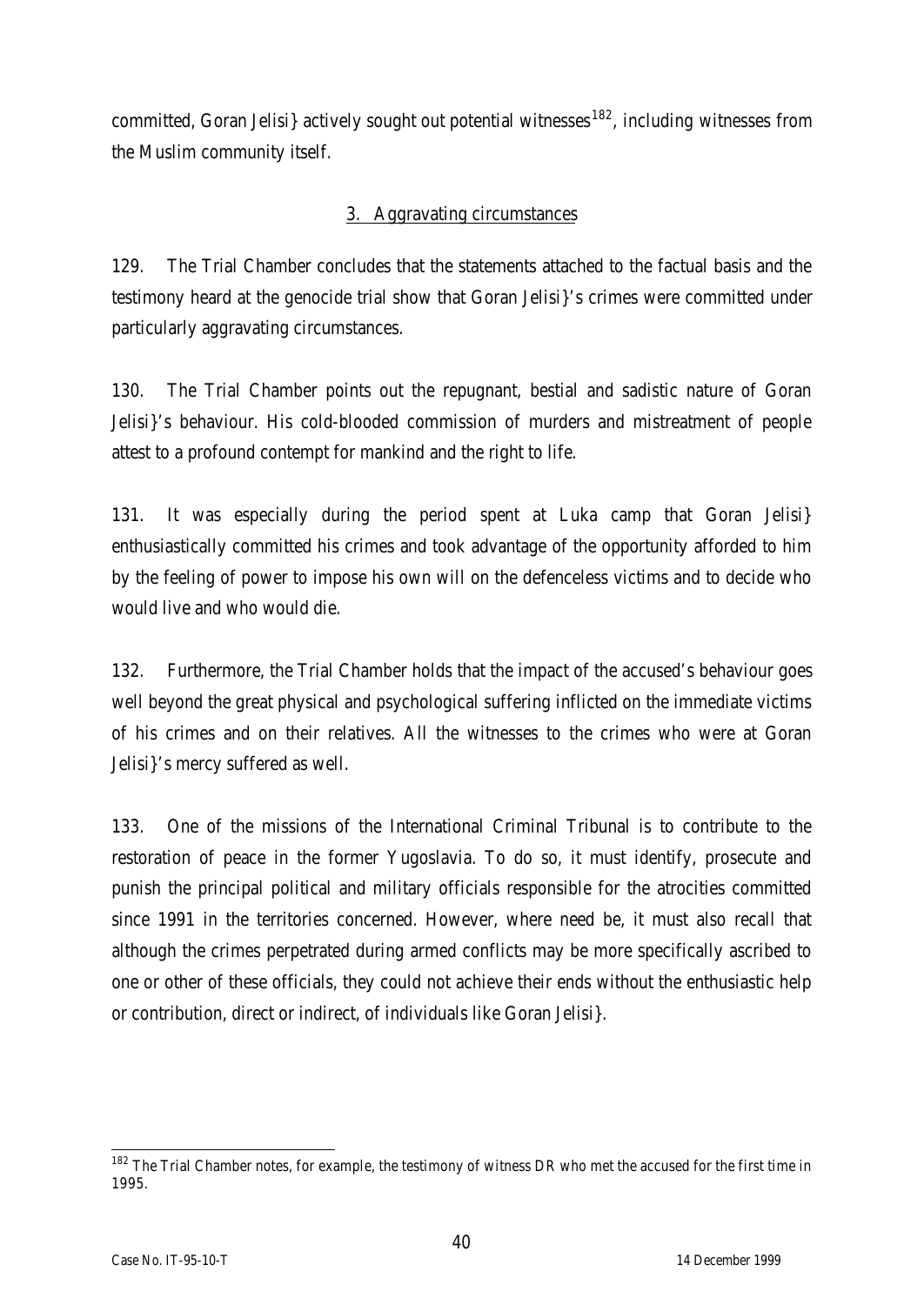134. Ultimately, in Goran Jelisi}'s case, the aggravating circumstances far outweigh the mitigating ones and this is why a particularly harsh sentence has been imposed on him.

#### 4. Calculation of the length of custody pending trial

135. Sub-rule 101(D) of the Rules states that "credit shall be given to the convicted person for the period, if any, during which the convicted person was detained in custody pending surrender to the Tribunal or pending trial or appeal". When calculating the time to be served, the fact that the accused has been detained by the Tribunal since 22 January 1998, that is, to date, for one year, ten months and twenty-two days, must be taken into account.

## 5. The sentence itself

136. The Trial Chamber considers that the provisions of Rule 101 of the Rules do not preclude the handing down of a single sentence for several crimes. In this respect, the Trial Chamber points out that although, to date, the ICTY's Trial Chambers have rendered judgements imposing multiple penalties, Trial Chamber I of the ICTR imposed single penalties in the *Kambanda*<sup>183</sup> and *Serushago*<sup>184</sup> cases.

137. In the case in point, the crimes ascribed to the accused were given two distinct characterisations but form part of a single set of crimes committed over a brief time span which does not allow for distinctions between their respective criminal intention and motives. In view of their overall consistency, the Trial Chamber is of the opinion that it is appropriate to impose a single penalty for all the crimes of which the accused was found guilty.

 $\overline{a}$ <sup>183</sup> *Kambanda* Sentence.

<sup>184</sup> *Serushago* Sentence.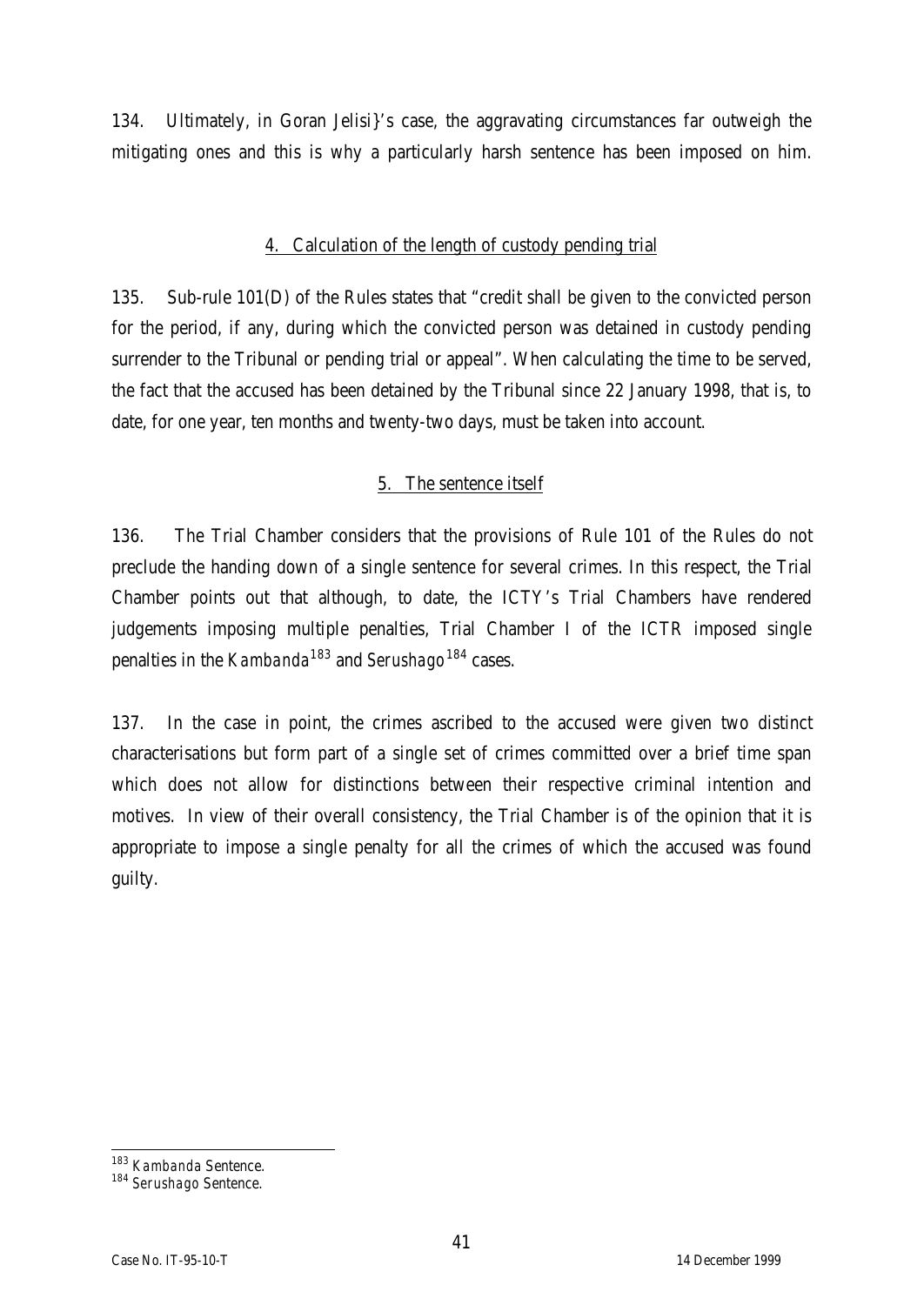# **VI. DISPOSITION**

138. For the foregoing reasons, the Trial Chamber unanimously:

ACQUITS Goran Jelisi} of count 1, genocide:

FINDS Goran Jelisi} GUILTY:

- of stealing money from persons detained at Luka camp, in particular Hasib Begi}, Zej}ir Osmi}, Enes Zuki} and Armin Drapi}, between about 7 and 28 May 1992, count 44, a violation of the laws or customs of war (plunder);
- of causing bodily harm between 10 and 12 May 1992 at Luka camp to the Osmi} brothers, Zej}ir and Re{ad, count 30, a violation of the laws or customs of war (cruel treatment), and count 31, a crime against humanity (inhumane acts);
- of causing bodily harm to Muhamed Bukvi} at Luka camp around 13 May 1992, count 36, a violation of the laws or customs of war (cruel treatment), and count 37, a crime against humanity (inhumane acts);
- of causing bodily harm to Amir Didi} at Luka camp between 20 and 28 May 1992, count 40, a violation of the laws or customs of war (cruel treatment), and count 41, a crime against humanity (inhumane acts);
- of the murder of an unidentified male around 6 or 7 May 1992 near the Br~ko police station, count 4, a violation of the laws or customs of war, and count 5, a crime against humanity;
- of the murder of Hasan Ja{arevi} near the Br~ko police station around 7 May 1992, count 6, a violation of the laws or customs of war, and count 7, a crime against humanity;
- of the murder of an unidentified young man from [interaj near the Br~ko police station around 7 May 1992, count 8, a violation of the laws or customs of war and count 9, a crime against humanity;
- of the murder of Ahmet Hod`i} (or Had`i}) alias Papa near the Br~ko police station around 7 May 1992, count 10, a violation of the laws or customs or war, and count 11, a crime against humanity;
- of the murder of Suad on 7 May 1992 near the Br~ko police station, count 12, a violation of the laws or customs of war, and count 13, a crime against humanity;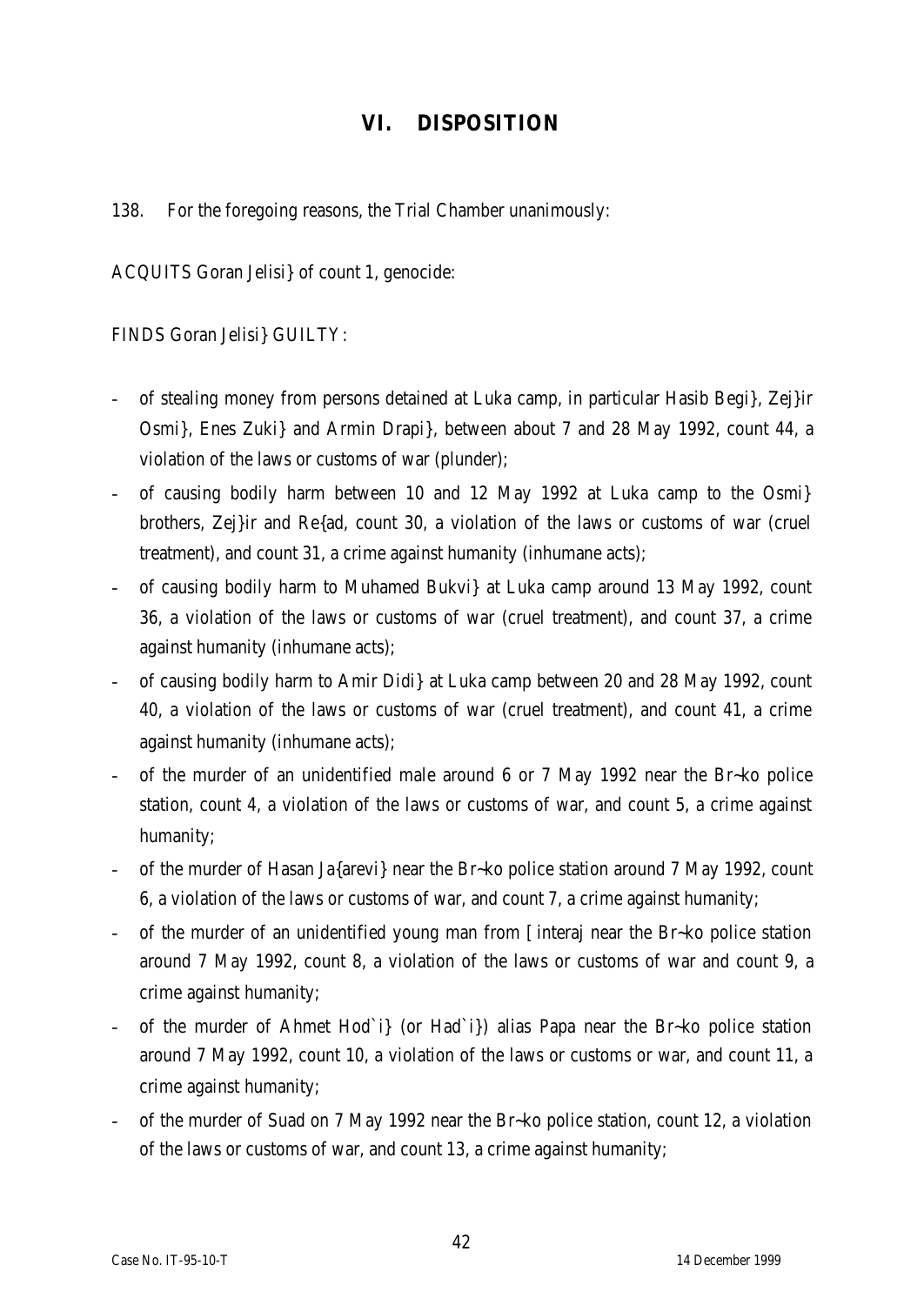- of the murder of Jasminko  $\wedge$ umurovi} alias Ja{ $\sim$ e around 8 May 1992 at the Luka camp, count 14, a violation of the laws or customs of war, and count 15, a crime against humanity;
- of the murders of Huso and Smajil Zahirovi} around 8 May at the Luka camp, count 16, a violation of the laws or customs of war, and count 17, a crime against humanity;
- of the murder of Naza Bukvi} around 9 May 1992 at the Luka camp, count 18, a violation of the laws or customs of war, and count 19, a crime against humanity;
- of the murder of Muharem Ahmetovi} around 9 May 1992 at the Luka camp, count 20, a violation of the laws or customs of war, and count 21, a crime against humanity;
- of the murder of Stipo Glavo~evi}, alias Stjepo, around 9 May 1992 at the Luka camp, count 22, a violation of the laws of customs of war, and count 23, a crime against humanity;
- of the murder of Novalija, an elderly Muslim man, around 12 May 1992 at the Luka camp, count 32, a violation of the laws or customs of war, and count 33, a crime against humanity;
- of the murder of Adnan Kucalovi} around 18 May 1992 at the Luka camp, count 38, a violation of the laws or customs of war, and count 39, a crime against humanity;

crimes covered by Articles 3, 5(a) and 7(1) of the Statute of the Tribunal and Article 3(1)(a) of the Geneva Conventions.

139. For these reasons, the Trial Chamber SENTENCES Goran Jelisi} to forty (40) years in prison;

140. RECOMMENDS that he receive psychological and psychiatric follow-up treatment and REQUESTS that the Registry take all the appropriate measures in this respect together with the State in which he will serve his sentence  $^{185}.$ 

 $\overline{a}$ <sup>185</sup> The Trial Chamber points out that all the Agreements entered into with States willing to receive convicted persons provide that when the Registrar presents her request, she will attach any appropriate recommendation relating to continued treatment in the State where the convicted person serves his sentence. *See* Article 2(2)(c) of the Agreements entered into with the different States: Agreement between the Government of Norway and the United Nations on the enforcement of sentences of the International Criminal Tribunal for the former Yugoslavia (24 April 1998), Agreement between the International Criminal Tribunal for the former Yugoslavia and the Government of Finland on the enforcement of sentences of the International Tribunal (7 May 1997), Agreement between the Government of the Italian Republic and the United Nations on the enforcement of sentences of the International Criminal Tribunal for the former Yugoslavia (6 February 1997), Agreement between the United Nations and the federal Government of Austria on the enforcement of sentences of the International Criminal Tribunal for the former Yugoslavia (23 July 1999), Agreement between the United